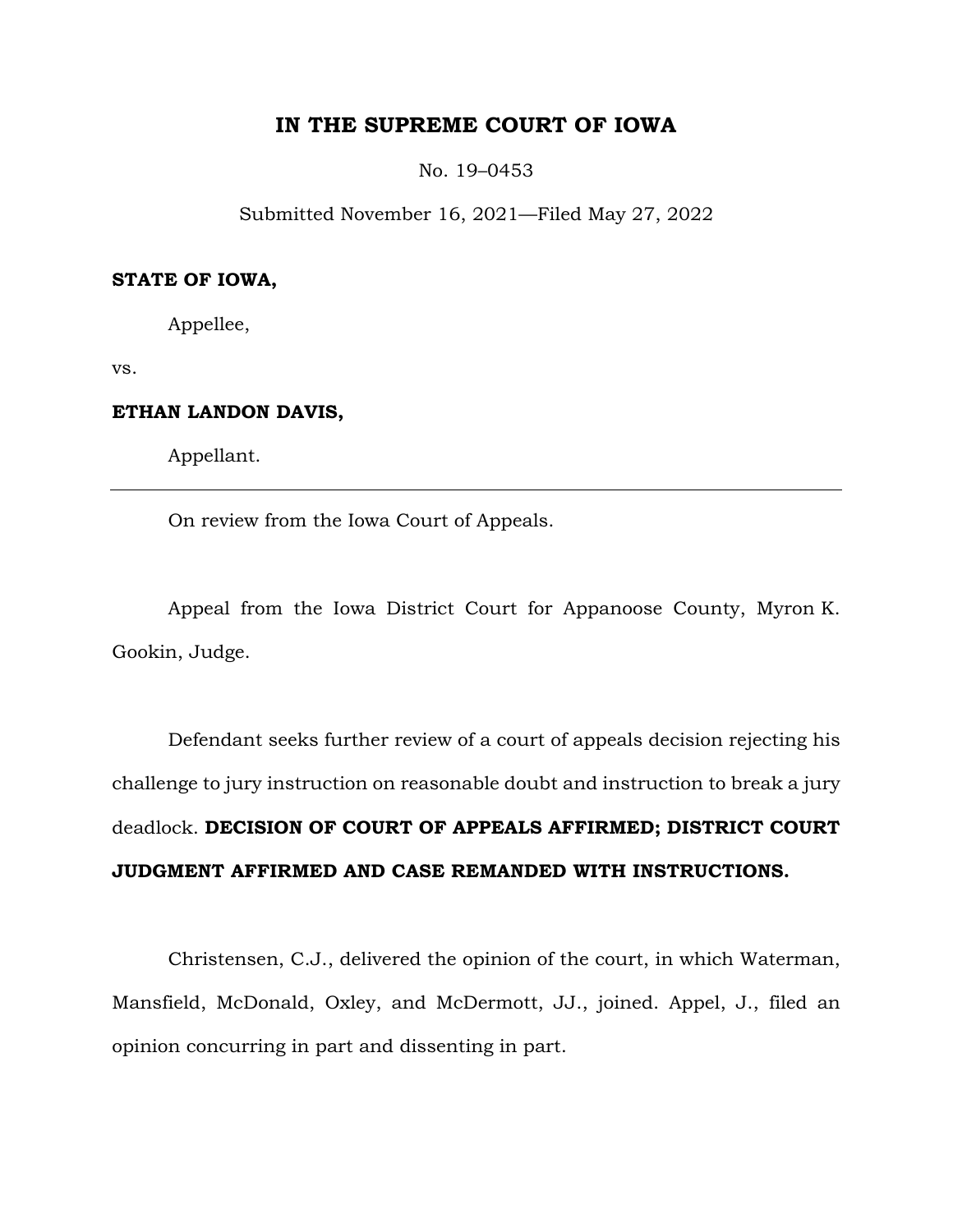Martha J. Lucey, State Appellate Defender, and Vidhya K. Reddy (argued), Assistant Appellate Defender, for appellant.

Thomas J. Miller, Attorney General, Louis S. Sloven (argued) and Scott D. Brown, Assistant Attorneys General, for appellee.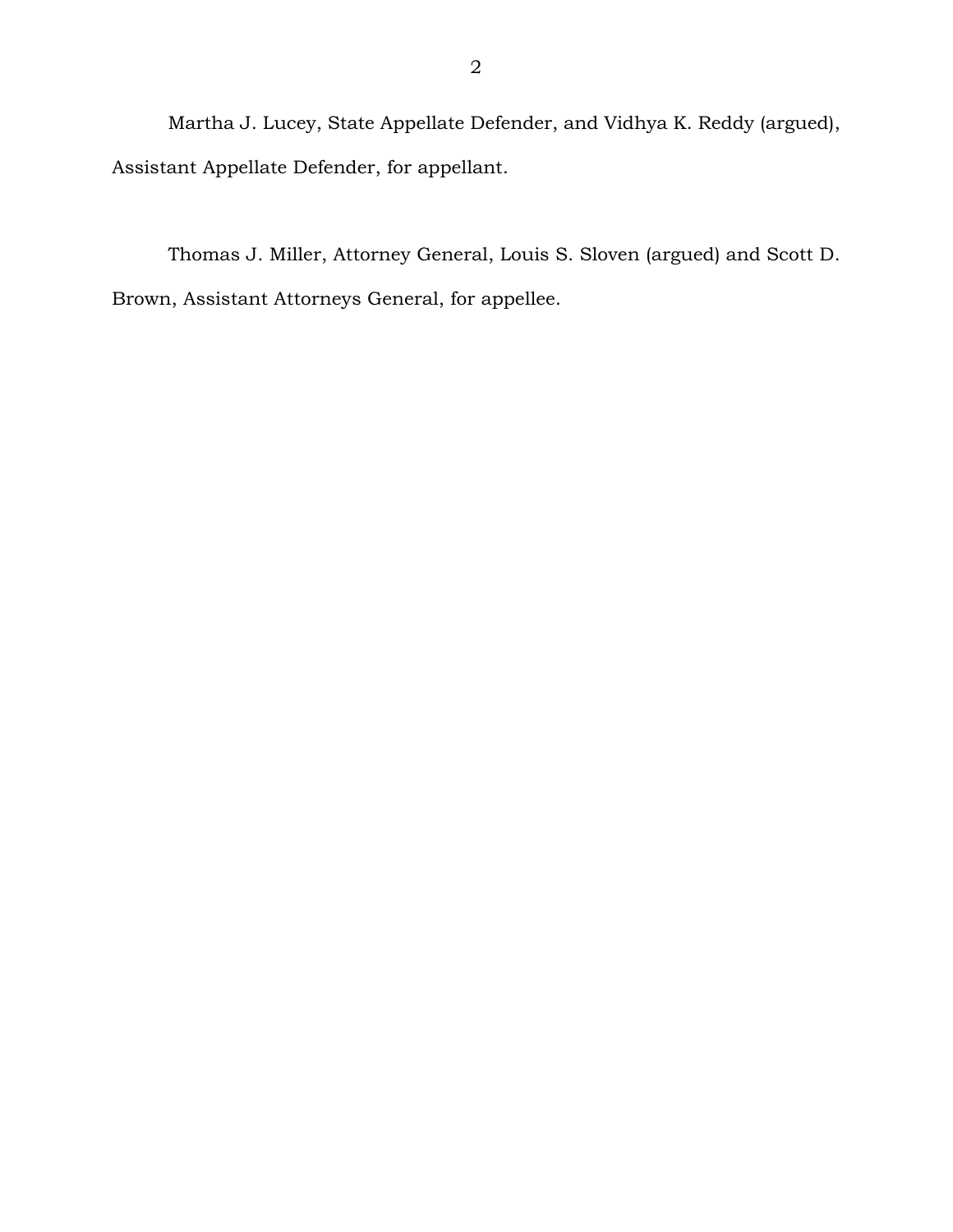## **CHRISTENSEN, Chief Justice.**

On further review from the court of appeals, we decide to address two jury instructions provided by the district court after evidence was presented in a murder trial. First, we decide whether a jury instruction that explains reasonable doubt in terms of "hesitate to act" should have been added to a jury instruction that already contained an explanation of reasonable doubt in terms of "firmly convinced." Second, we decide whether a verdict-urging instruction improperly coerced the jury verdict.

The "hesitate to act" formulation of reasonable doubt is a legally adequate instruction on reasonable doubt. However, we determine the inclusion of "hesitate to act" language was not legally required because it would not have amplified the concept of reasonable doubt already present in the trial court's "firmly convinced" instruction. Therefore, the district court did not abuse its discretion by refusing to add the discretionary "hesitate to act" instruction.

The verdict-urging instruction lacked content that we have previously disapproved of in past caselaw. The timing of the verdict from the verdict-urging instruction indicates that the jury adequately considered the case. Each member of the jury was polled and indicated that guilty was indeed their verdict. Therefore, the content and circumstances indicate that the jury was not improperly coerced by the court's verdict-urging instruction.

## **I. Facts and Procedural Background.**

The defendant, Ethan Davis, lived with his parents and brother on a 400-acre family farm near the Wayne-Appanoose county line in Promise City in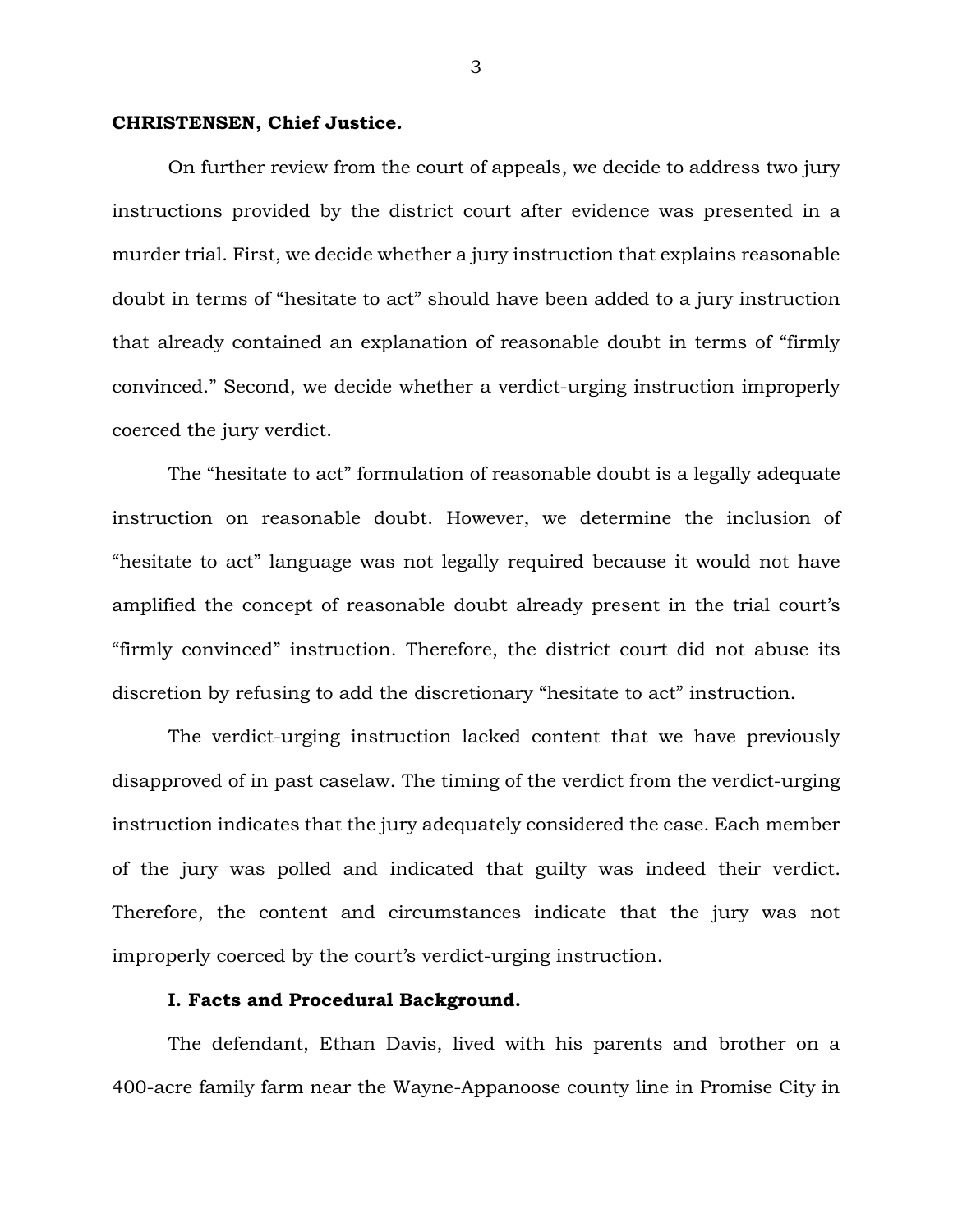2017. Davis was the parent of a one-and-a-half-year-old son with his ex-girlfriend. Davis thought their son would be with him starting on Thanksgiving Day 2017 through the weekend, but he learned the day before that his ex-girlfriend did not agree to such an arrangement. On Thanksgiving Day, Davis drove around Moravia, Centerville, and Promise City before visiting his friend Joseph Babbitt that evening in Plano. Babbitt described Davis as upset because of a recent breakup, losing his job, and the situation with his child. Davis returned to his parents' home at about midnight.

The next day (Friday), Davis left his parents' place to buy cigarettes at a Casey's in Seymour. As Davis left the Casey's, he noticed his ex-girlfriend's car outside the house of her new boyfriend, Jarvis Kennebeck. Davis entered Kennebeck's home, "fired a round into the air" from the 9 mm gun he generally carried, and took his son and left. The ex-girlfriend called 911 to report the incident at 11:42 a.m.

With his child in tow, Davis headed back to the family farm, taking gravel roads to avoid law enforcement in case police were looking to arrest him for what he had done at Kennebeck's home. Davis tried dropping off his son at his parents' home, but no one was there. He also traveled to find other friends and family, but no one was home.

Eventually, Davis ended up at the house of Babbitt, who was home. According to Babbitt, Davis drove erratically into Babbitt's backyard. This was not normal behavior. It was clear to Babbitt that Davis was "pretty upset" when he arrived. Specifically, Babbitt noticed Davis was fast-talking and had been

4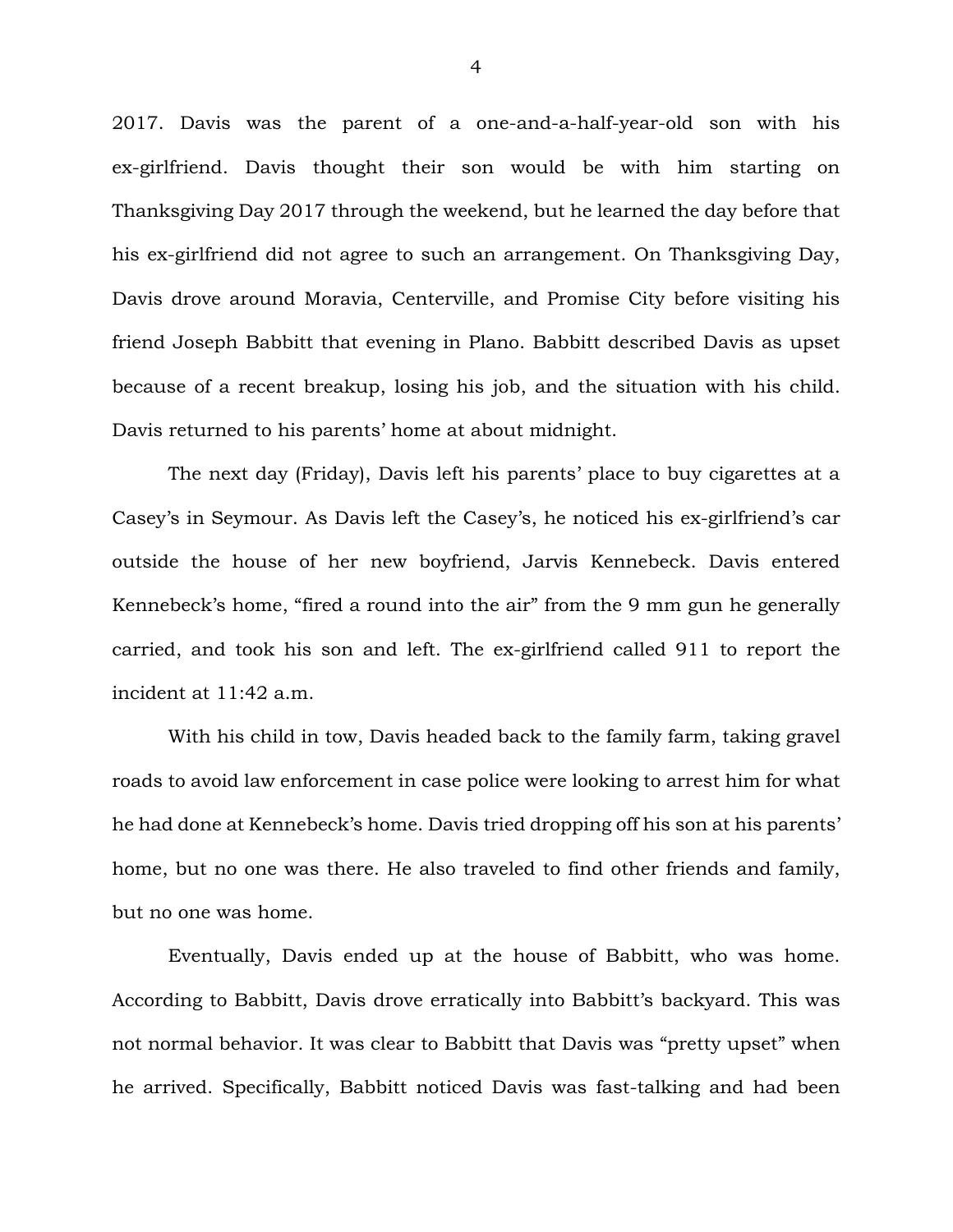crying. Davis left his sleeping child on Babbitt's living room floor and scribbled down his mother's phone number for Babbitt. Davis then quickly fled the house at about 1:05 p.m. and Babbitt called Davis's mother. This was the last time anyone claimed to have seen Davis until approximately 5:00 p.m. the next day (Saturday).

Not too far away, Curtis Ross began his Thanksgiving weekend. Davis and Ross had never met before. Ross was an avid hunter from northwest Iowa who traveled to Lucas to bow-hunt deer in Appanoose and Wayne counties. He spent Thanksgiving night with a friend, William Tyler Jensen, at Jensen's home in Lucas. Ross and Jensen had been hunting friends for five or six years. The two regularly communicated with each other through calls, texts, and Snapchat.<sup>1</sup>

In the early morning hours on the day after Thanksgiving (Friday), the two friends separately left Jensen's home to hunt in different areas. Jensen was the first to return home to take a nap after his early morning hunt at around 10:00 a.m. Soon after, Ross returned as well. The two discussed how Ross planned to go hunting that afternoon at a place he fondly referred to as "Narnia," a public hunting ground located near the border of Appanoose and Wayne counties. Jensen saw Ross leave his house around noon. This was the last time Jensen saw Ross alive.

<sup>1</sup>Snapchat is a social media application that allows individuals to send pictures, videos, and messages (colloquially known as "Snaps") to other individuals with a Snapchat username. A Snapchat username is a handle that is unique to an individual's account. Snaps have time stamps that indicate when the sender sends a message and when the receiver opens the message.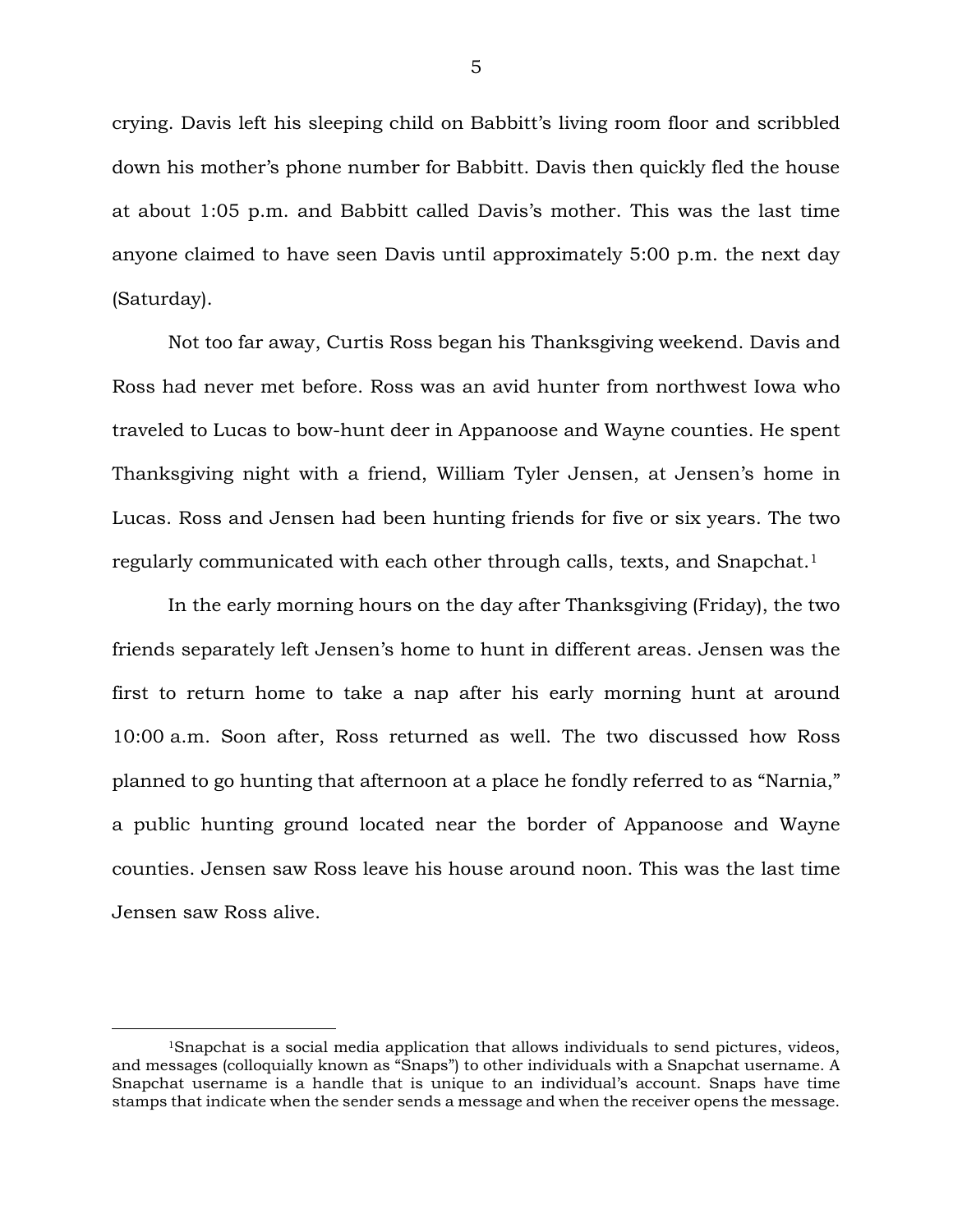Ross sent a Snap to several individuals on Friday at 1:26 p.m. This Snap was a picture of his hunting gear with a text that said, "It's going to be a long walk outta here." This was the last Snap communication sent by Ross. Donna Westphal, another one of Ross's friends, sent Ross a Snap shortly afterward. This Snap was opened at 1:38 p.m. But starting at 1:59 p.m., Snaps sent to Ross's Snapchat account were not opened. The last cell phone ping2 to Ross's phone was at 3:31 p.m. In between this time period, around 2:30 p.m., Kenneth Brown was washing his work truck near the same public hunting ground where Ross was supposedly hunting when he heard several ringing, rapid-fire gunshots. The shots persisted for several rounds and sounded so close that Brown took cover.

Jensen attempted to communicate to Ross through text message around 3:30 p.m. and Snapchat around 3:50 p.m. Ross did not respond. Jensen attempted to make contact with Ross again at 11:30 p.m. when he had not returned to the house. Jensen again received no response and he began to worry. He checked for Ross at a local bar that Ross had been to when in the area, but Ross was not there.

Jensen's search for his friend continued into the early Saturday morning hours. At about 1:00 a.m., he arrived at the entrance to the public hunting ground where Ross told Jensen he would be hunting. Jensen spotted Ross's vehicle at the end of a road where it abuts into a lake, but Ross was nowhere to

<sup>2</sup>A ping involves a message sent to the cellular device through a signal tower. A signal is then returned to the tower with the device's location.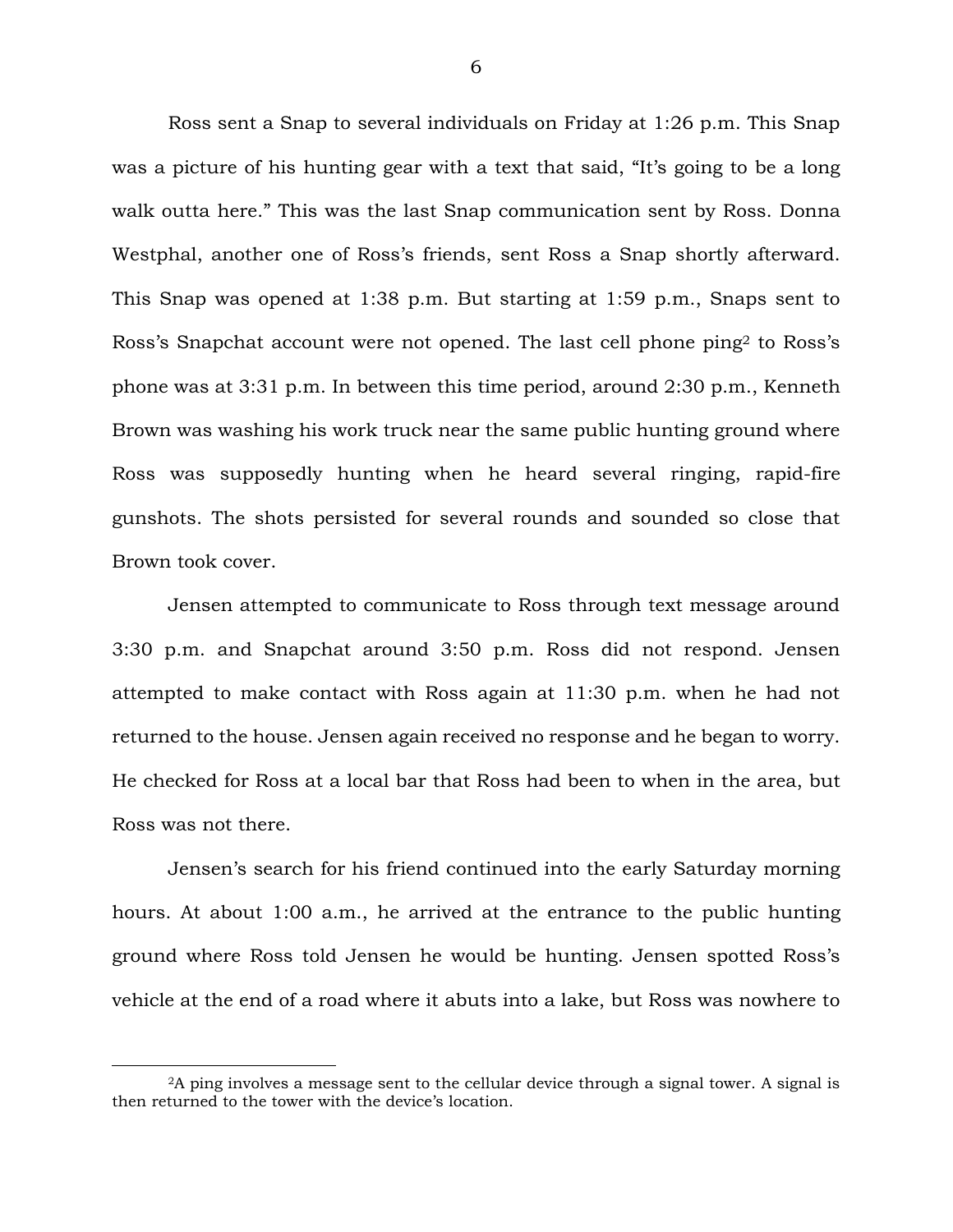be seen. Jensen shouted Ross's name into the woods but heard nothing in response.

At this point, Jensen called the Appanoose County Sheriff's Office to report Ross as missing, and a law-enforcement-led search soon began. Jensen and law enforcement officers attempted to search the public hunting area for a couple of hours, which proved to be difficult because it was dark and densely wooded. At 8:00 a.m., Wayne County Sheriff Officer Cody Jellison was shielding his eyes from the sun when something caught his eye in a nearby creek. Upon closer observation, the eerie sight appeared to be a naked human body, obviously deceased, submerged in the middle of the creek. The body was later confirmed to be Ross.

Upon removing Ross's body from the water, it was clear that his body had been mutilated. The medical examiner who performed the autopsy testified that Ross had been shot at least ten times, had five sweeping incise wounds, and twenty-six plunging stab wounds. Stippling, an indicator of being shot at close range, was noticed, burned into the left side of Ross's face. Many of his stab wounds were four to six inches deep. There were four extensive incise wounds carved into his legs, one on each thigh and one on each calf. Vital organs were damaged such as the liver, kidneys, diaphragm, lungs, and intestines. One particularly serious stab severed his carotid artery and another incise wound severed his femoral artery. Some of the injuries were determined to have occurred before death, some at the time of death, and some after death. It was unclear which specific wound was the fatal shot, stab or incise. However, it was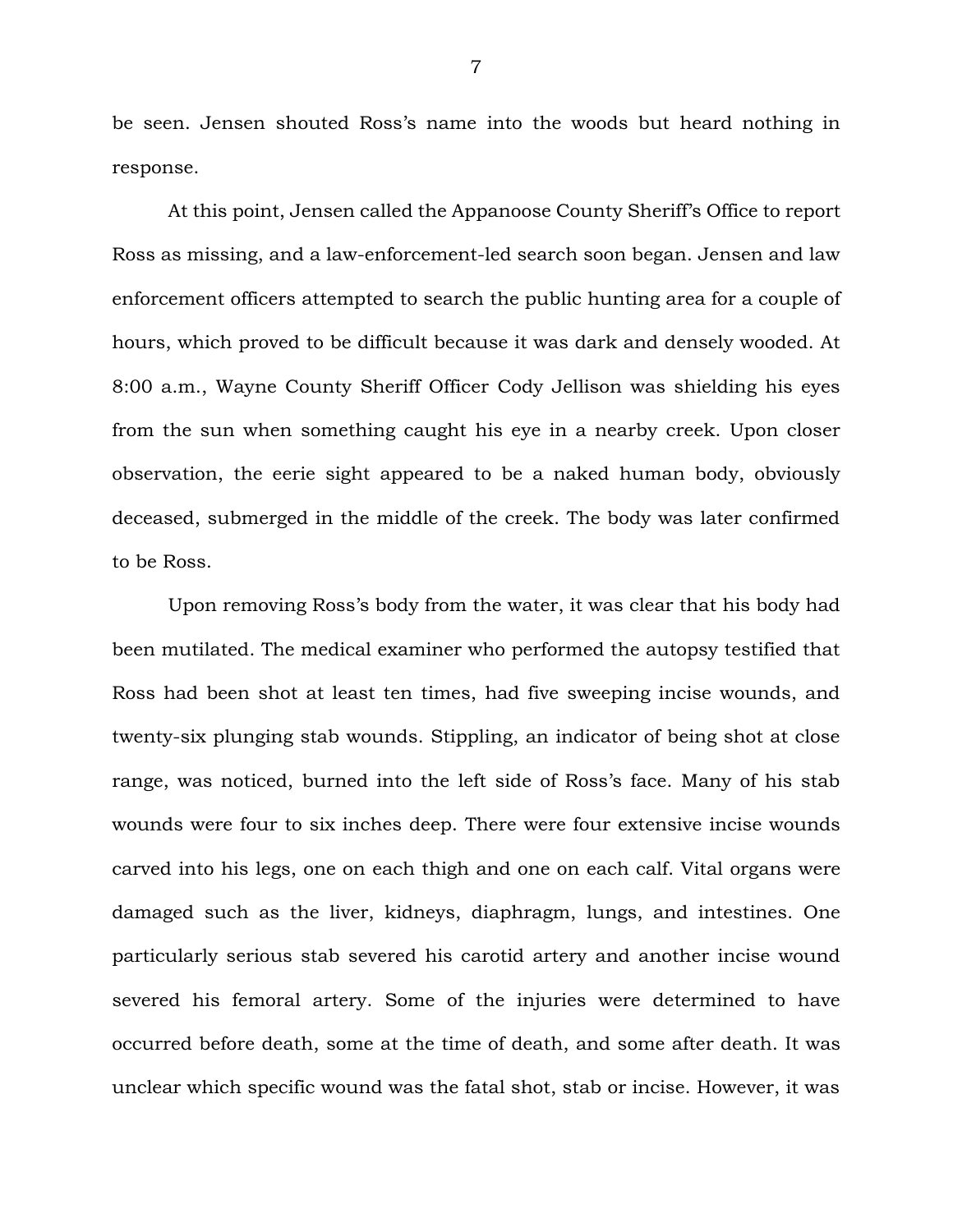clearly evident that several of the shots or cuts would have been fatal on their own.

A massive evidence collection effort began at the creek with the collaboration of law enforcement from the Appanoose and Wayne county sheriff departments, the Department of Natural Resources, and the Department of Criminal Investigation (DCI). Officers canvassed the surrounding area after locating Ross's body. They observed small areas of blood in the water near the body. Hanging onto a rope, officers lined up side by side and slowly walked the creek in an effort to gather any evidence floating or submerged in the creek. The areas surrounding the creek were photographed and processed for evidence.

Although neither Ross's clothes nor any other personally identifiable evidence was ever found during the search, other evidence was gathered. The officers found several 5.56 mm and .223 mm shell casings located in two areas near the murder—one casing near a grassy bloody area determined to contain Ross's blood and four casings located on a hilltop overseeing the grassy bloody area and the creek. While standing on that same hilltop where the shell casings were found, law enforcement noted that there was a line of sight to where Ross's body was found as well as where the other shell casings were found in the grass.

Nearby the crime scene, officers discovered an ammunition can stashed in a rusty old refrigerator and multiple gun magazines, some loaded with ammunition, concealed inside a culvert. The ammunition can contained loose ammunition including 5.56 and .223 ammunition. The gun magazines contained .223 rounds with green polymer tips. According to the officers, 5.56 and .223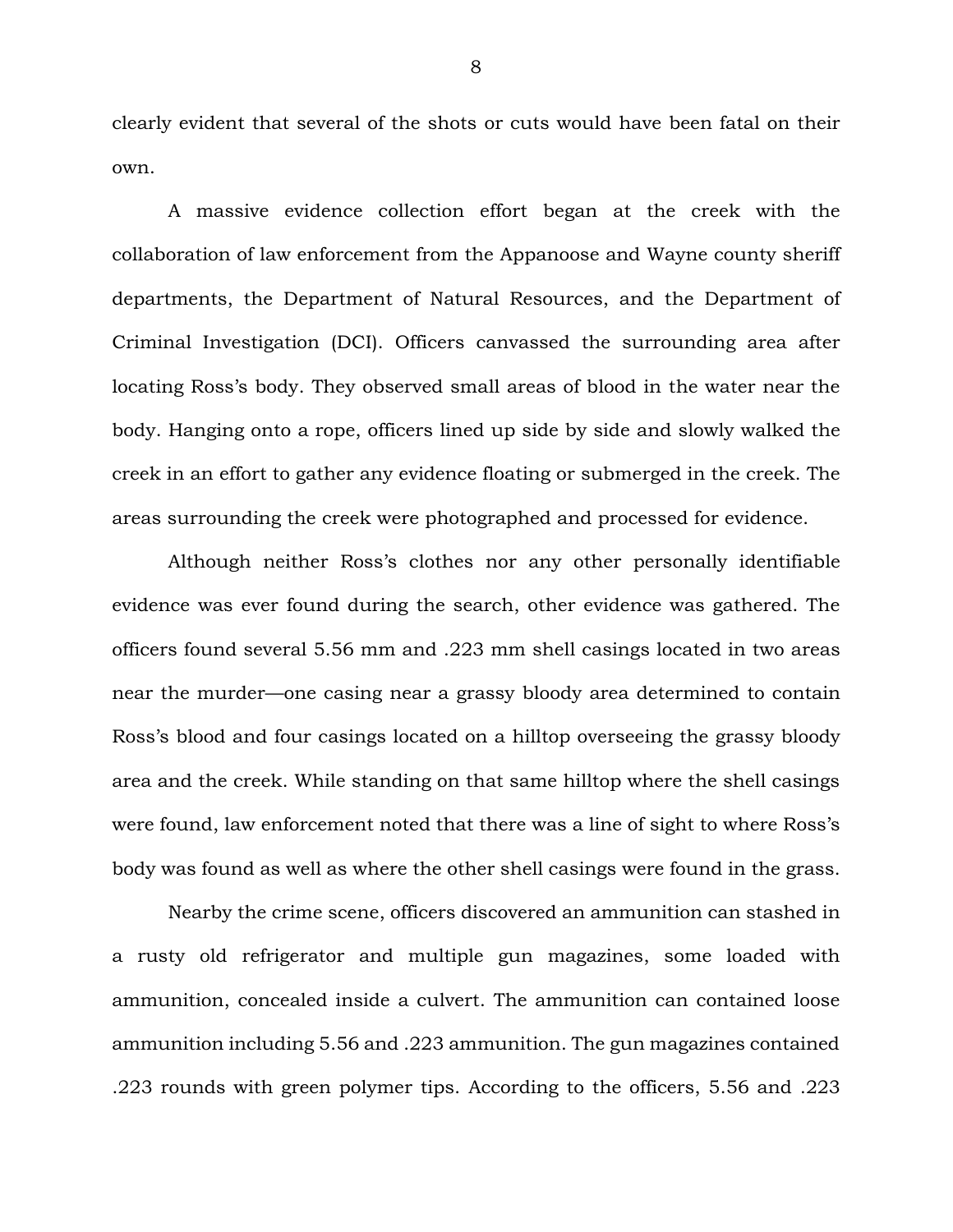ammunition are the type of ammunition typically used with an AR-15 rifle. The ammunition can and gun magazines were immediately sent to the DCI lab for analysis.

A couple of days later, the forensic analysis identified Davis's fingerprints on the ammunition can and on some of the gun magazines. Based on the fingerprint evidence and a report from Davis's ex-girlfriend that Davis owned an AR-15, officers obtained a search warrant and conducted a search of the Davis family farm, which was two and a half miles away from the crime scene. Among other evidence, during that search, officers uncovered an AR-15 hidden under a parked hay mower. This AR-15 was later identified as purchased by and owned by Davis.

At the DCI lab, the AR-15 was carefully analyzed for fingerprints and DNA. Reddish spots on the AR-15 scope were identified as Ross's blood. The AR-15 butt plate also had blood on it, which was also identified as Ross's blood. In addition to Ross's blood, Davis's fingerprints were identified on the AR-15. The shell casings found near the crime scene were identified as having markings specific to the same AR-15.

Davis was charged with first-degree murder to which he entered a plea of not guilty. A six-day jury trial occurred in early February 2019. At the trial, Davis testified in his own defense as to what happened between 1:05 p.m. Friday and 5:00 p.m. Saturday on the Thanksgiving weekend of 2017. He claimed that he never entered into the public hunting grounds and mostly stayed within the confines of his parents' property. On Friday, after dropping off his child at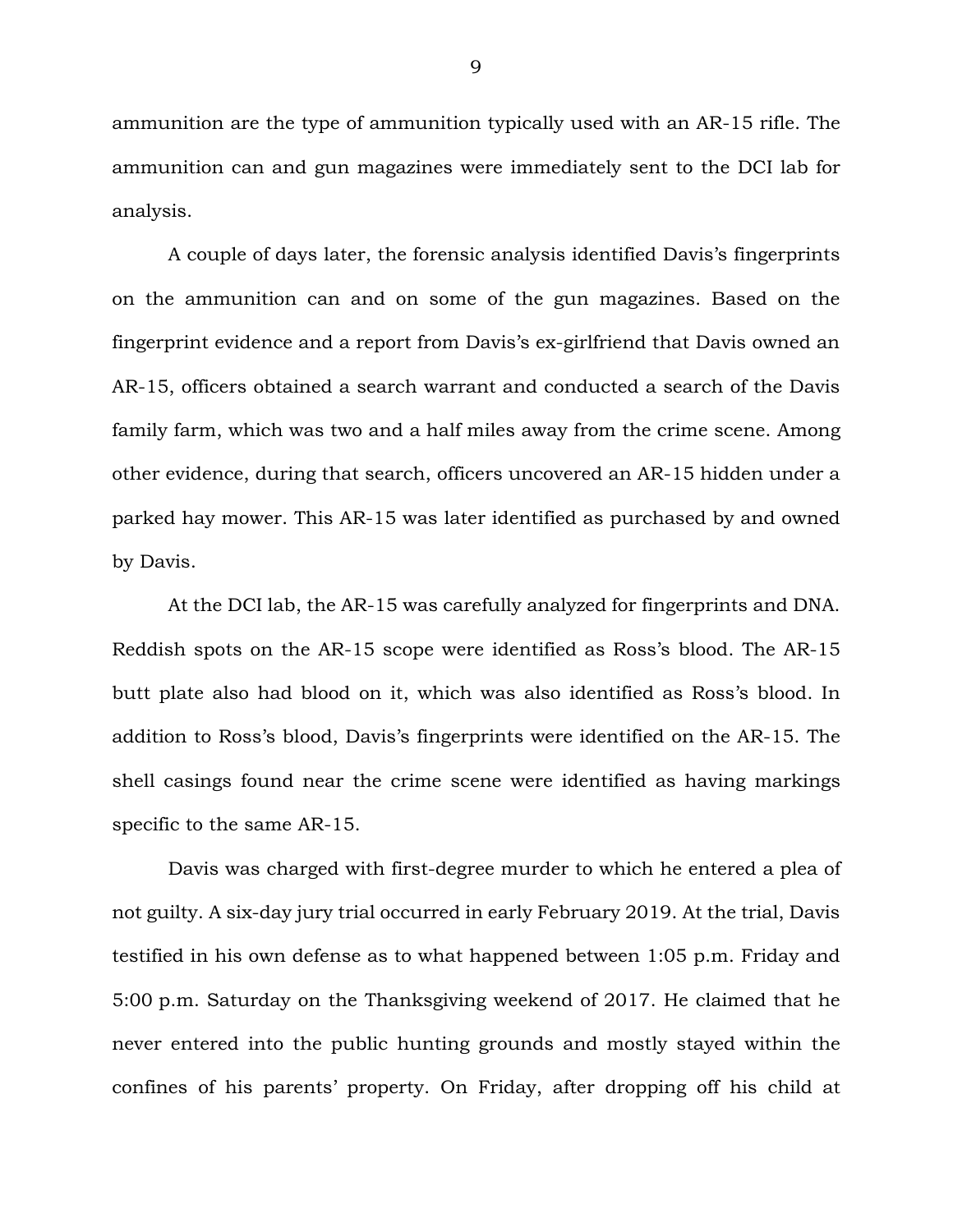Babbitt's house, Davis returned to his family's home. He parked in a remote wooded area of the farm to avoid an interaction with the police regarding what happened at Kennebeck's home. He stayed in his car listening to music and smoking, and later walked to a nearby church, where he prayed for a couple of hours before returning to his car where he slept overnight.

On Saturday morning, Davis testified that he wandered from his car to his parents' house to eat, but no one from his family saw him do so. He then returned to his car until about 5:00 p.m., at which time he once again returned to his parents' home. This time, his family was present and he agreed to turn himself into law enforcement because of what happened at Kennebeck's home a couple of hours later.

Davis admitted he owned the ammunition can, gun magazines, and AR-15 but claimed they had been stolen from his car four to six weeks before the murder. Davis acknowledged that he never reported his weapon and ammunition being stolen. He suggested that someone had deliberately placed the incriminating evidence near the murder scene or on the family farm in order to frame him for the murder.

Upon conclusion of the six-day trial, the jury deliberated over two days before returning a guilty verdict to murder in the first degree. Davis filed a timely appeal, and we transferred the case to the court of appeals. The court of appeals affirmed the conviction but remanded the case to the district court for the limited purpose of entering an order removing the court costs and attorney fee obligations from the sentencing order to be consistent with the oral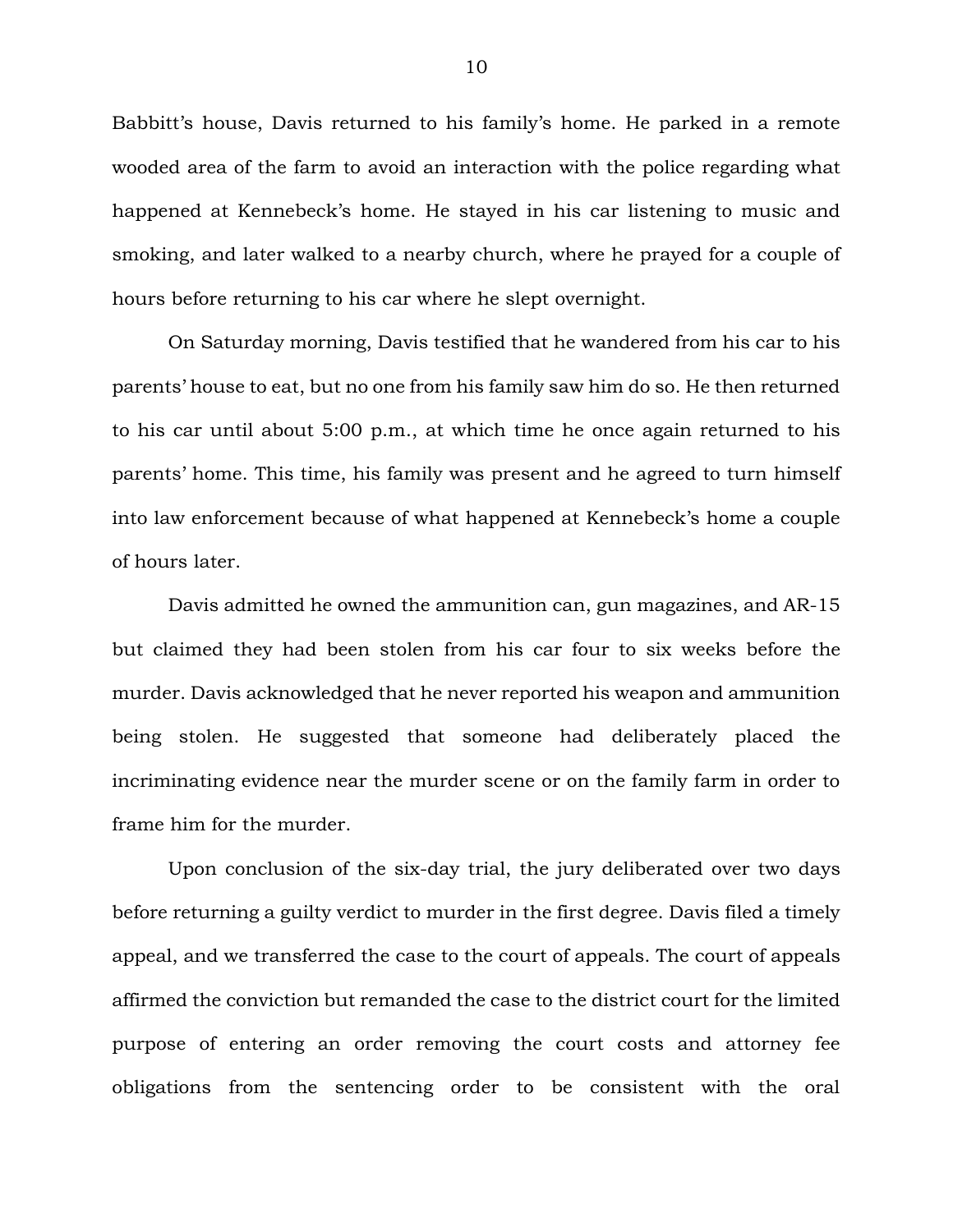pronouncement at sentencing. We take this case on further review upon Davis's application.

### **II. Standard of Review.**

"We have discretion to choose which issues we review when we take a case on further review." *In re D.M.*, 965 N.W.2d 475, 480 n.2 (Iowa 2021) (quoting *Holmes v. Pomeroy*, 959 N.W.2d 387, 389 (Iowa 2021)). We use our discretion to review the jury instruction on reasonable doubt and instruction to break a jury deadlock. However, we let the court of appeals decision stand on the remaining issues, including the sufficiency of the evidence, challenges to the closing arguments, and the need for a nunc pro tunc order.

"[W]e generally review a district court's refusal to give a requested jury instruction for errors at law; however, if the jury instruction is not required but discretionary, we review for an abuse of discretion." *State v. Bynum*, 937 N.W.2d 319, 324 (Iowa 2020) (alteration in original) (quoting *State v. Plain*, 898 N.W.2d 801, 811 (Iowa 2017)) "[W]e consider the jury instructions as a whole rather than in isolation to determine whether they correctly state the law." *State v. Benson*, 919 N.W.2d 237, 242 (Iowa 2018).

## **III. Analysis.**

**A. Reasonable Doubt Instruction.** Davis disputes whether the trial court was correct to exclude his proposed reasonable doubt instruction. The trial court provided the following jury instruction:

The burden is on the State to prove Ethan Landon Davis guilty beyond a reasonable doubt.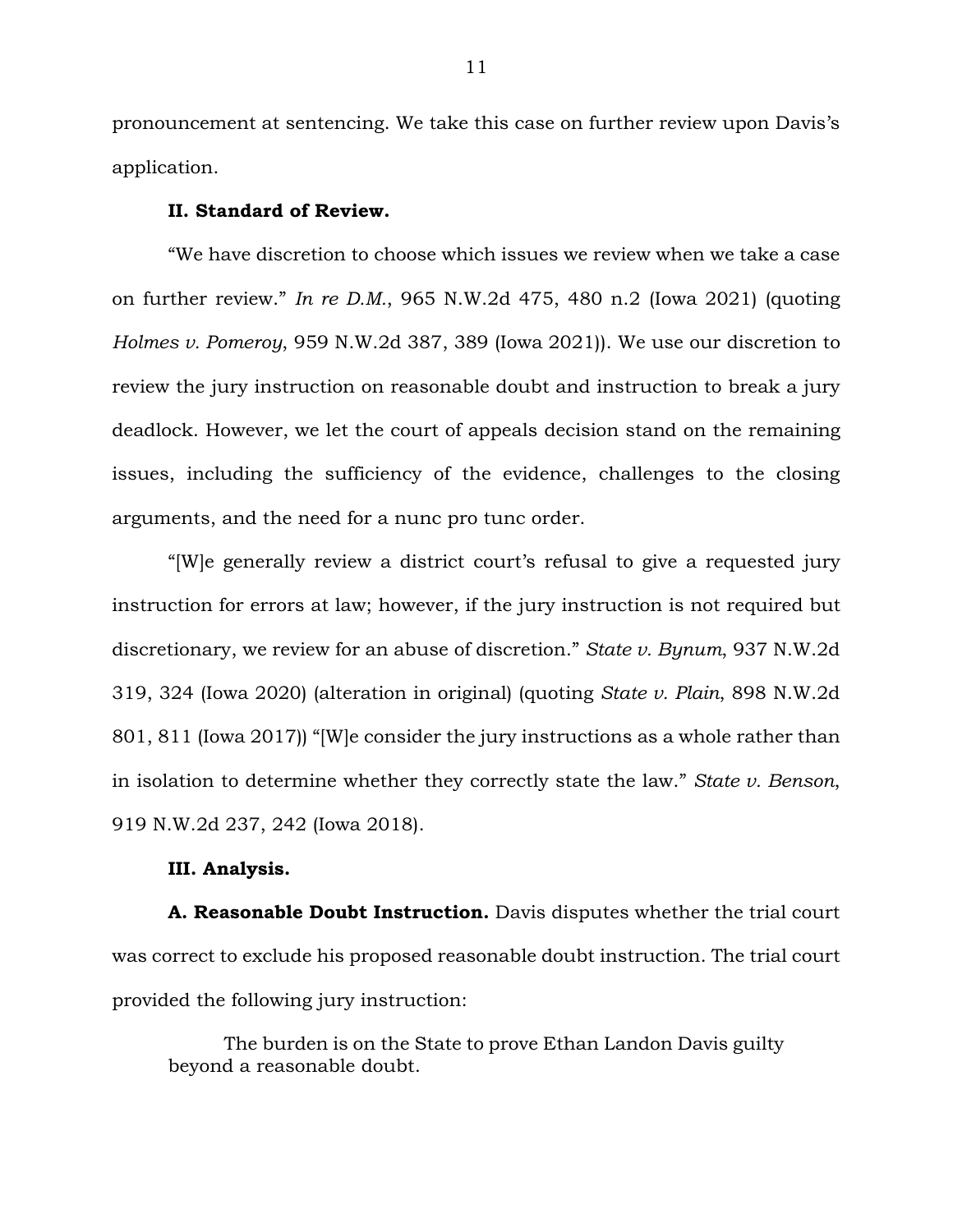A reasonable doubt is one that fairly and naturally arises from the evidence in the case, or from the lack or failure of evidence produced by the State.

If, after a full and fair consideration of all the evidence, you are *firmly convinced* of the defendant's guilt, then you have no reasonable doubt and you should find the defendant guilty.

But if, after a full and fair consideration of all the evidence in the case, or from the lack or failure of evidence produced by the State, you are *not firmly convinced* of the defendant's guilt, then you have a reasonable doubt and you should find the defendant not guilty.

(Emphasis added.) In addition to the language cited above, Davis requested the

insertion of an additional paragraph that included a "hesitate to act" formulation:

A reasonable doubt is a doubt based upon reason and common sense, and not the mere possibility of innocence. A reasonable doubt is the kind of doubt that would make a reasonable person *hesitate to act*. Proof beyond a reasonable doubt, therefore, must be proof of such a convincing character that a reasonable person would not hesitate to reply and act upon it. However, proof beyond a reasonable doubt does not mean proof beyond all possible doubt.

(Emphasis added.) The trial court denied the request to include this paragraph, relying on *State v. Frei*, in which we approved an instruction that solely provided the "firmly convinced" formulation of reasonable doubt. 831 N.W.2d 70, 79 (Iowa 2013), *overruled on other grounds by Alcala v. Marriott Int'l Inc.*, 880 N.W.2d 699, 708 n.3 (Iowa 2016). The court of appeals determined the trial court was not legally required to provide the "hesitate to act" formulation because the "firmly convinced" formulation adequately addressed reasonable doubt and did not abuse its discretion by refusing to add the "hesitate to act" formulation.

Reasonable doubt is one of the most recognizable concepts in our criminal justice system. It sets forth a demanding burden of proof on the government.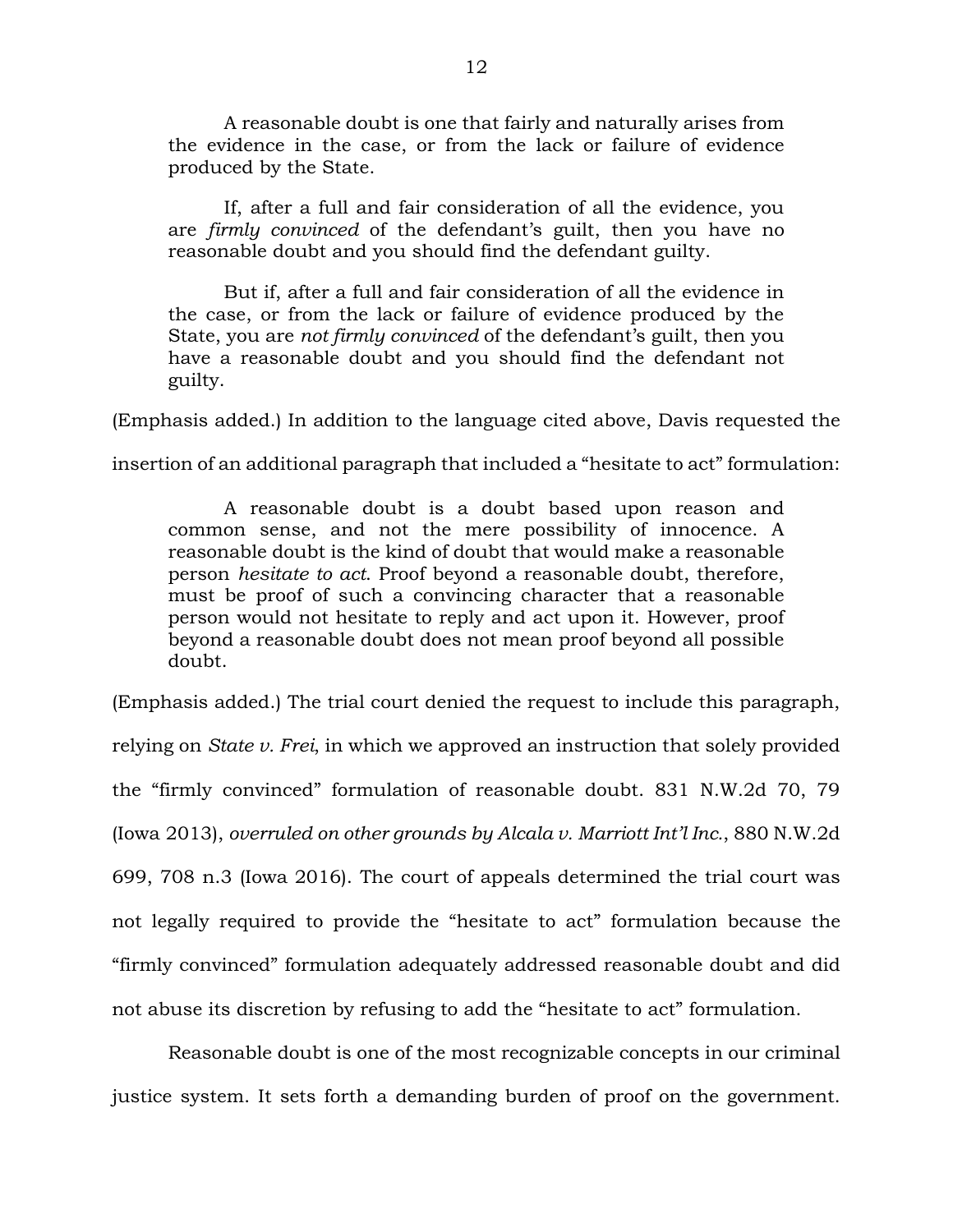"[A]n understanding of reasonable doubt is crucial to the deliberations of the jury in nearly every criminal case." *State v. McGranahan*, 206 N.W.2d 88, 92 (Iowa 1973) (en banc). Despite its grave importance, "[c]ourts have struggled . . . in settling upon a serviceable definition of the 'reasonable doubt' standard." *Frei*, 831 N.W.2d at 77. Notably, "[t]he Due Process Clause provides no definitional guidance as it requires no 'particular form of words be used in advising the jury of the government's burden of proof.' " *Id.* (quoting *Victor v. Nebraska*, 511 U.S. 1, 5 (1994)). The lack of definitional guidance has produced several jury instructions explaining reasonable doubt in different ways such as "hesitate to act," "firmly convinced," "abiding conviction," and their respective variations. 2A Charles Alan Wright & Peter J. Henning, *Federal Practice and Procedure: Criminal: Federal Rules of Criminal Procedure* § 502 (4th ed. 2009) [hereinafter Wright & Henning]; *see* 1 Barbara E. Bergman, Nancy Hollander, & Theresa M. Duncan, *Wharton's Criminal Evidence* § 2.4, Westlaw (15th ed. database updated Oct. 2020). As the concurrence in part and dissent in part in this case mentions, some jurisdictions do not provide any jury instruction defining or describing reasonable doubt. *See, e.g.*, *United States v. Walton*, 207 F.3d 694, 696–99 (4th Cir. 2000) (per curiam).

1. *The Iowa State Bar Association's uniform criminal jury instructions on reasonable doubt.* The Iowa State Bar Association (ISBA) publishes uniform jury instructions every year that attorneys and district courts rely upon for civil and criminal proceedings. These uniform instructions include a jury instruction explaining "reasonable doubt." We have acknowledged that "trial courts should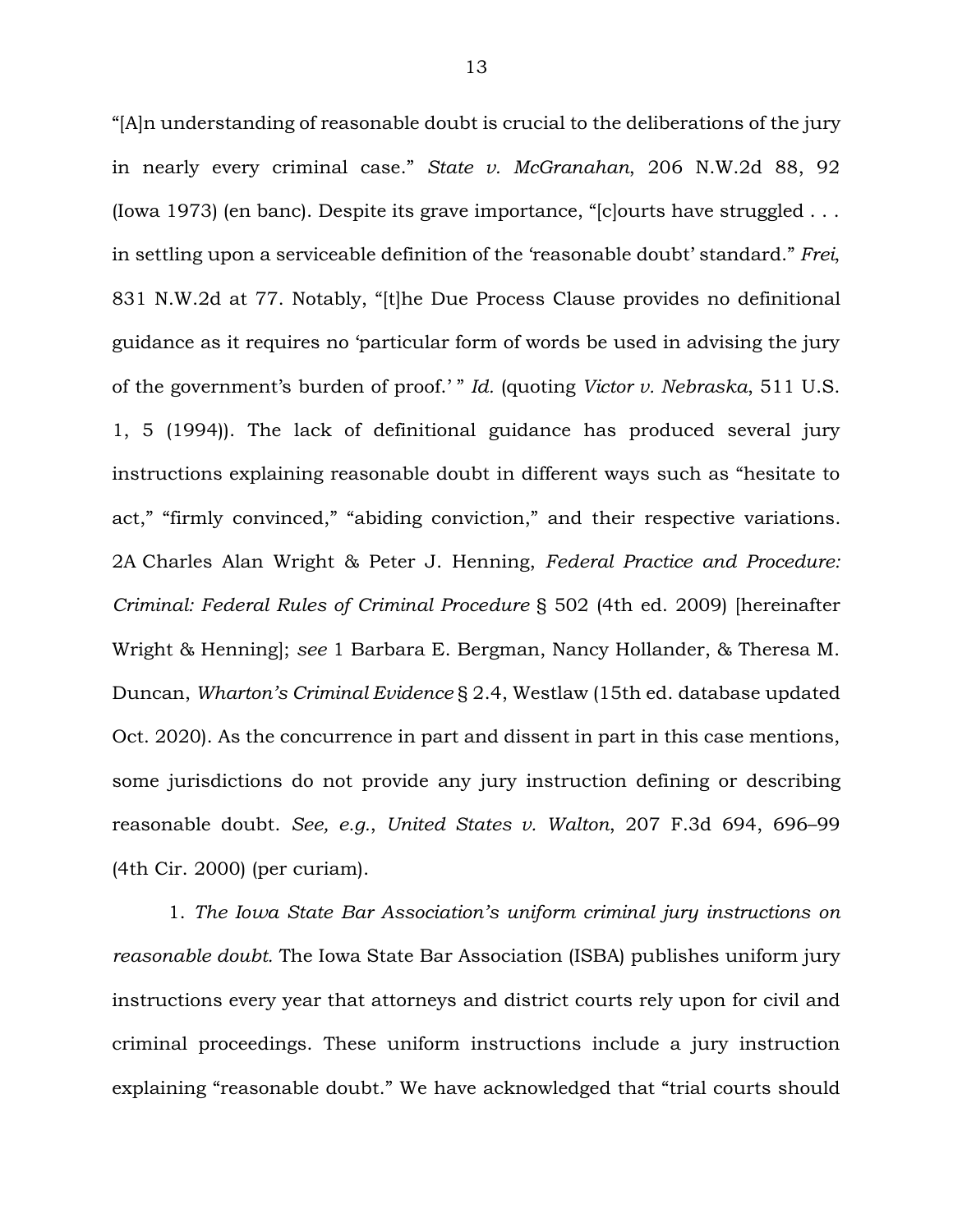generally adhere to the uniform instructions." *State v. Becker*, 818 N.W.2d 135, 143 (Iowa 2012) (quoting *State v. Mitchell*, 568 N.W.2d 493, 501 (Iowa 1997)), *overruled on other grounds by Alcala*, 880 N.W.2d at 708 n.3. Even though "we normally approve the submission of uniform instructions, we [can] conclude [a] particular instruction is faulty." *State v. McMullin*, 421 N.W.2d 517, 518 (Iowa 1988). "[T]rial courts are [not] bound by any model or form in formulating instructions." *McGranahan*, 206 N.W.2d at 92; *see Becker*, 818 N.W.2d at 141. Moreover, "[t]rial courts have a rather broad discretion in the language that may be chosen to convey a particular idea to the jury." *Stringer v. State*, 522 N.W.2d 797, 800 (Iowa 1994).

One of the first ISBA jury instructions on reasonable doubt was published in 1972. Iowa State Bar Ass'n, Unif. Jury Instr. (Criminal) 501.11 (1972). This 1972 uniform jury instruction defined reasonable doubt as:

A "reasonable doubt" is such a doubt as fairly and naturally arises in your mind and by reason of which you cannot say that *you have a full and abiding conviction of the guilt of the defendant*; and if, after considering all of the circumstances as disclosed by the evidence, *you find your mind wavering or vaci[l]lating*, then you have a reasonable doubt, and the defendant is entitled to the benefit of such doubt and you must acquit him. *A reasonable doubt may arise from the evidence in the case or it may arise from a lack or failure of evidence, and it must be such a doubt as would cause a reasonable, prudent and considerate man to pause and hesitate before acting in the graver and more important affairs of life.* But you should not ignore credible evidence to hunt for doubt, and you should not entertain such doubt as is purely imaginary or fanciful or based on groundless conjecture. If, after a careful and impartial consideration of all of the evidence in the case, you have a full and abiding conviction of the guilt of the defendant, then you are satisfied beyond a reasonable doubt, otherwise you are not satisfied beyond a reasonable doubt.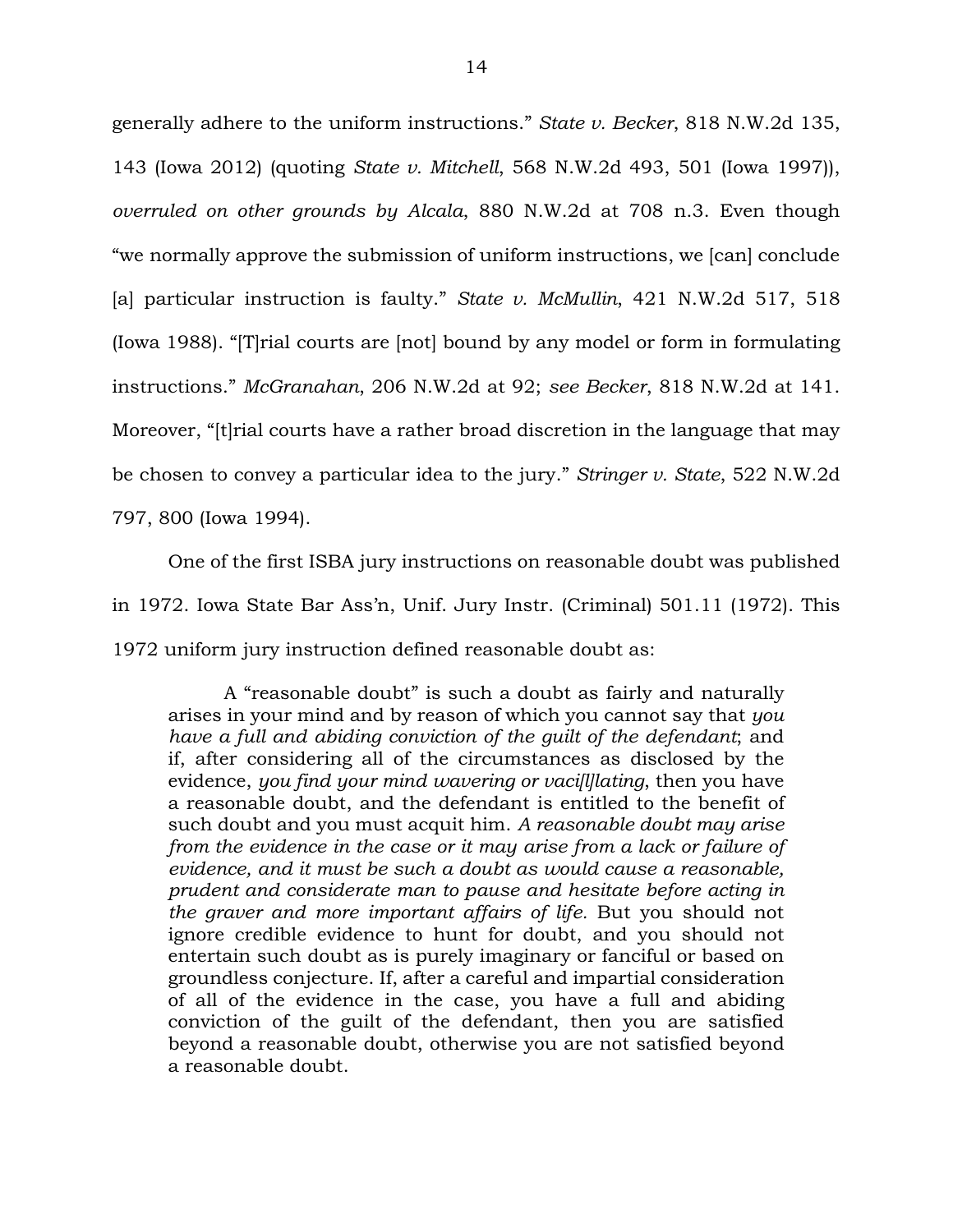*Id.* (emphasis added). In *State v. McGranahan*, we determined that any one of the emphasized reasonable doubt formulations—"full or abiding conviction," "wavering or vaci[l]lating," or "hesitate before acting in the graver and more important affairs of life"—would be more acceptable than a jury instruction that did not substantively define reasonable doubt. 206 N.W.2d at 91–92.

Sixteen years later, the ISBA instruction on reasonable doubt changed to solely define reasonable doubt with a "firmly convinced" formulation. Iowa State Bar Ass'n, Iowa Criminal Jury Instruction 100.10 (1988). This instruction is substantially similar to what the district court in this case provided:

The burden is on the State to prove (name of defendant) guilty beyond a reasonable doubt.

A reasonable doubt is one that fairly and naturally arises from the evidence, or lack of evidence produced by the State.

If, after a full and fair consideration of all the evidence, you are *firmly convinced* of the defendant's guilt, then you have no reasonable doubt and you should find the defendant guilty.

But if, after a full and fair consideration of all the evidence or lack of evidence produced by the State, you are *not firmly convinced* of the defendant's guilt, then you have a reasonable doubt and you should find the defendant not guilty.

*Id.* (emphasis added). Nearly twenty years later, in 2007, a new paragraph expressing a "hesitate to act" formulation was included along with the "firmly convinced" language in the ISBA's jury instruction on reasonable doubt. This instruction is almost identical to what Davis proposed to the district court:

The burden is on the State to prove (name of defendant) guilty beyond a reasonable doubt.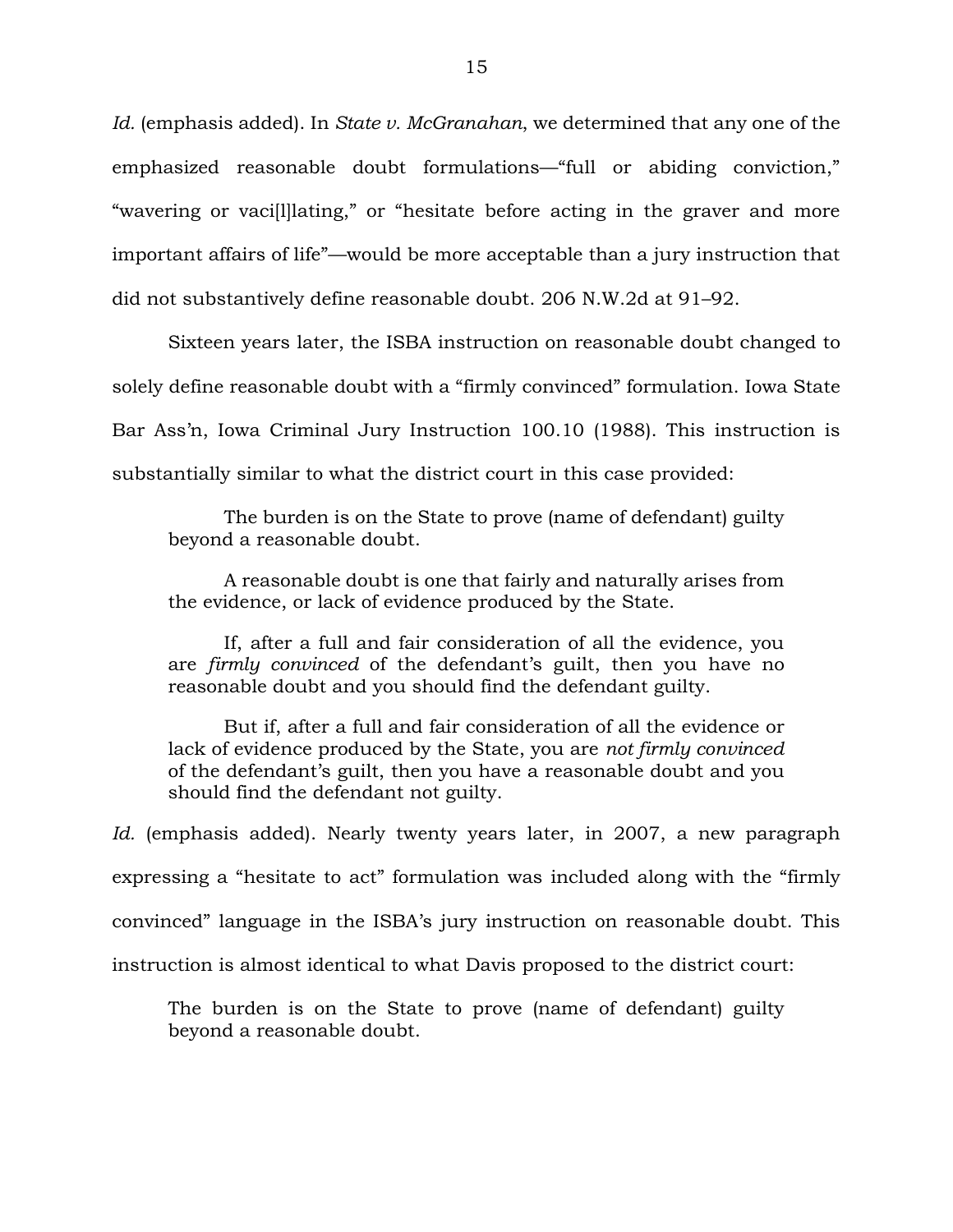A reasonable doubt is one that fairly and naturally arises from the evidence in the case, or from the lack or failure of evidence produced by the State.

*A reasonable doubt is a doubt based upon reason and common sense—the kind of doubt that would make a reasonable person hesitate to act. Proof beyond a reasonable doubt, therefore, must be proof of such a convincing character that a reasonable person would not hesitate to rely and act upon it. However, proof beyond a reasonable doubt does not mean proof beyond all possible doubt.* 

If, after a full and fair consideration of all the evidence, you are firmly convinced of the defendant's guilt, then you have no reasonable doubt and you should find the defendant guilty.

But if, after a full and fair consideration of all the evidence in the case, or from the lack or failure of evidence produced by the State, you are not firmly convinced of the defendant's guilt, then you have a reasonable doubt and you should find the defendant not guilty.

Iowa State Bar Ass'n, Iowa Criminal Jury Instruction 100.10 (2007) (emphasis added). The current ISBA instruction remains substantially similar to this instruction. *Compare* Iowa State Bar Ass'n, Iowa Criminal Jury Instruction 100.10 (2007), *with* Iowa State Bar Ass'n, Iowa Criminal Jury Instruction 100.10 (2020).

2. *The "firmly convinced" formulation is a legally adequate definition of reasonable doubt.* Both parties agree that "firmly convinced" is a legally adequate formulation of reasonable doubt and that we explicitly approved this formulation in *Frei*, 831 N.W.2d at 76–79. In *Frei*, we noted that previous Iowa caselaw approved of an analogous "firmly and abidingly convinced" formulation as "an objective standard for measuring the jurors' doubts." *Id.* at 78 (quoting *State v. McFarland*, 287 N.W.2d 162, 163 (Iowa 1980)). We also acknowledged that several academics, respected jurists, and multiple courts also had endorsed the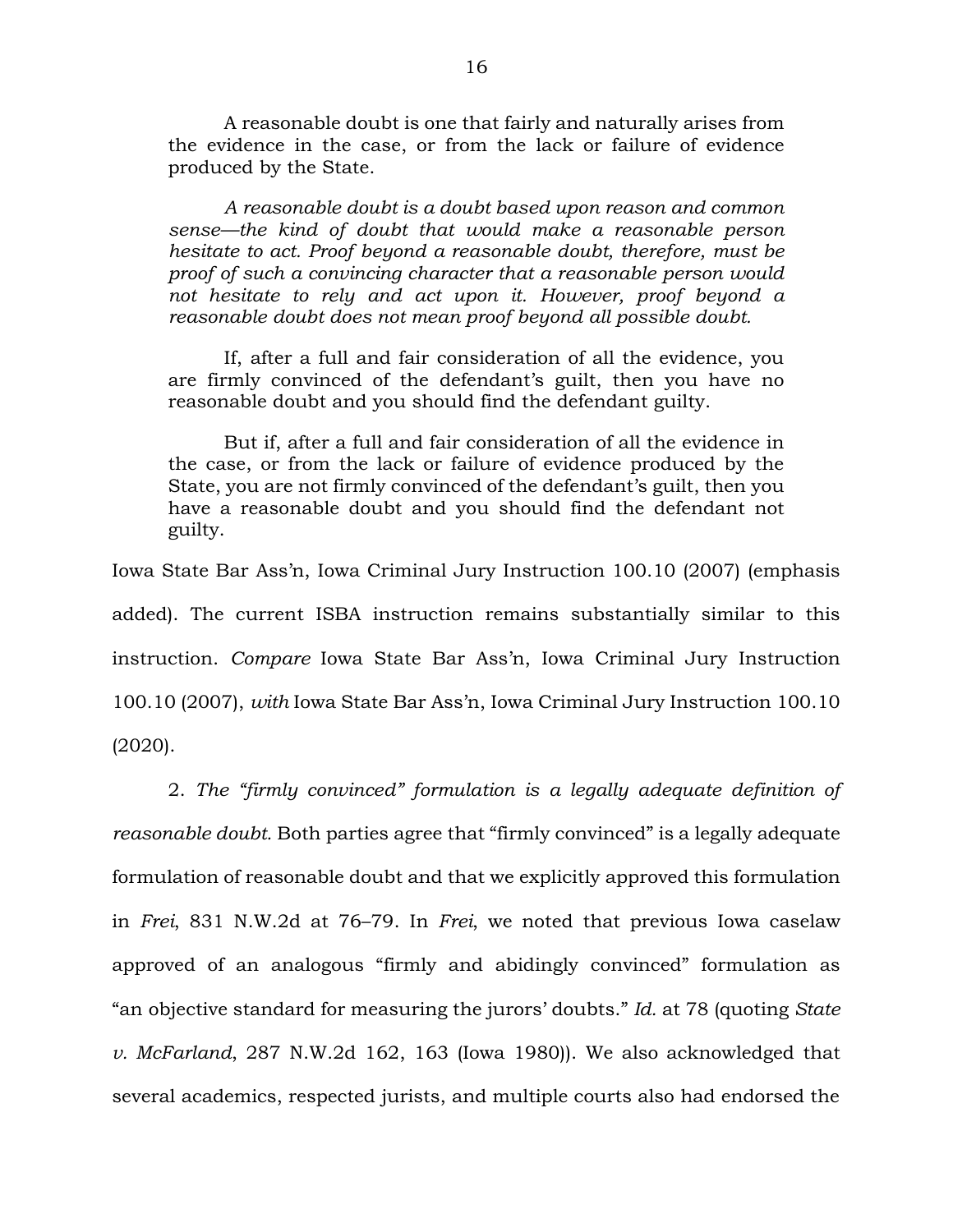"firmly convinced" formulation. *Id.* at 78–79. Furthermore, we concluded that the dictionary definitions of "firmly" and "firm" showed them to be "plain, wellunderstood word[s] commonly used in modern speech . . . [that] adequately expressed . . . the extent of certitude the jury must possess to convict a defendant of a crime in this state." *Id.* at 79. Despite our approval of the "firmly convinced" language in *Frei*, we noted that "this case should not be viewed as a rejection of any other formulation expressing in equivalent terms the state's burden of proof." *Id.* at 79 n.7.

3. *Davis's proposed "hesitate to act" formulation is a legally adequate definition of reasonable doubt.* The "hesitate to act" formulation carries some similar traits of the "firmly convinced" formulation we approved in *Frei*. The United States Supreme Court has historically approved "hesitate to act" formulations to define reasonable doubt. *Holland v. United States*, 348 U.S. 121, 140 (1954) ("We think this section of the charge should have been in terms of the kind of doubt that would make a person hesitate to act  $\dots$ ." (citation omitted)); *see Victor*, 511 U.S. at 20–21 ("[T]he hesitate to act standard gives a common sense benchmark for just how substantial such a doubt must be."); *cf. Hopt v. Utah*, 120 U.S. 430, 441 (1887) ("If the evidence produced be of such a convincing character that they would unhesitatingly be governed by it in such weighty and important matters, they may be said to have no reasonable doubt respecting the guilt or innocence of the accused, notwithstanding the

17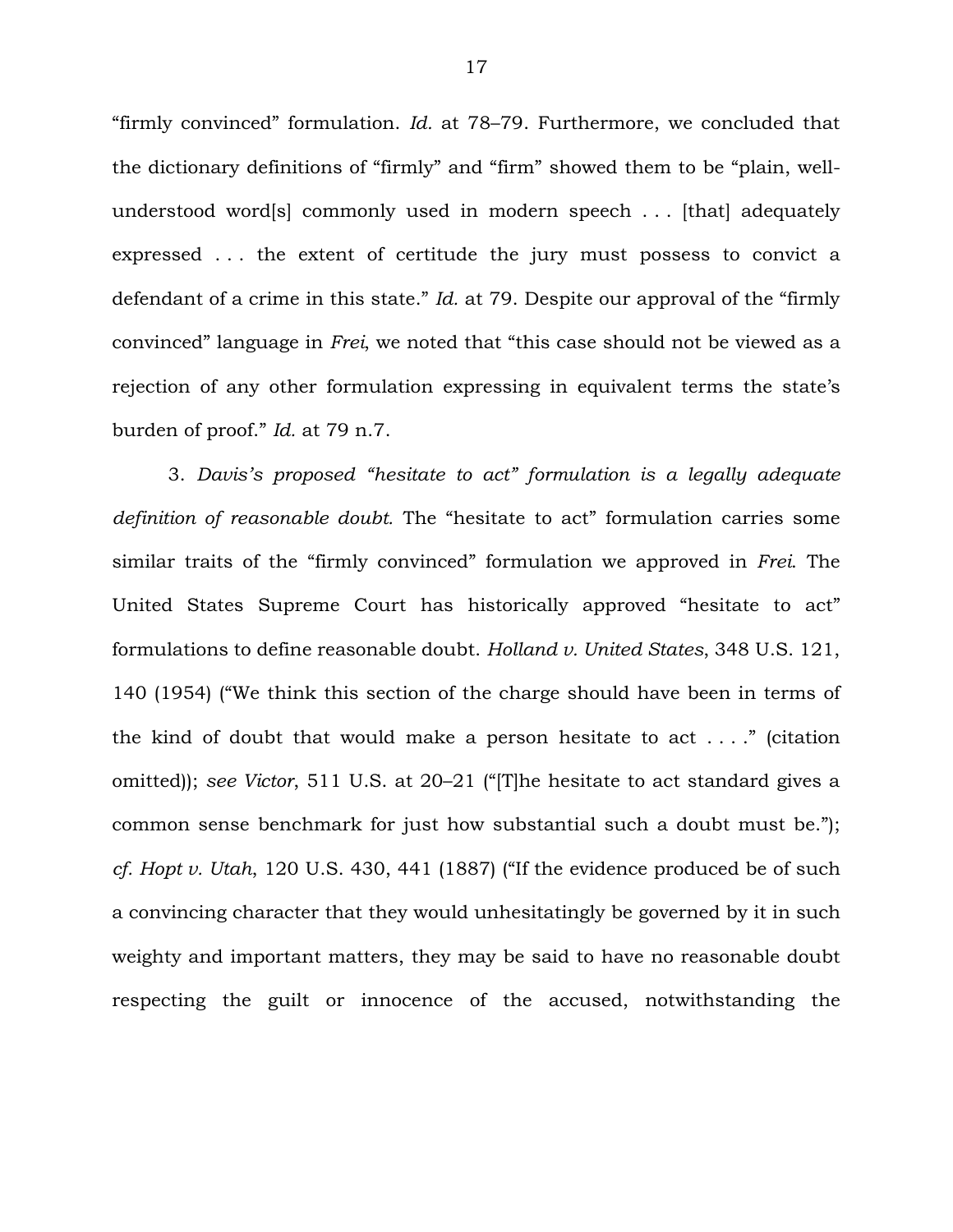uncertainty that attends all human evidence."). Several federal circuits<sup>3</sup> and state courts4 have also approved variations of the "hesitate to act" formulation. *See* 2A Wright & Henning § 502 ("The most acceptable form of instruction is that a reasonable doubt is a doubt that would cause a prudent person to hesitate before acting in matters of importance to themselves, but other formulations are not erroneous."); *see also* Robert C. Power, *Reasonable and Other Doubts: The Problem of Jury Instructions*, 67 Tenn. L. Rev. 45, 73–76 (1999) [hereinafter Power].

We also indicated in *McGranahan* that one "hesitate to act" variation—"it must be such a doubt as would cause a reasonable, prudent and considerate man to pause and hesitate before acting in the graver and more important affairs

<sup>3</sup>*See, e.g.*, *United States v. Owens*, 966 F.3d 700, 705 n.2 (8th Cir. 2020) ("A reasonable doubt is the kind of doubt that would make a reasonable person hesitate to act."); *United States v. Stewart*, 306 F.3d 295, 306–07 (6th Cir. 2002) ("Proof beyond a reasonable doubt means proof which is so convincing that you would not hesitate to rely and act on it in making the most important decisions in your own lives."); *United States v. Isaac*, 134 F.3d 199, 202–04 (3d Cir. 1998) ("A reasonable doubt is a fair doubt, based upon reason and common sense—the kind of doubt that would make a reasonable person hesitate to act. Proof beyond a reasonable doubt must, therefore, be proof of such a convincing character that you would be willing to rely and act upon it, unhesitatingly, in the most important of your own affairs."); *United States v. Morris*, 647 F.2d 568, 571 (5th Cir. 1981) ("[P]roof beyond a reasonable doubt, therefore, is proof of such a convincing character that you would be willing to rely and act upon it without hesitation in the most important of your own affairs.").

<sup>4</sup>*See, e.g.*, *Smith v. United States*, 709 A.2d 78, 82 (D.C. 1998) (en banc) ("Reasonable doubt is the kind of doubt that would cause a reasonable person, after careful and thoughtful reflection, to hesitate to act in the graver or more important matters in life."); *Hilbish v. State*, 891 P.2d 841, 850 (Alaska Ct. App. 1995) ("|P|roof of such a convincing character that after careful consideration of all relevant facts and circumstances, you would be willing to rely and act upon it without hesitation in your important affairs."); *State v. Gomez*, 622 A.2d 1014, 1017 n.8 (Conn. 1993) ("[A] reasonable doubt is a doubt which would cause you as reasonable and prudent men and women to hesitate to act in the more weighty and important matters relating to your own affairs."); *Commonwealth v. Bowser*, 624 A.2d 125, 137–38 (Penn. Super. Ct. 1993) ("A reasonable doubt is a doubt that would cause a reasonably careful and sensible person to hesitate or refrain from acting upon some matter of the highest importance in your own daily life."); *State v. Darby*, 477 S.E.2d 710, 710 (S.C. 1996) (approving a reasonable doubt definition as "the kind of doubt that would cause a reasonable person to hesitate to act").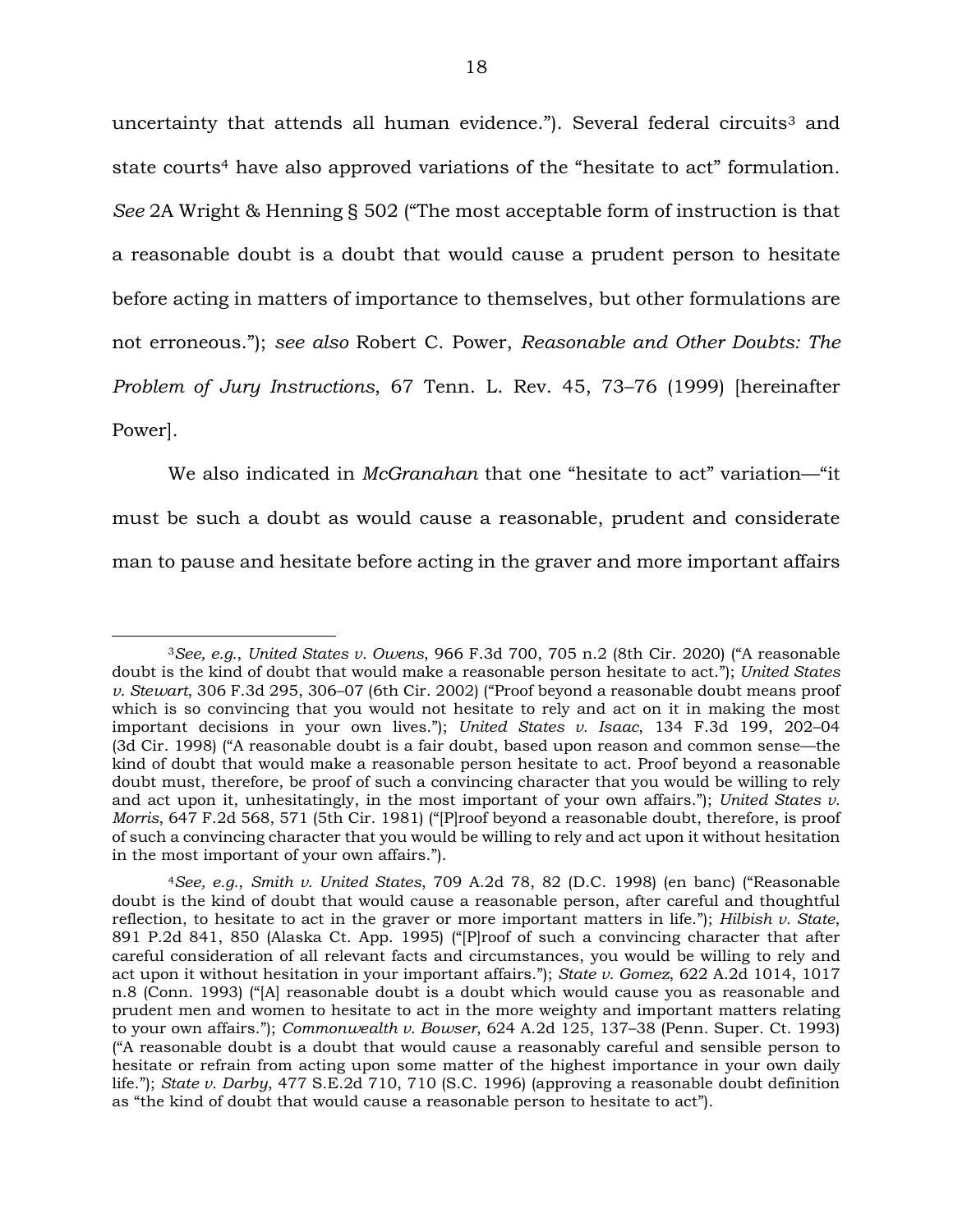of life"—would be an acceptable definition of reasonable doubt as compared to no substantive definition. 206 N.W.2d at 91–92; *see McFarland*, 287 N.W.2d at 163 ("We quoted with approval Iowa Uniform Jury Instruction 501.11 with its three distinct standards [in *McGranahan*] . . . ."); *see also State v. Pierce*, 21 N.W. 195, 197–98 (Iowa 1884) (approving a jury instruction as a whole which included reasonable doubt "must be such a doubt as would cause a reasonable, prudent, and considerate man to hesitate and pause before acting in the graver and more important affairs of life" (emphasis omitted)).

Davis's specific "hesitate to act" variation was most notably present in the Eighth Circuit's Model Jury Instructions and in the ISBA's current criminal jury instructions. Jud. Comm. on Model Jury Instructions for the Eighth Cir., *Manual of Model Jury Instructions for the District Courts of the Eighth Circuit* § 3.11 (2011) ("Proof beyond a reasonable doubt, therefore, must be proof of such a convincing character that a reasonable person would not hesitate to rely and act upon it."); Iowa State Bar Ass'n, Iowa Criminal Jury Instruction 100.10 (2020).5 On its own, "hesitate" means "to hold back in doubt or indecision" and is synonymous with "waver," "vacillate," and "falter." *Hesitate*, *Webster's Third International Dictionary* 1061 (unabr. ed. 2002). Similar to "firmly," "hesitate to act" is generally understood and can adequately explain to the jury the level of certainty needed to convict. *Victor*, 511 U.S. at 20–21; *cf. Frei*, 831 N.W.2d at 79. We

<sup>5</sup>The Eighth Circuit's model jury instruction was recently updated to include a phrase "in life's most important decisions" after the "hesitate to act" portion. Jud. Comm. on Model Jury Instructions for the Eighth Cir., *Manual of Model Jury Instructions for the District Courts of the Eighth Circuit* § 3.11 (2021). The "in life's most important decisions" portion is not present in the ISBA's current jury instruction on reasonable doubt.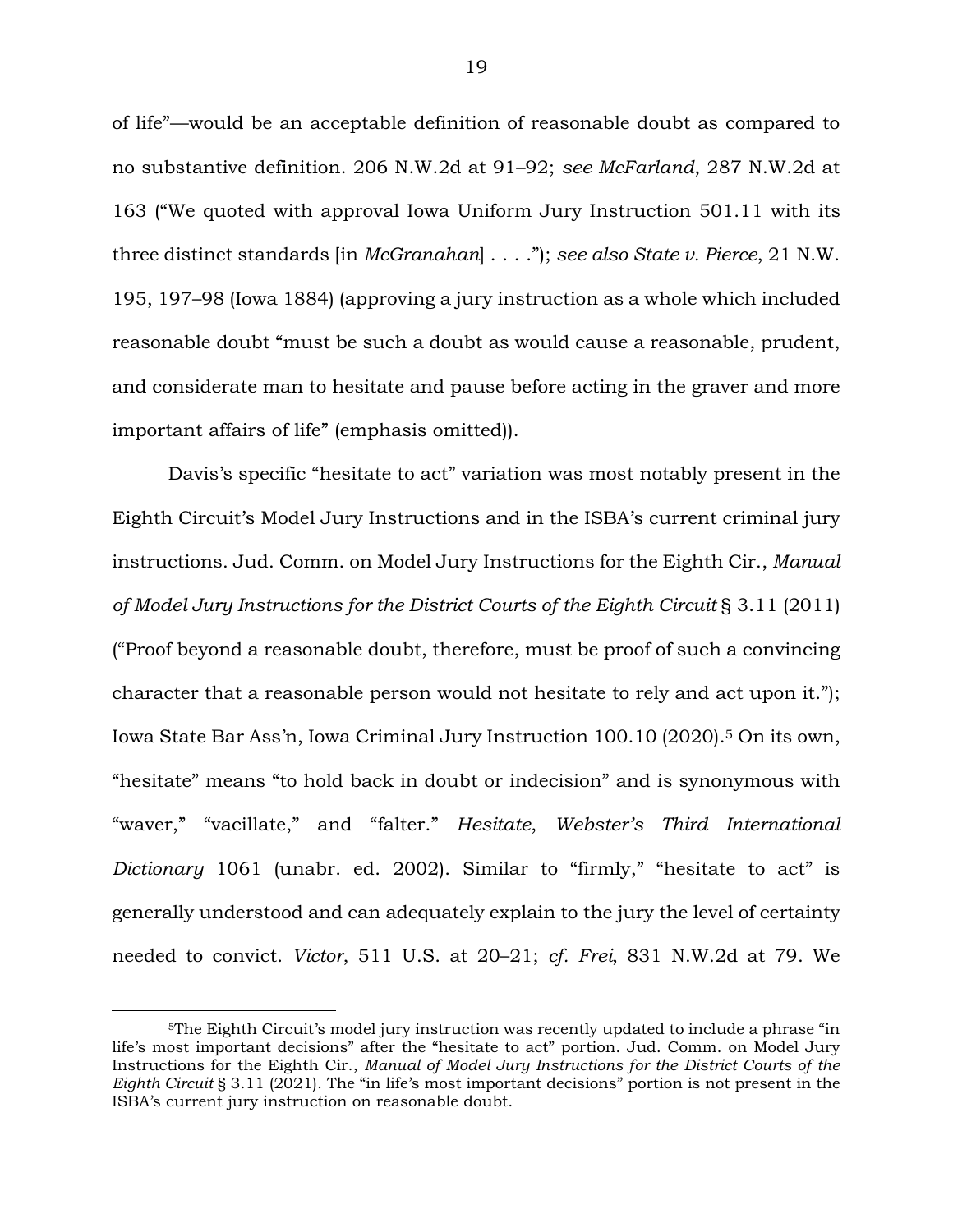conclude that Davis's proposed "hesitate to act" formulation is also a legally sufficient jury instruction to define reasonable doubt.

4. *The district court's decision to reject the "hesitate to act" formulation was not an abuse of discretion.* Davis argues the district court's rationale in rejecting the "hesitate to act" instruction amounts to an abuse of discretion. Specifically, he argues that we approved of the "hesitate to act" variations in *McGranahan* and *Pierce*. *See McGranahan*, 206 N.W.2d at 92; *Pierce*, 21 N.W. at 197–98. Because of this prior approval, Davis asserts the district court's rationale that the Iowa Supreme Court has not given its "imprimatur" to the "hesitate to act" language was wrong and constitutes an abuse of discretion.

Our precedent is explicit that the district court need only provide one of the approved "reasonable doubt" definitions from the ISBA's uniform jury instructions to the jury in order for it to be legally sufficient. While we indicated that any of the ISBA's reasonable doubt formulations in its 1972 jury instruction would be better than no formulation in *McGranahan*, we warned that "[w]e do not hold all or any of these three frames of reference must be included or described in the instruction." 206 N.W.2d at 92. In *State v. McFarland*, we specifically stated that the jury instruction, which utilized solely the "abidingly and firmly convinced" language, "was not deficient for failing to provide more than one standard." 287 N.W.2d at 163. Similarly, in *Frei*, we held the district court did not err by providing a reasonable doubt jury instruction that solely contained the legally adequate "firmly convinced" language rather than the defendant's proposed "hesitate to act" instruction. 831 N.W.2d at 75–76.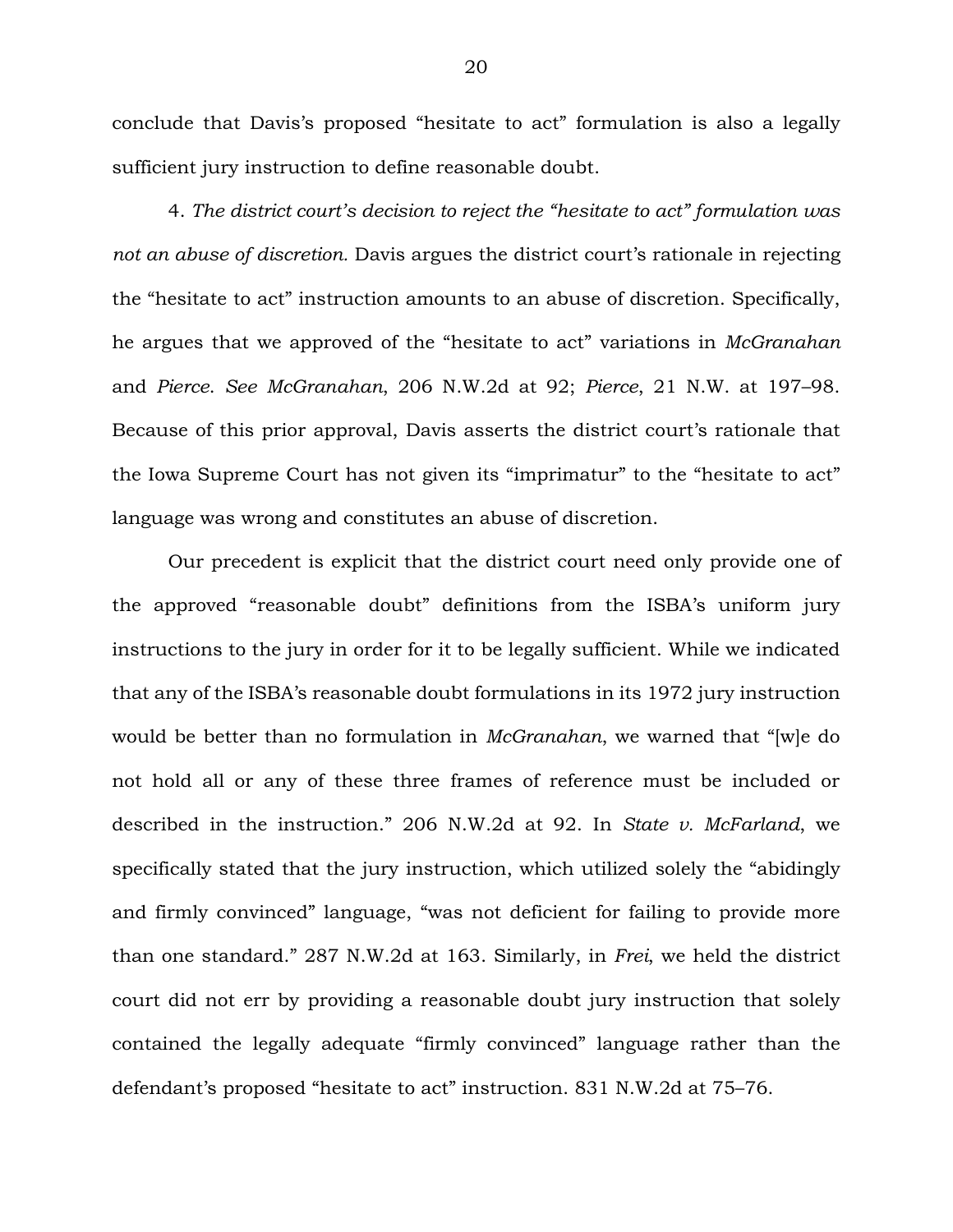This district court's action is comparable to what occurred in *State v. Williams*, 929 N.W.2d 621 (Iowa 2019). In *Williams*, the district court rejected the defendant's additional implicit-bias instruction because the additional "instruction had not been reviewed by any Iowa court to its knowledge" and another implicit-bias instruction modeled after the ISBA's instruction already "covered the subject matter." *Id.* at 633. We determined the district court did not abuse its discretion because its instruction adequately addressed the defendant's concerns of implicit bias. *Id.* An abuse of discretion may have occurred here if the district court's instruction did not substantively define reasonable doubt or if the district court believed it lacked authority to define reasonable doubt at all. *McGranahan*, 206 N.W.2d at 91–92; *see Plain*, 898 N.W.2d at 816–17 (finding abuse of discretion when the trial court erroneously believed it did not have authority to provide *any* implicit-bias instruction). Similar to *Williams*, the district court here gave an approved instruction that adequately explained the legal concept at issue.6 Therefore, the trial court did not abuse its discretion in refusing to include the additional "hesitate to act" language in the jury instruction on reasonable doubt.

5. *District courts should solely utilize the "firmly convinced" formulation.* Agreeing on a jury instruction for reasonable doubt remains a contentious issue in district court. The debate on an appropriate reasonable doubt instruction has been the subject of unpublished decisions by the Iowa Court of Appeals since

<sup>6</sup>We make no determination as to whether the implicit-bias instruction given in *Williams*, 929 N.W.2d at 632–33, is better than the most recent ISBA implicit-bias instruction.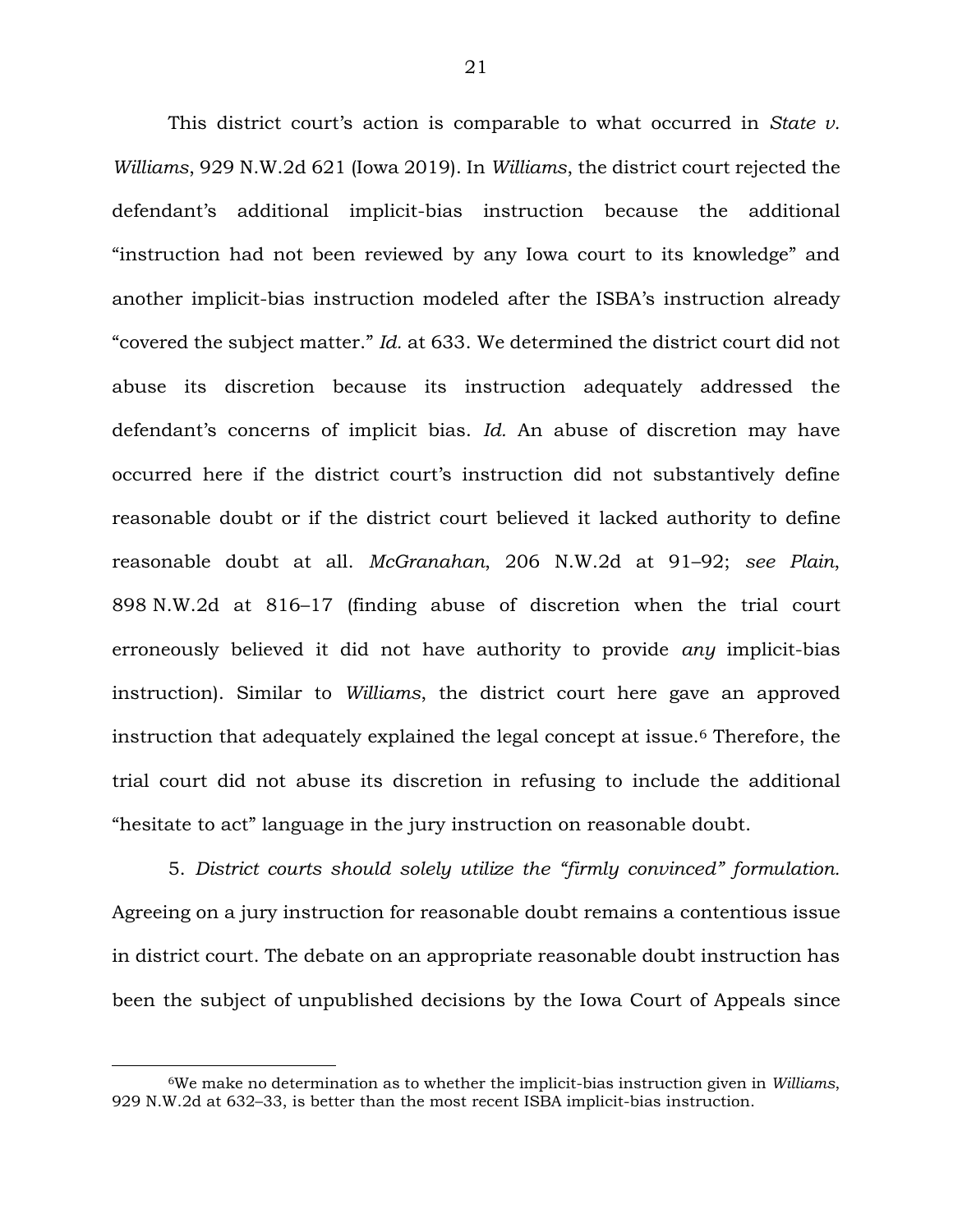the 2007 ISBA jury instruction on reasonable doubt included the "hesitate to act" formulation. *See State v. Chamberlain*, No. 17–1426, 2018 WL 6719730, at \*6–7 (Iowa Ct. App. Dec. 19, 2018); *State v. Tullar*, No. 13–1567, 2014 WL 6680927, at \*3–4 (Iowa Ct. App. Nov. 26, 2014); *State v. Thinh Van Quang*, No. 12–0739, 2013 WL 4504934, at \*5–6 (Iowa Ct. App. Aug. 21, 2013); *State v. Merrett*, No. 11–0776, 2013 WL 104545, at \*4 (Iowa Ct. App. Jan. 9, 2013); *State v. Tabor*, No. 10–0475, 2011 WL 238427, at \*2–3 (Iowa Ct. App. Jan. 20, 2011); *State v. White*, No. 09–1463, 2011 WL 227587, at \*3–4 (Iowa Ct. App. Jan. 20, 2011). Each of these court of appeals decisions has held the district court does not err when it solely provides the "firmly convinced" definition instead of adding or solely using the "hesitate to act" definition in a reasonable doubt jury instruction.

The ISBA uniform criminal jury instructions committee, whose committee members are regularly handling criminal jury instructional issues in our district courts, is undoubtedly aware of the several different formulations of reasonable doubt jury instructions provided in both opinions. Ultimately, the committee has settled on two formulations—"hesitate to act" and "firmly convinced"—as the best reasonable doubt formulations. But as exemplified by the unpublished court of appeals opinions, the specific legal debate between using the hesitate to act and firmly convinced formulation, or "race" as the concurrence in part and dissent in part puts it, has been occurring for nearly fifteen years in our court system. As with all marathons, they must come to an end. Guidance is appropriate to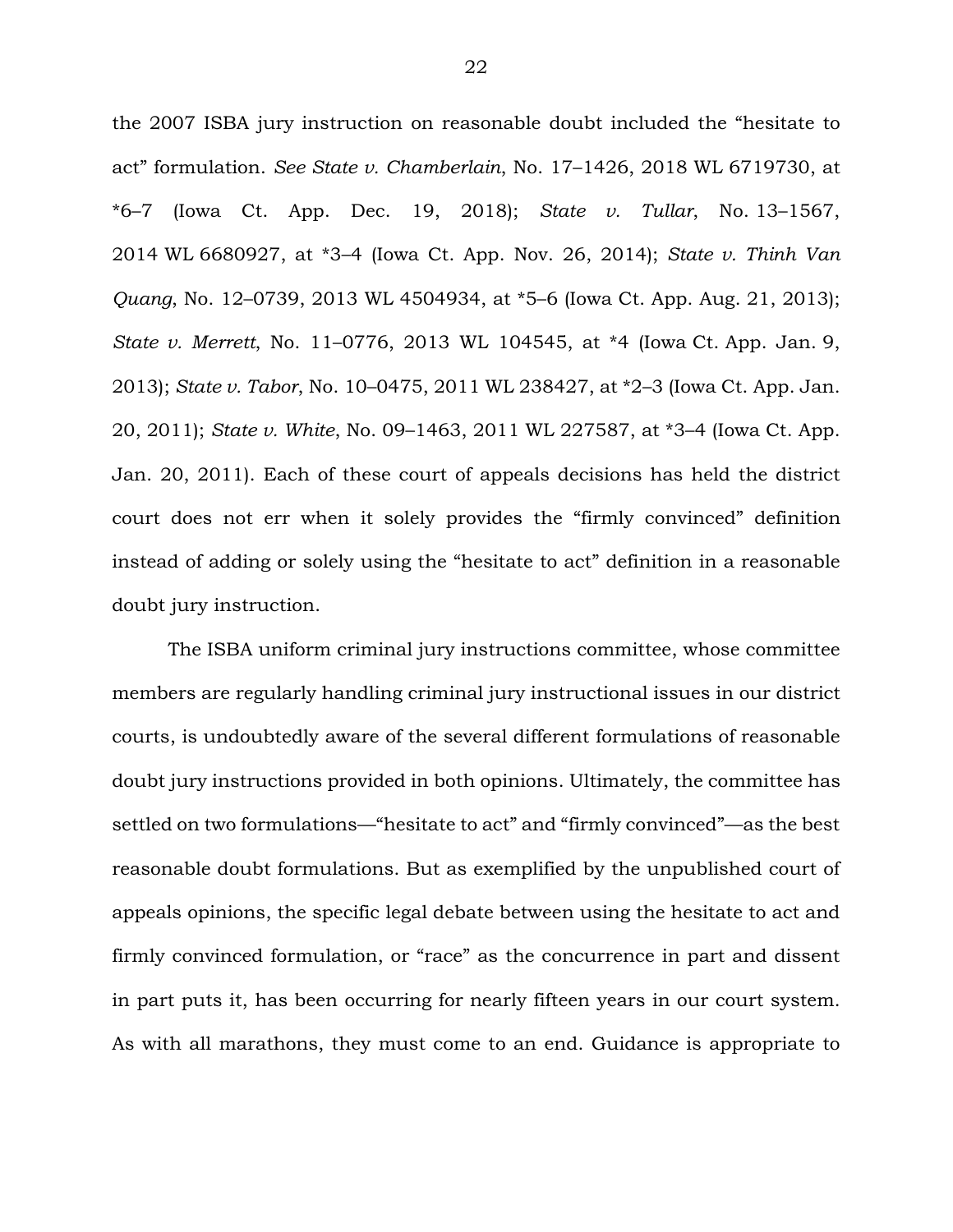reduce further appellate litigation and confusion in district court on which formulation for a jury instruction on reasonable doubt is most preferred.<sup>7</sup>

We believe the "firmly convinced" formulation as used in this case best captures reasonable doubt. "[T]he 'firmly convinced' standard has achieved extensive recognition and is likely the formulation of the reasonable doubt standard most widely approved by American jurists, academics, and litigants." *Frei*, 831 N.W.2d at 78 (citing Lawrence M. Solan, *Refocusing the Burden of Proof in Criminal Cases: Some Doubt About Reasonable Doubt*, 78 Tex. L. Rev. 105, 145 (1999) *and* Jon O. Newman, *Beyond "Reasonable Doubt*,*"* 68 N.Y.U. L. Rev. 979, 990–91 (1993)). A highly regarded report from distinguished federal judges at the Federal Judicial Center (FJC) endorsed solely utilizing the "firmly convinced" definition. Fed. Jud. Ctr., *Pattern Criminal Jury Instructions* § 21, at 28–29 (1987) [hereinafter Fed. Jud. Ctr., *Pattern Instructions*]. Justice Ginsburg described "firmly convinced" as "clear, straightforward, and accurate." *Victor*, 511 U.S. at 26–27 (Ginsburg, J., concurring in part and concurring in the judgment). One prominent study, cited by the concurrence in part and dissent in part, found the "firmly convinced" formulation more accurately distinguished weak and strong criminal cases as compared to other mainstream reasonable doubt formulations.

<sup>7</sup>The concurrence in part and dissent in part worries that section III.A.5 of this opinion amounts to overruling "a long and well-established line of our caselaw providing discretion to district court judges" on jury instructional issues and that this opinion amounts to an "advisory opinion." Those concerns fail to account for the advantages of having a single, consistent jury instruction on reasonable doubt in Iowa courts and our inherent supervisory authority over Iowa district courts. *See State v. Portillo*, 898 P.2d 970, 974 (Ariz. 1995) (en banc) (invoking supervisory authority to utilize "firmly convinced" reasonable doubt jury instruction). Moreover, we have previously provided guidance to district courts on jury instructions in other areas. *See, e.g.*, *State v. Campbell*, 294 N.W.2d 803, 812–13 (Iowa 1980) (endorsing a jury deadlock instruction from American Bar Association and ISBA).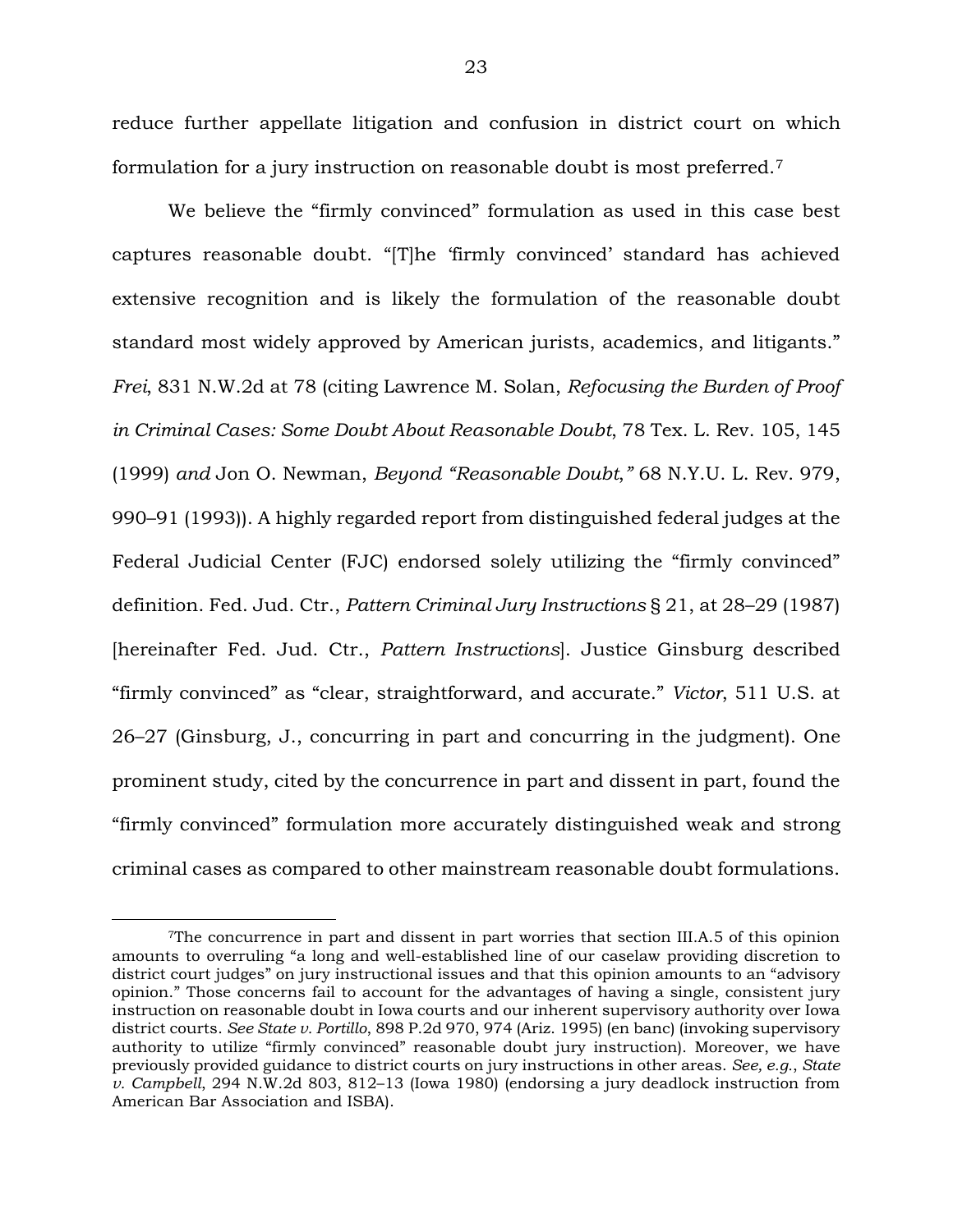Irwin A. Horowitz, *Reasonable Doubt Instructions: Commonsense Justice and Standard of Proof*, 3 Psychol. Pub. Pol'y & L. 285, 296–97, 300 (1997) [hereinafter Horowitz] (concluding that "[r]esearch suggests that at least one definition of the reasonable doubt standard (i.e., the ['firmly convinced'] instruction) is more likely to enhance jury performance than others").

Despite the "hesitate to act" formulation being legally sufficient and having historic approval, this formulation has recently drawn significant criticism. Power, 67 Tenn. L. Rev. at 78–81; *see Paulson v. State*, 28 S.W.3d 570, 572 (Tex. Crim. App. 2000) ("Judgments that brand men and women as criminals, and take their money, their liberty, or their lives are deadly serious. They are decisions that make us hesitate if we have any human feelings or sensitivity at all."). Criticism of "hesitate to act" is especially increased when the hesitancy is framed in the context of important personal affairs—an analogy that has been examined as inappropriate for deciding criminal cases. *See Victor*, 511 U.S. at 24 (Ginsburg, J., concurring in part and concurring in the judgment) ("[T]he analogy it uses seems misplaced. In the decisions people make in the most important of their own affairs, resolution of conflicts about past events does not usually play a major role [and] . . . generally involve a very heavy element of uncertainty and risk-taking." (quoting Fed. Jud. Ctr., *Pattern Instructions* § 21 cmt., at 29)); *id.* at 34 (Blackmun, J., concurring in part and dissenting in part) (" '[H]esitate to act' language is far from helpful, and may in fact make matters worse by analogizing the decision whether to convict or acquit a defendant to the frequently high-risk personal decisions people must make in their daily lives.");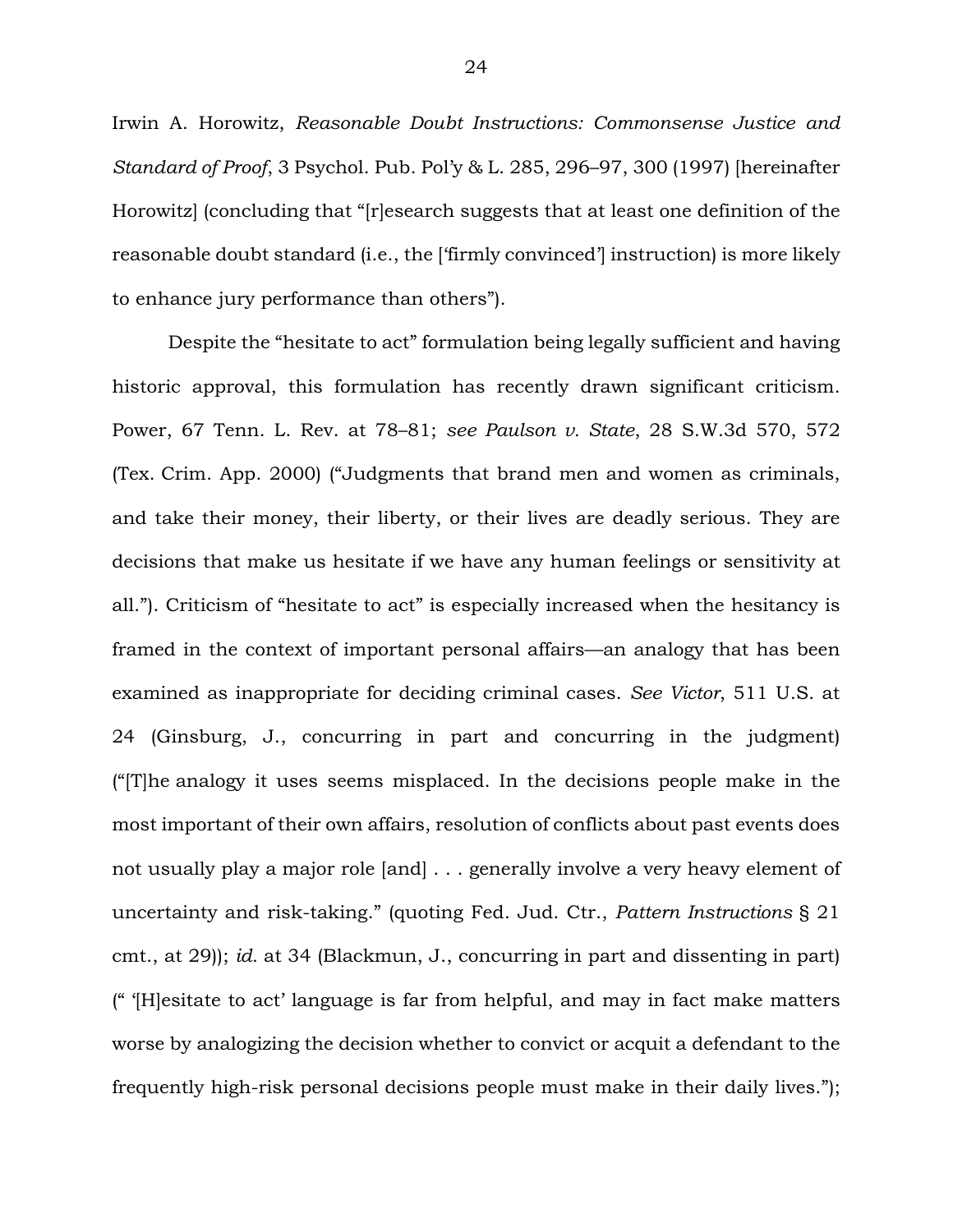*United States v. Ashrafkhan*, 964 F.3d 574, 579–80 (6th Cir. 2020) ("[J]urists have noted that such language may tend to understate the government's burden of proof and have expressed trepidation at fully endorsing it."); *Commonwealth v. Ferreira*, 364 N.E.2d 1264, 1273 (Mass. 1977) ("The degree of certainty required to convict is unique to the criminal law. We do not think that people customarily make private decisions according to this standard nor may it even be possible to do so."); Mandeep K. Dhami et. al., *Instructions on Reasonable Doubt: Defining the Standard of Proof and the Juror's Task*, 21 Psychol. Pub. Pol'y & L. 169, 175 (2015) ("[B]y reducing the standard of proof below that intended by the law, the 'doubt-hesitate' instruction is more likely to lead to false convictions."). A "real doubt means a hesitation" or "waiver or facilitate" formulation has also shown greater statistical variability than "firmly convinced" with juries deciding between strong and weak criminal cases. Horowitz, 3 Psychol. Pub. Pol'y & L. at 296–97.

In acknowledging this criticism, we expressly approve jury instructions that use the "firmly convinced" formulation without the "hesitate to act" formulation. Because of the difference in superiority between the two definitions, an additional "hesitate to act" definition would not serve as an amplification to a jury instruction on reasonable doubt. Additionally, allowing the defendant to add an additional "hesitate to act" formulation to compete with the pre-existing "firmly convinced" formulation would have confused the jury on how to approach reasonable doubt and probably lead to individual jurors understanding reasonable doubt differently during jury deliberations. *See* Darryl K. Brown,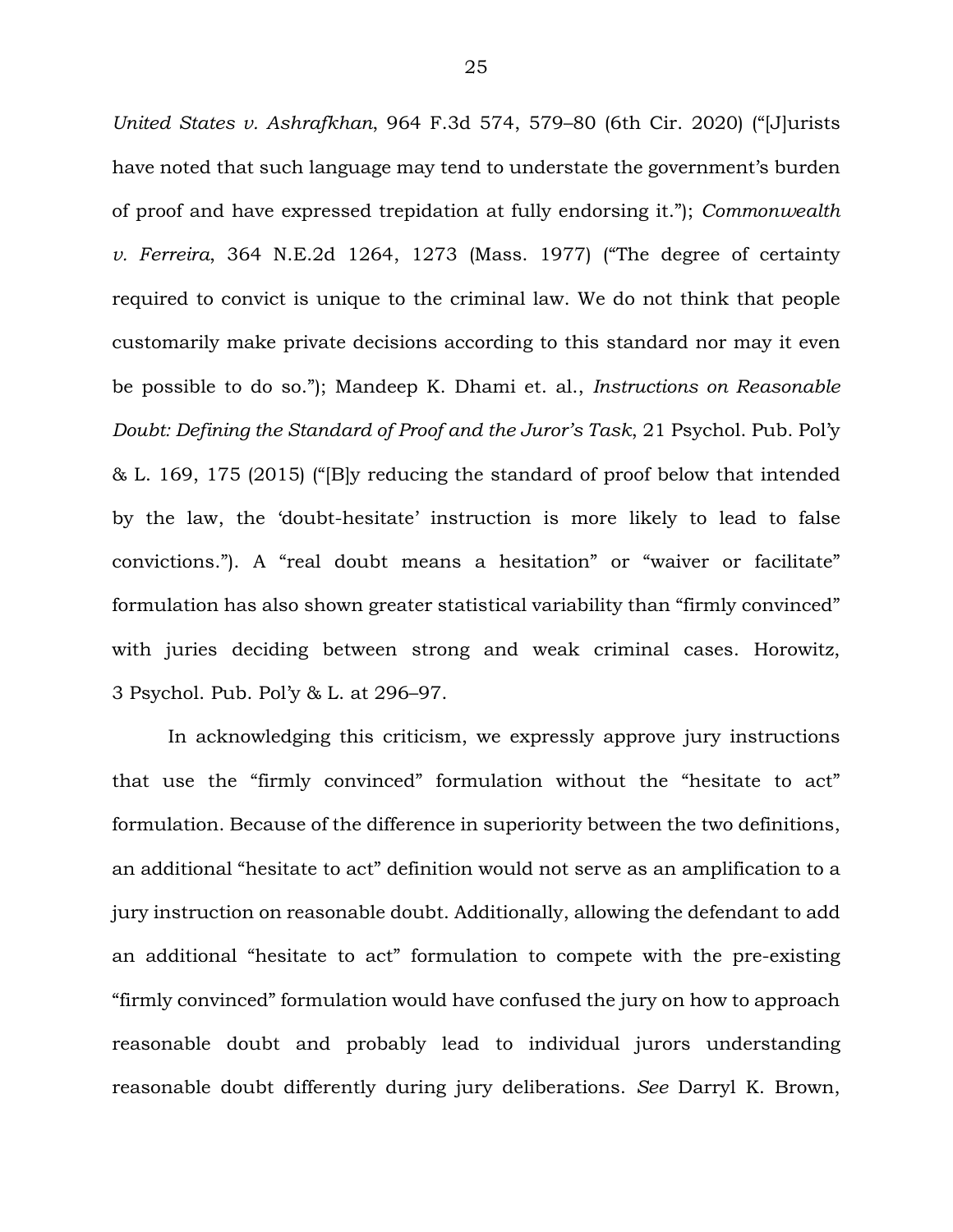*Regulating Decision Effects of Legally Sufficient Jury Instructions*, 73 S. Cal. L. Rev. 1105, 1110–11 (2000) (explaining how the "firmly convinced" definition is superior). A similar concern exists if we were to include the "real possibility" portion from the FJC's model instruction to compete with the "firmly convinced" formulation. *Cf. United States v. Porter*, 821 F.2d 968, 973 (4th Cir. 1987) (indicating the "real possibility" portion impermissibly places the burden of persuasion back onto the defense); *United States v. McBride*, 786 F.2d 45, 51–52 (2d Cir. 1986) (same); *State v. Jackson*, 925 A.2d 1060, 1067 n.3 (Conn. 2007) ("[U]se of ['real possibility'] actually may create confusion about the meaning of reasonable doubt and impermissibly shift the burden of proof to the defendant.").

We join the several states that have strongly urged their district courts to solely utilize the "firmly convinced" definition for reasonable doubt jury instructions. *See, e.g.*, *State v. Portillo*, 898 P.2d 970, 974 (Ariz. 1995) (en banc); *Jackson*, 925 A.2d at 1065–70; *Winegeart v. State*, 665 N.E.2d 893, 902 (Ind. 1996); *State v. Medina*, 685 A.2d 1242, 1251–52 (N.J. 1996); *State v. Reyes*, 116 P.3d 305, 314 (Utah 2005).8 By explicitly approving the "firmly convinced"

<sup>8</sup>Among state jurisdictions, the concurrence in part and dissent in part mainly relies on the Hawaii Court of Appeals case *State v. Perez*, 976 P.2d 427 (Haw. Ct. App. 1998), and the Nebraska Supreme Court case *State v. Putz*, 662 N.W.2d 606 (Neb. 2003) (per curiam), for support that the "firmly convinced" instruction lowers the burden of proof. However, *Perez* and *Putz* are uniquely limited to Hawaii and Nebraska because their civil jury instructions also use "firm belief" to describe clear and convincing evidence that could lead to improper conflation between reasonable doubt and clear and convincing standards. *Perez*, 976 P.2d at 442; *Putz*, 662 N.W.2d at 613. That concern doesn't appear in Iowa's current uniform civil jury instructions. Iowa State Bar Ass'n, Iowa Civil Jury Instruction 100.19 (2020) ("Clear, convincing and satisfactory evidence. Evidence is clear, convincing and satisfactory if there is no serious or substantial uncertainty about the conclusion."); *see Commonwealth v. Russell*, 23 N.E.3d 867, 873–74 (Mass. 2015) ("Unlike the Hawaii standard for clear and convincing evidence, our cases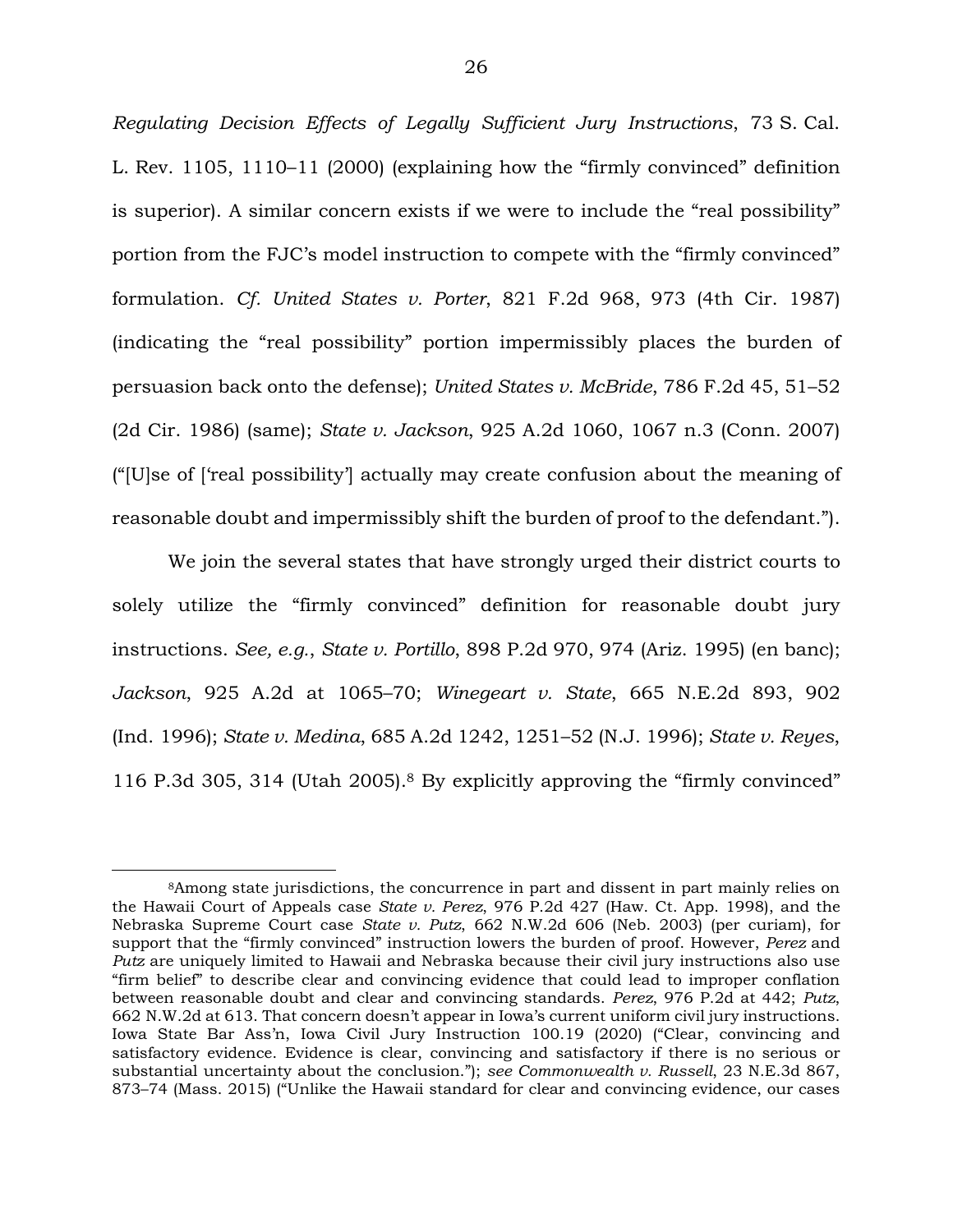formulation of reasonable doubt, we hope to "eliminate confusion and foster fairness for defendants, the state, and jurors alike" and "obviate the need for any future appeals on this issue." *Portillo*, 898 P.2d at 974; *see Reyes*, 116 P.3d at 314. We hold that use of solely the "firmly convinced" formulation for a jury instruction on reasonable doubt will be considered a "safe harbor" instruction in Iowa district courts. *Reyes*, 116 P.3d at 314.<sup>9</sup>

**B. Verdict-Urging Instruction.** After seven hours of jury deliberation, the court attendant informed the court that the jury may be deadlocked. The court then told the parties that a verdict-urging instruction, also known as an *Allen* charge,10 would be given to the jury. Davis objected on the grounds that such an instruction would have a coercive effect on the jury. The trial court provided the following instruction over Davis's objection:

You've been deliberating on this case now for a considerable period of time, yesterday afternoon and most of this morning, and the Court deems it proper to advise you further in regard to the desirability of agreement, if possible.

The case has been exhaustively and carefully tried by both sides and has been submitted to you for decision and verdict, if possible. It's the law that a unanimous verdict is required, and while this verdict must be the conclusion of each juror and not mere acquiescence of the jurors in order to reach an agreement, it is still necessary for all jurors to examine the issues and questions

and instructions on clear and convincing evidence are not cast in terms of the 'firmness' of the jury's conclusions."); *see also Jackson*, 925 A.2d at 1066 n.2 (rejecting *Perez*).

<sup>9</sup>However, this decision does not prevent the use of other legally adequate jury instructions on reasonable doubt besides the "firmly convinced" formulation provided that *both* parties agree and the court approves the other legally adequate jury instruction on reasonable doubt.

<sup>10</sup>An "*Allen* charge" is a common name for a verdict-urging instruction originating from the Supreme Court case *Allen v. United States*, 164 U.S. 492, 500–02 (1896).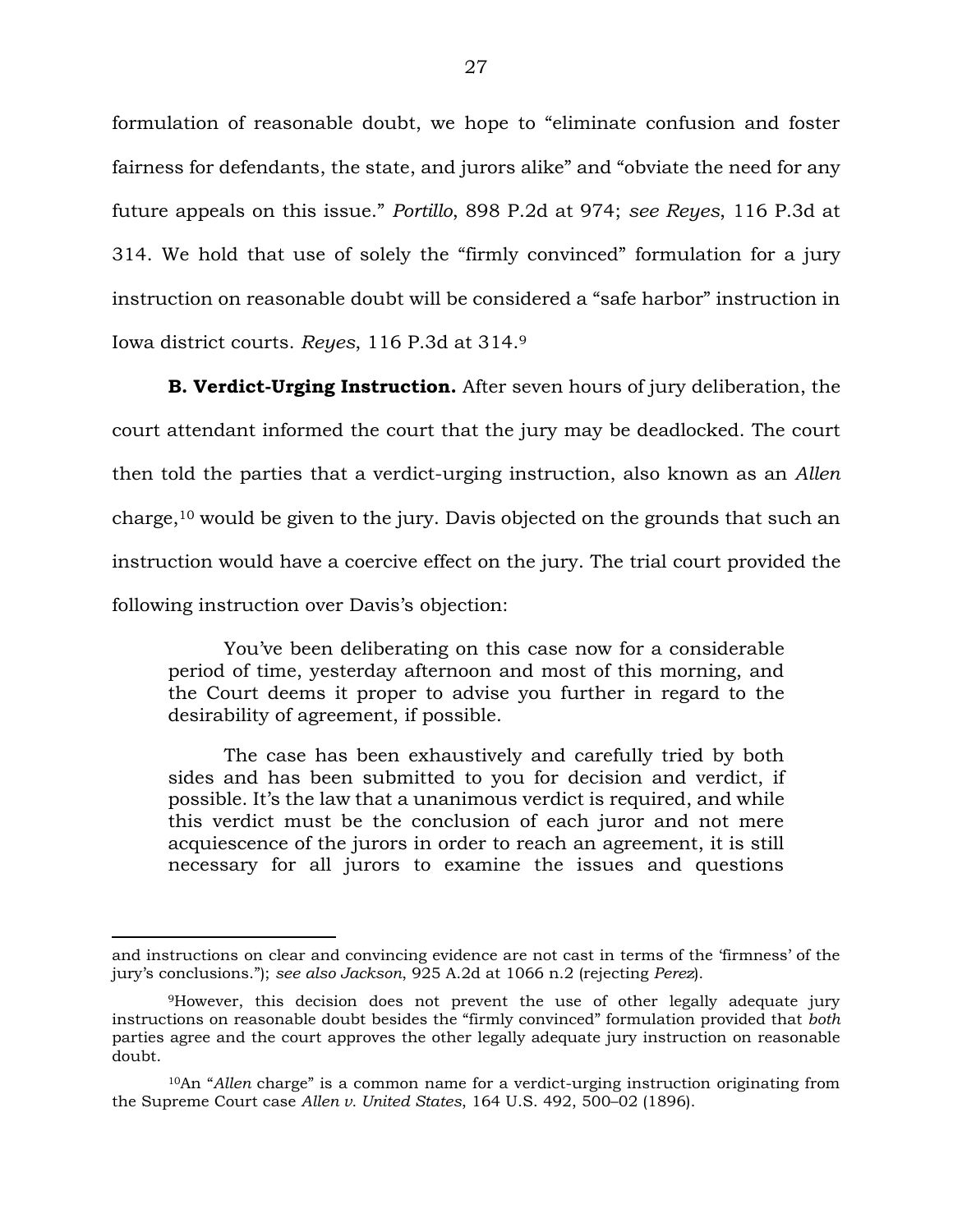submitted to them with candor and fairness and with proper regard for, and deference to, the opinion of each other.

A proper regard for the judgment of others will greatly aid us in forming our own judgment. So each juror should listen to the arguments of the other jurors with a disposition to be convinced by them, and if the members of the jury differ in their views of the evidence, such difference of opinion should cause them to scrutinize the evidence more closely and to reexamine the grounds of their problem.

Your duty is to decide the issues of fact which have been submitted to you, if you can conscientiously do so.

In conferring, you should lay aside all mere pride of opinion and should bear in mind that the jury room is no place for espousing and maintaining in a spirit of controversy either side of a cause. The aim ever to be kept in view is the truth as it appears from the evidence, examined in the light of the instructions of the Court.

So you will again retire to the jury room, examine your differences in the spirit of fairness and candor, and try to arrive at a verdict. So I am advising you to please continue to review the evidence, review the jury instructions that have been provided to you, and continue your deliberations.

So at this time I'll have the court attendant return you to the jury room.

After the jury was provided with this instruction verbally, they deliberated

for approximately four and a half hours before returning with a guilty verdict.

Davis argues that this supplemental verdict-urging instruction had a coercive effect on the jury and, as such, constitutes an abuse of discretion. *State v. Campbell*, 294 N.W.2d 803, 808–13 (Iowa 1980). Some jurisdictions have banned *Allen* charge instructions because of their coercive effect on the jury. *See, e.g.*, *State v. Weidul*, 628 A.2d 135, 136 (Maine 1993); *Commonwealth v. Spencer*, 275 A.2d 299, 303 (Pa. 1971). However, as Davis acknowledges, Iowa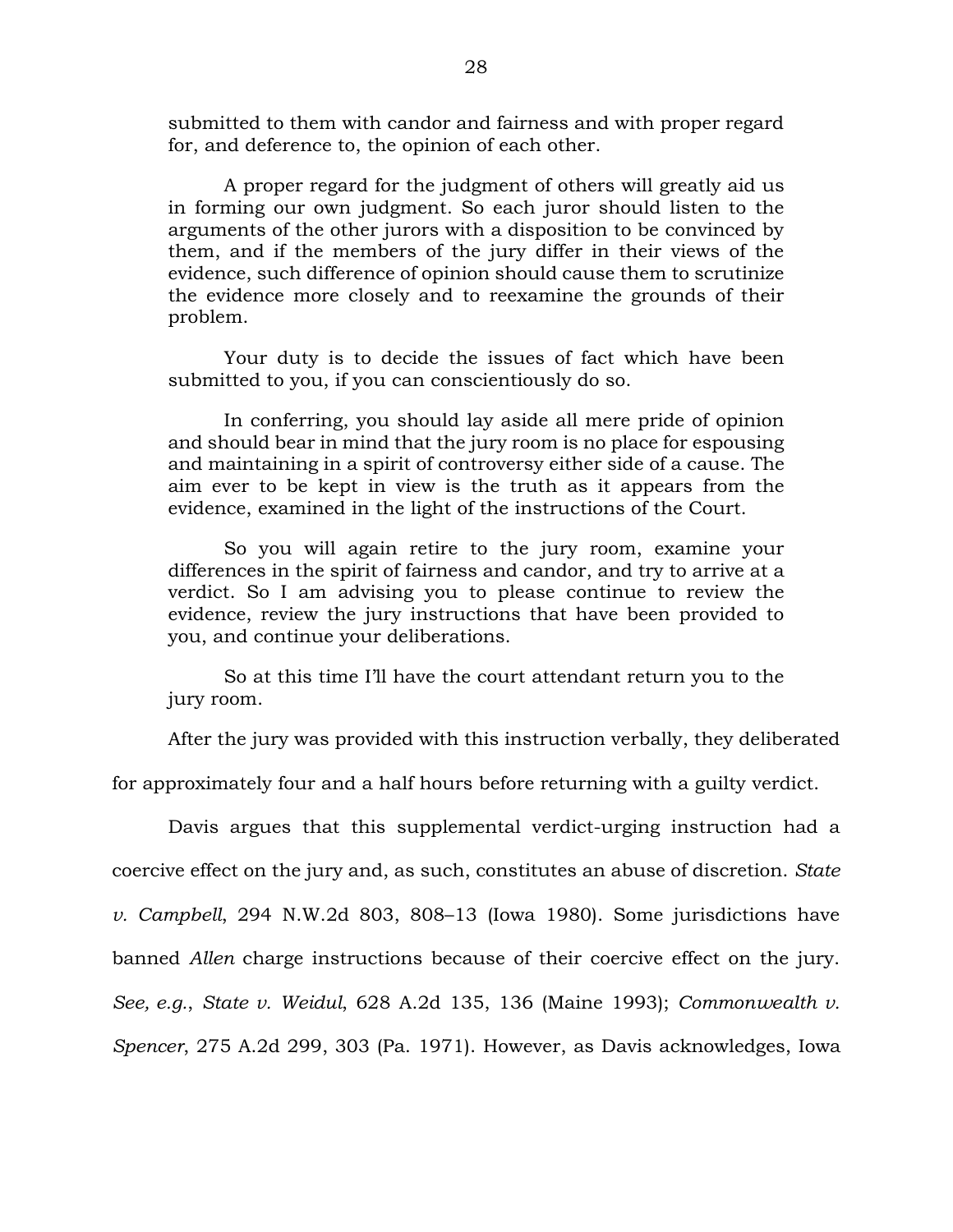courts have never held an *Allen* charge to be per se error. *Campbell*, 294 N.W.2d at 809.

In *State v. Campbell*, we reviewed and upheld a verdict-urging instruction quite similar to the one provided to the jury here. *Id.* at 808. When reviewing an *Allen* charge, we look at "whether the instruction improperly coerced or helped coerce a verdict or merely initiated a new train of real deliberation which terminated the disagreement." *Id.* According to *Campbell*, "each case is to be decided on its own circumstances" and the court "has considerable discretion in determining whether [a] verdict-urging instruction[] should be given." *Id.* at 808–09. Only in cases where prejudice has been demonstrated by surrounding circumstances will the trial court be reversed. *Id.*

Several factors are considered in determining whether coercion existed under the context and circumstances. Our caselaw has mainly focused on the content of the verdict-urging instruction and the timing surrounding the verdict. *State v. Piper*, 663 N.W.2d 894, 911–12 (Iowa 2003), *overruled on other grounds by State v. Hanes*, 790 N.W.2d 545, 551 (Iowa 2010). We have also looked at responses from juror polling to ensure each juror was not coerced into their verdict. *Middle States Utils. Co. v. Inc. Tel. Co.*, 271 N.W. 180, 184–85 (Iowa 1937); *see In re Cocklin's Est.*, 5 N.W.2d 577, 583–84 (Iowa 1942).

1. *The district court's verdict-urging instruction lacked problematic content*. We have specifically condemned instructions targeting jurors in the minority by asking those jurors to reevaluate their opinions to possibly conform to the majority. *Campbell*, 294 N.W.2d at 809; *see Middle States Utils. Co.*, 271 N.W. at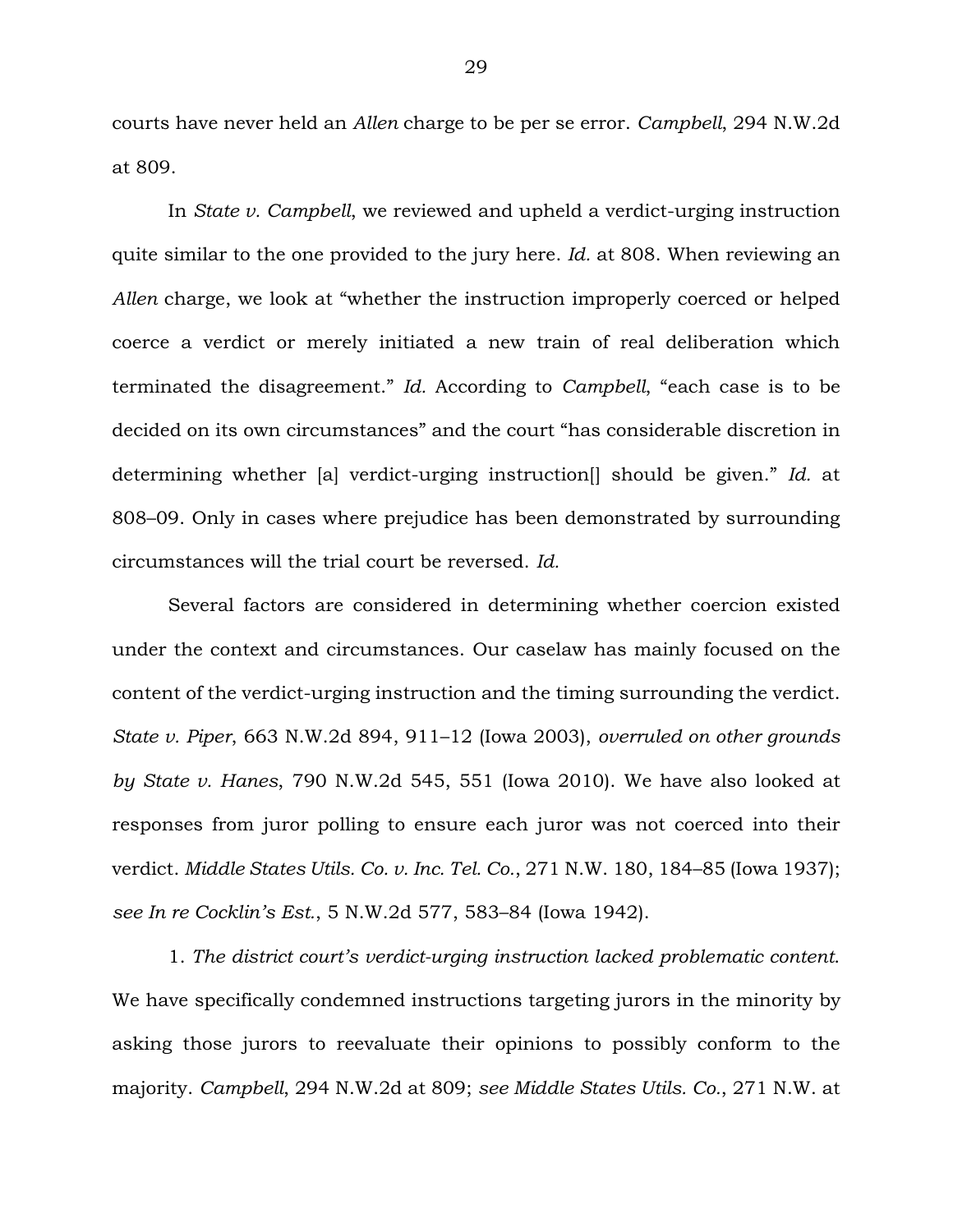184 ("[I]f any of the jurors differ in their view of the evidence from a larger number of their fellow jurors, such differences of opinion should induce the minority to doubt the correctness of their own judgment, and cause them to scrutinize the evidence more closely and re-examine the grounds of their opinion."); *Clemens v. Chi., R.I. & P. Ry.*, 144 N.W. 354, 357–58 (Iowa 1913) (same). Closely related to this concern is an action by the district court that proactively identifies the number of jurors of the minority opinion. *Piper*, 663 N.W.2d at 912; *State v. Cornell*, 266 N.W.2d 15, 19–20 (Iowa 1978) (en banc). We have also condemned language that requires the jury to reach a verdict and states that a hung jury would lead to a retrial or create further litigation expenses. *Piper*, 663 N.W.2d at 911–12; *Campbell*, 294 N.W.2d at 809.

This instruction lacks the problematic content that we have previously condemned. It does not target jurors in the minority to conform to other jurors. Rather, the instruction warns against acquiescence and implores all jurors to fully consider each other's opinions. *Campbell*, 294 N.W.2d at 811. Moreover, the district court did not identify the number of jurors with a minority opinion to further coerce the jury. *Piper*, 663 N.W.2d at 912; *Campbell*, 294 N.W.2d at 811. The instruction at issue also does not express any requirement that the jury reaches a verdict. Instead, the jury is repeatedly made aware they only have to reach a unanimous verdict "if possible" or "if you can conscientiously do so." *Burton v. Neill*, 118 N.W. 302, 303 (Iowa 1908) ("The court was justified in insisting that the jurors should give further deliberation to the case for the purpose of reaching an agreement, if possible, and the instruction was in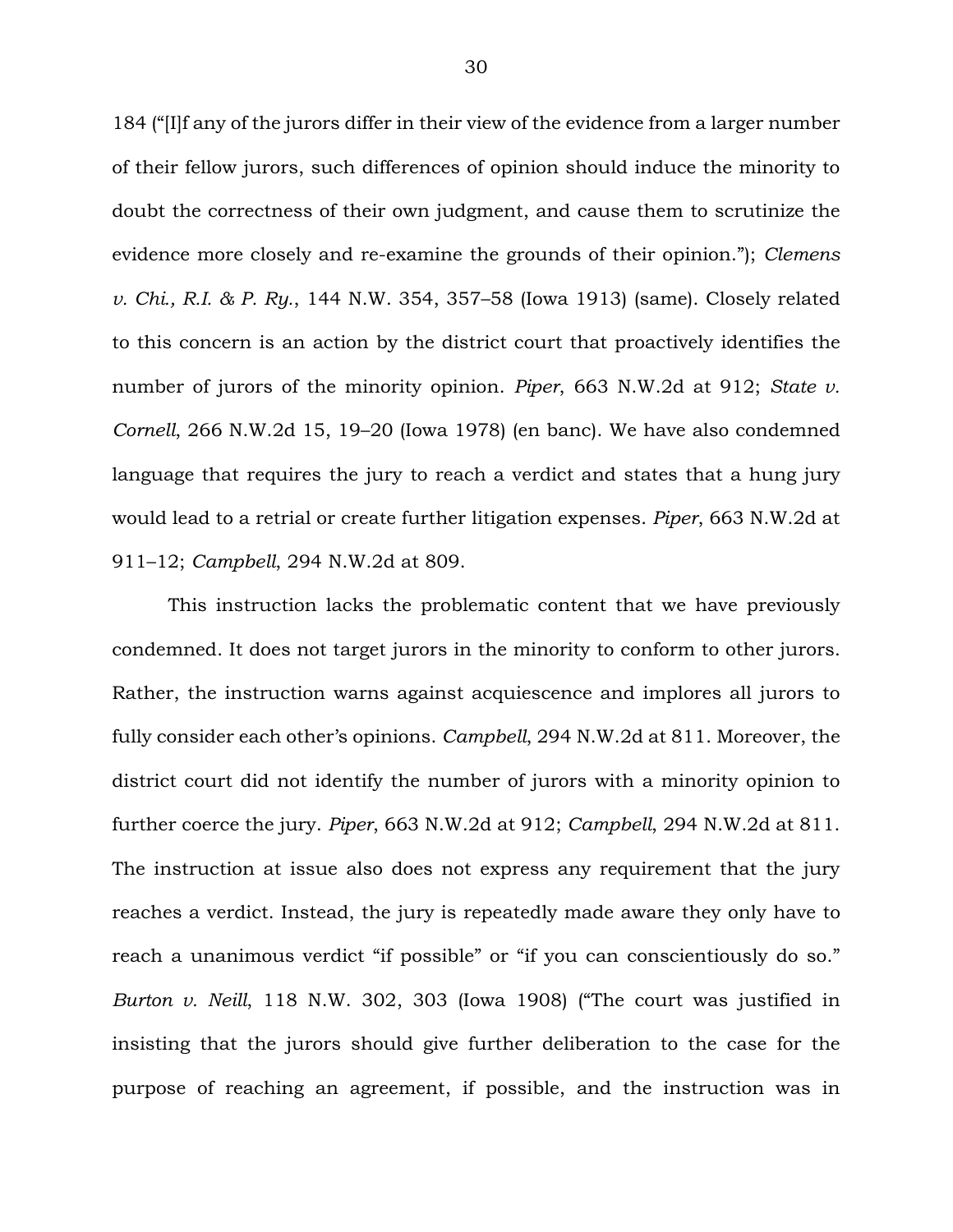accordance with the proper practice in such cases, and not erroneous in the language used."). Lastly, the instruction does not discuss the possibility of a retrial or the mounting litigation expenses that *Campbell* found concerning. *Campbell*, 294 N.W.2d at 810–11 (collecting cases, including *Taylor v. Murray*  and *In re Stern*, on litigation expenses); *see, e.g.*, *Taylor v. Murray*, 115 S.E.2d 776, 778 (Ga. Ct. App. 1960) (discouraging a specific instruction that asked the jury to continue deliberating considering "the viewpoint of the litigants and from the viewpoint of the county and the expense to the county to have this problem to continue in the courts unresolved"); *In re Stern*, 95 A.2d 593, 594 (N.J. 1953) (reversing based on instruction that stated that "[i]t costs a lot of money to the state to maintain the court").

Davis takes issue with specific language pointing to how the jury had deliberated for a "considerable period of time" and how the parties have "exhaustively and carefully tried" the case. He argues that these considerations were directly linked to "the desirability of agreement" and the duty to reach a verdict. Again, any harm from this linkage is diminished by the repetitive "if possible" or "if you can conscientiously do so" reminders attached to the desirability of agreement and duty to reach a verdict. Even so, instructions about "deliberating for a considerable period of time" and how the parties have "exhaustively and carefully tried" the case don't go to influencing the jury on the expenses of the parties or the judicial system. Rather, these statements suggest that the evidence has been fully examined by both parties and that the jury should continue to deliberate with open minds.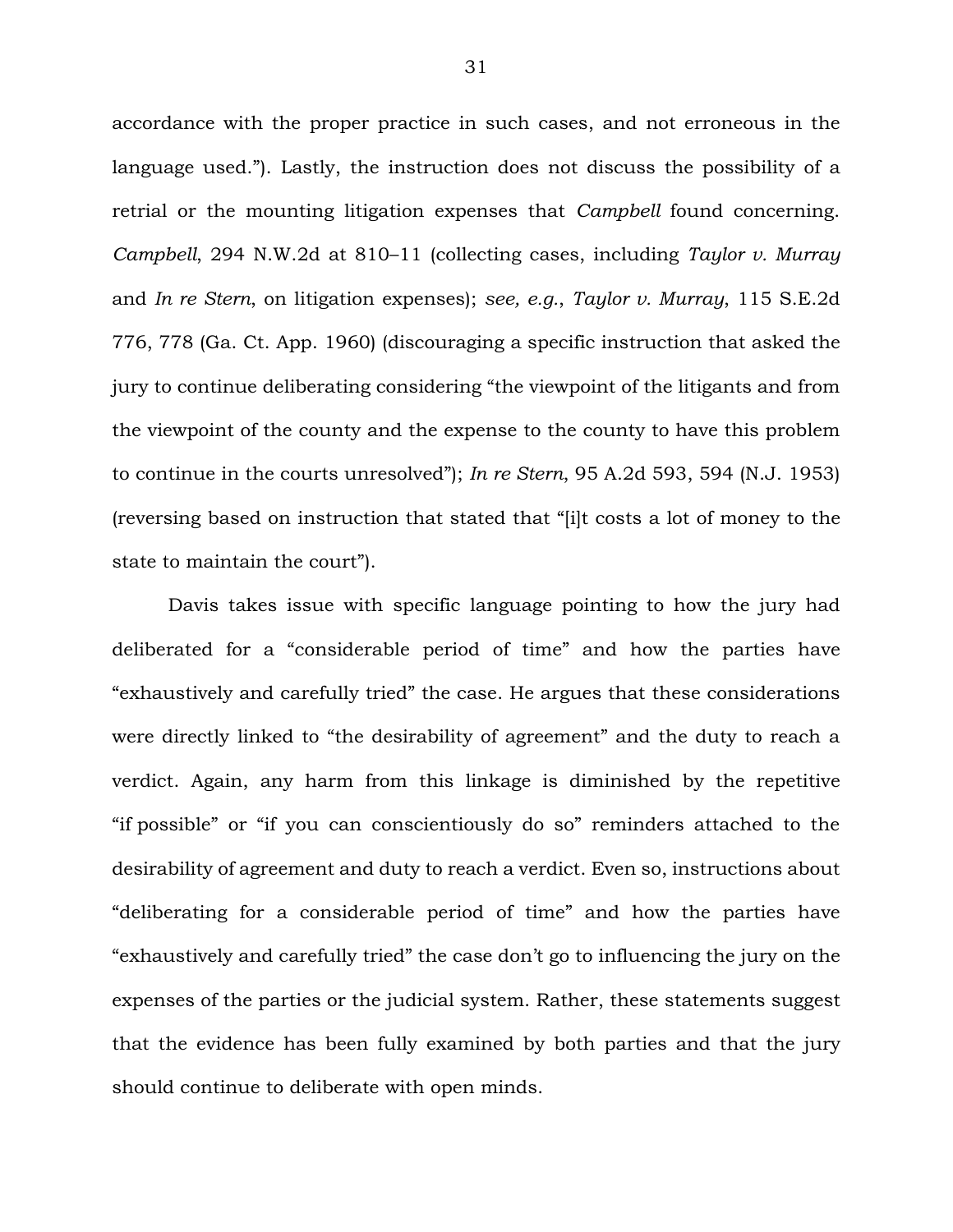Davis also objects to certain language discussing how "the jury room is no place for espousing and maintaining in a spirit of controversy either side of a cause." Davis claims that this sentence is coercive because it implies that the failure to reach an agreement arose from the jurors' personal failings or intentional obstruction of proper deliberations. We disagree. We have not found this specific language objectionable in the past. *Armstrong v. James & Co.*, 136 N.W. 686, 690 (Iowa 1912) (approving an instruction that included "on the other hand, the jury room, as said, is no place for mere pride of opinion, or for maintaining in the spirit of controversy either side of a cause"). Additionally, this language is buttressed with other instructions imploring jurors to have a "proper regard for the judgment of others," "the aim ever to be kept in view is the truth as it appears from the evidence," and to "examine . . . differences in the spirit of fairness and candor." With this context, we think this surrounding language "merely encourages the thoughtful consideration of all viewpoints before forming individual judgments" rather than putting blame on the jurors for failing to agree. *Campbell*, 294 N.W.2d at 812; *see Armstrong*, 136 N.W. at 690.

2. *The timing surrounding the verdict after the* Allen *charge does not indicate coercion.* The timing of the verdict involves several distinct observations. However, we are primarily concerned with whether the jury spent enough time engaging in "further worthwhile consideration before a verdict was agreed to." *Campbell*, 294 N.W.2d at 811 (quoting *State v. Kelley*, 161 N.W.2d 123, 126 (Iowa 1968)); *see Piper*, 663 N.W.2d at 912. For example, in *Coulthard v. Keenan*, we expressed our disapproval of an oral verdict-urging instruction given to a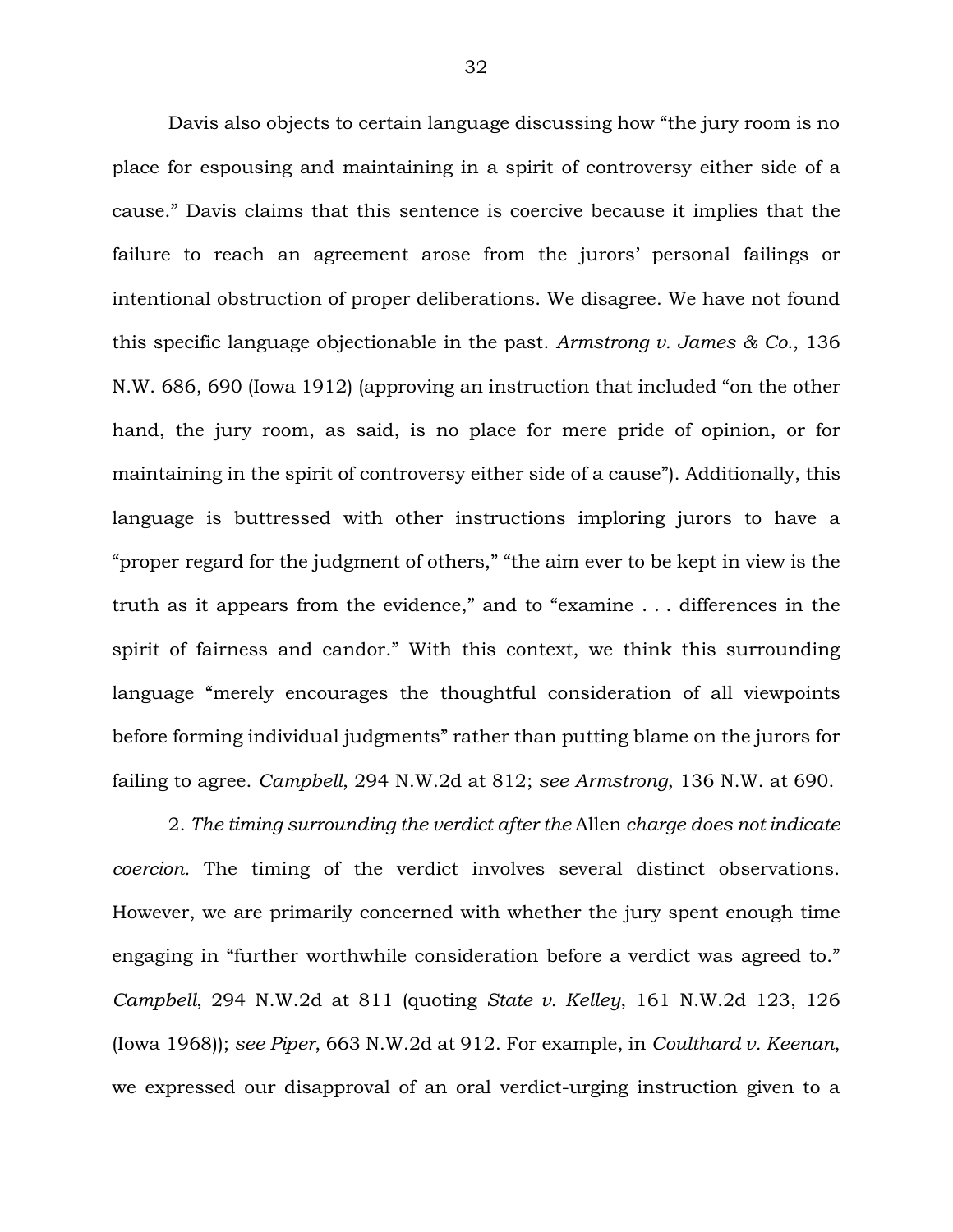deadlocked jury at two in the morning after eleven and a half hours of uninterrupted jury deliberation. 129 N.W.2d 597, 601–02 (Iowa 1964). The verdict in *Coulthard* was returned within ten minutes of the instruction. *Id.* at 601. Five of the ten minutes were likely spent on the formalities of courtroom procedure. *Id.* Five minutes could not have possibly been enough for the jury to engage in "any real deliberation after it returned to the jury room." *Id.* In other cases, we have noted that timeframes as short as forty-one minutes are sufficient indicia that the jury engaged in real deliberation of the case. *State v. Myers*, 140 N.W.2d 891, 898 (Iowa 1966); *see, e.g.*, *Campbell*, 294 N.W.2d at 811 (two and a half hours); *Kelley*, 161 N.W.2d at 126 (two and a half hours); *State v. Bogardus*, 176 N.W. 327, 329 (Iowa 1920) (one and a half hours); *Armstrong*, 136 N.W. at 690 (one and a half hours).

The timing factor includes other aspects, although less relevant. In *Clemens v. Chicago, R.I. & P. Ry.*, we were concerned that the lengthy confinement before and after the verdict-urging instruction with suspect content would lead a reasonable juror to believe that they would not be able to leave unless they submitted to the jurors' majority opinion. 144 N.W. at 357. We have also looked at the ratio of "the time spent in deliberation before, and the duration of the deliberations after, such an instruction was given." *State v. Peirce*, 159 N.W. 1050, 1054 (Iowa 1916) (explaining prejudice arose when the jury spent forty-eight hours deliberating before a verdict-urging instruction containing suspect content and returned with a guilty verdict only four hours later), *overruled on other grounds by State v. McLaughlin*, 94 N.W.2d 303, 310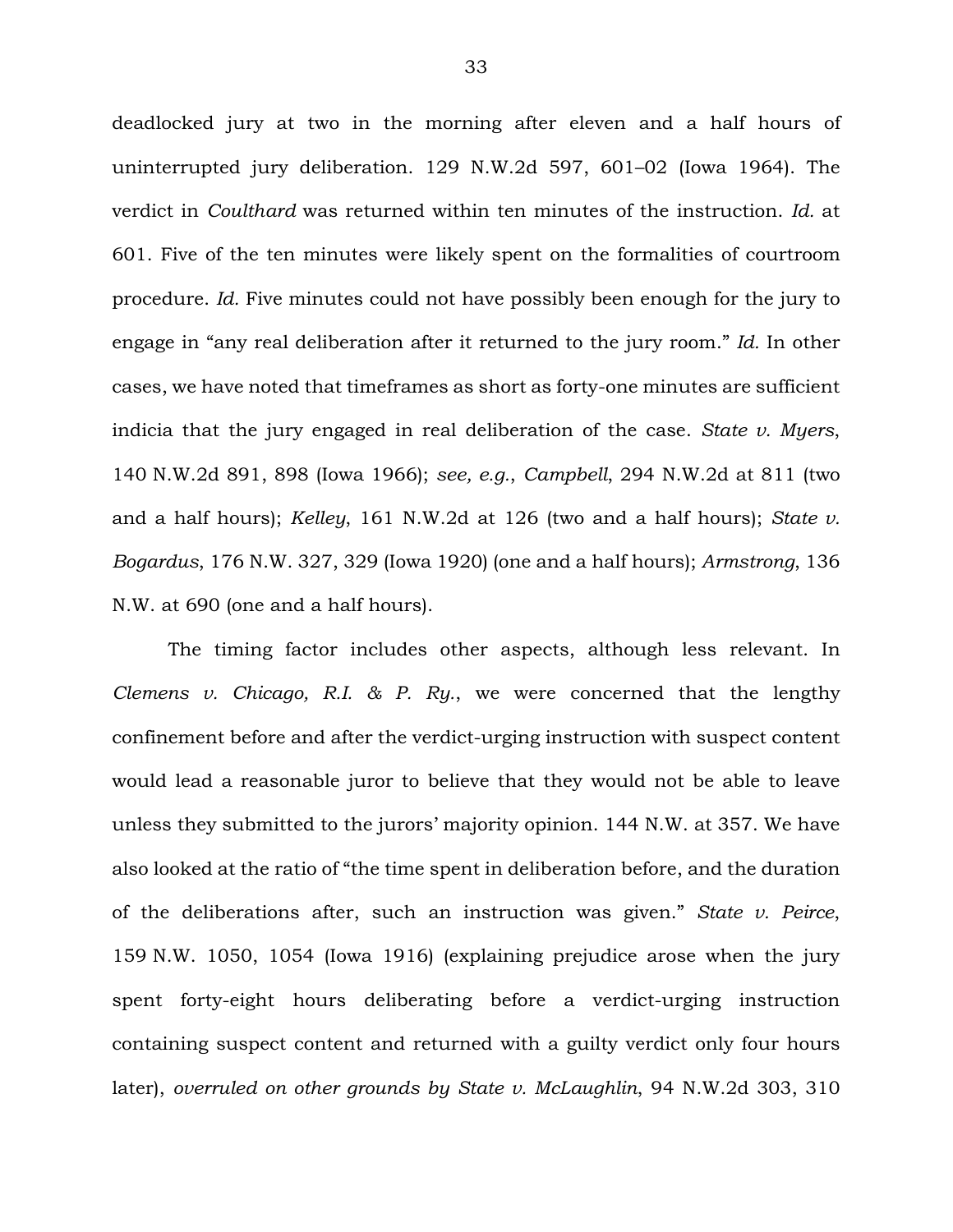(Iowa 1959); *see Piper*, 663 N.W.2d at 912 ("[W]e note that the length of deliberations must be considered in the context of the entire case in deciding whether the jury was unfairly coerced into returning a verdict."). We are also cognizant of the time of day and specific day of the week when the verdict is announced. *See Peirce*, 159 N.W. at 1055 (determining prejudice arose after the verdict-urging instruction was given when confinement of the jury would have been extended into a Sunday because the district judge would not be present to receive a verdict on Saturday).

In the present case, the jury verdict was returned four and a half hours after the verdict-urging instruction was given. Four and a half hours was ample time for the jurors to engage in meaningful conversation on the evidence presented and thoroughly evaluate each other's opinions. Spending seven hours deliberating before the verdict-urging instruction and four and a half hours after the instruction is not a suspect ratio to indicate prejudice.

We do acknowledge that the jury returned a verdict in the late afternoon on a Friday. *United States v. Murvine*, 743 F.2d 511, 515 (7th Cir. 1984) ("[J]urors who begin deliberations at 9:30 on a Friday night, after a full day of trial and after serving all week, may be eager to reach a verdict and go home."). However, the court did not mention it was Friday or that there was an upcoming weekend in the verdict-urging instruction. *See United States v. Flannery*, 451 F.2d 880, 883 (1st Cir. 1971) (finding error when the judge reminded the jury it was Friday afternoon). Moreover, the instruction was given at around noon on a Friday rather than late at night. *United States v. Bailey*, 468 F.2d 652, 664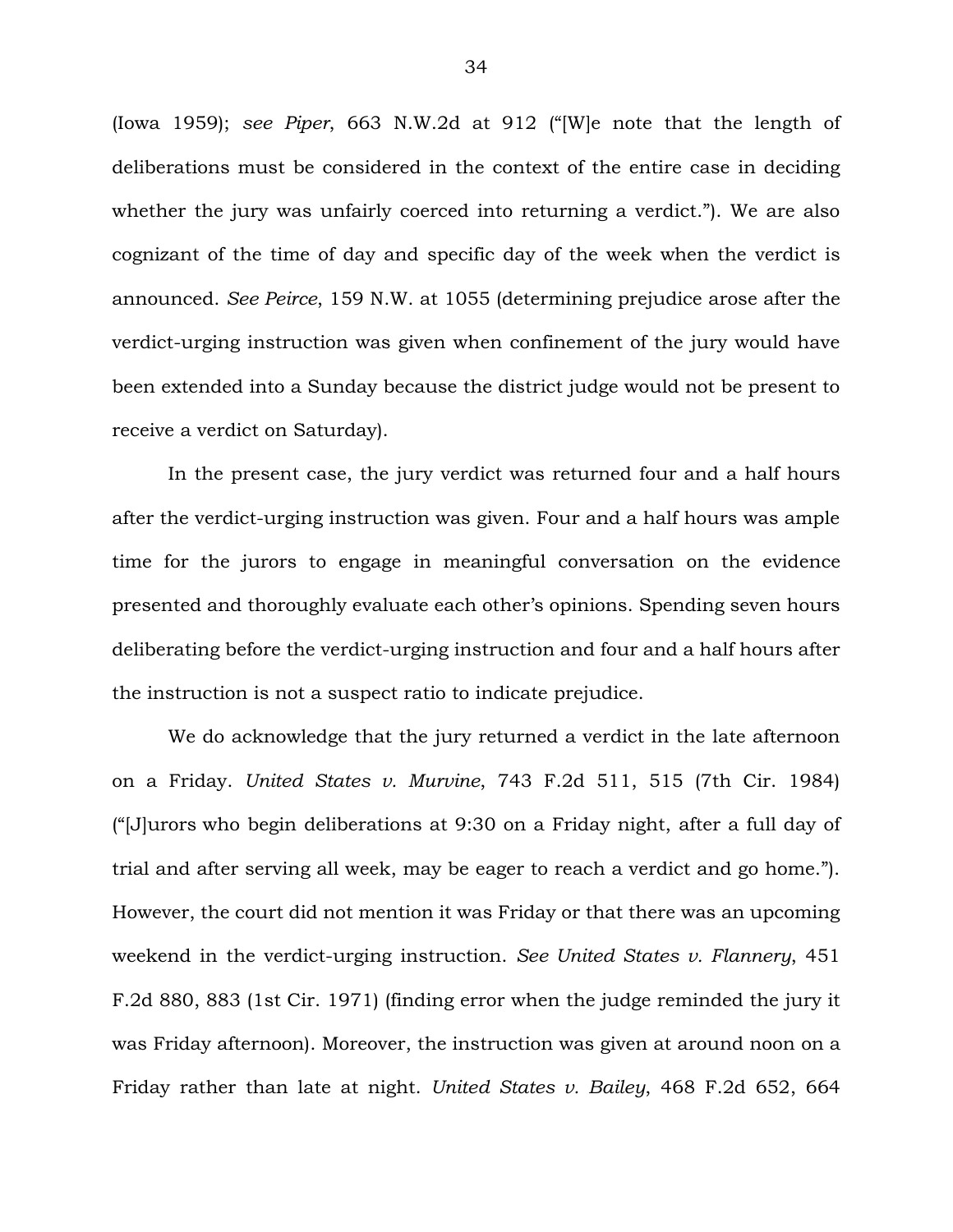(5th Cir. 1972). The four and a half hours of deliberation after the verdict-urging instruction is enough to show the jury adequately reconsidered the case even with it being a Friday afternoon. *See id.*

3. *The polling of the jury supports a lack of coercion.* "The purpose of polling the jury is to determine that the verdict returned is actually the verdict of each individual member." *State v. Morelock*, 164 N.W.2d 819, 823 (Iowa 1969). In *Middle States Utilities Co. v. Incorporated Telephone Co.*, the district court used a verdict-urging instruction that targeted jurors with the minority opinion to re-examine their own judgment. 271 N.W. at 184. A verdict was returned seven hours after the instruction. *Id.* During polling, a juror stated "No--I had to" before quickly conforming. *Id.* We explained this first utterance "strongly indicates that the giving of the verdict inducing instruction had an effect not intended by the court in giving the same, namely, to overpersuade or coerce an agreement on the part of this particular juror to the verdict which was returned." *Id.* (granting a new trial based on other errors).

Here, each juror was polled in open court before the trial court judge, prosecution, and defense trial counsel. The record indicates the court attendant asked each juror whether guilty was that juror's verdict. Each juror responded "yes" to the question. In the record, neither party nor the trial court judge identified any hesitation, comments, or body language from the jurors during polling that would indicate coercion during the return of the verdict or in the motion for a new trial.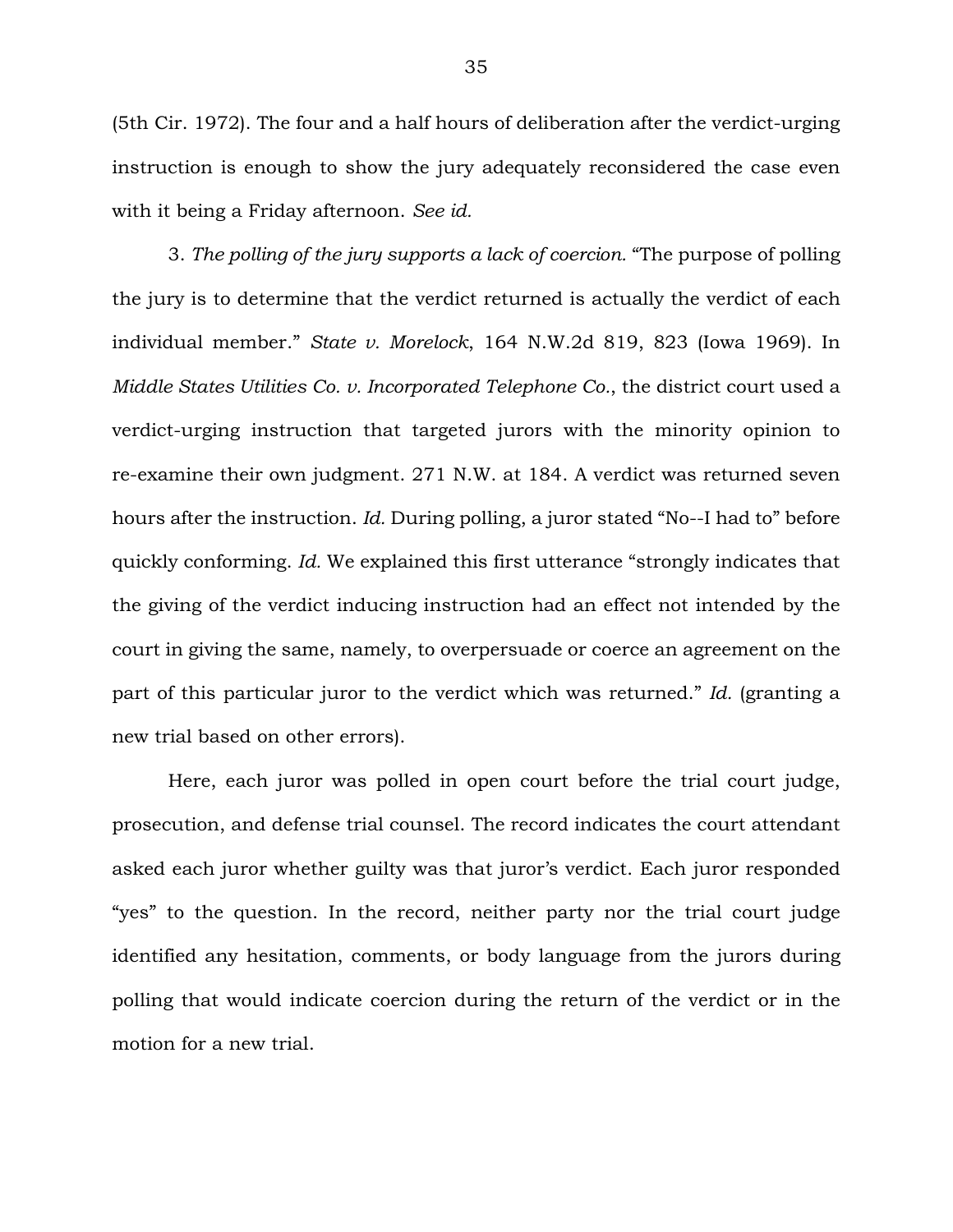An *Allen* charge has been sometimes referred to as a "dynamite charge." *Kelley*, 161 N.W.2d at 127 (Rawlings, J., dissenting) (quoting *Green v. United States*, 309 F.2d 852, 854 (5th Cir. 1962)). Under the context and circumstances of this case, the court's verdict-urging instruction was no such thing. If anything, it was more like a sparkler than a stick of dynamite. It simply refocused the jurors on their responsibilities to go back to the jury room and consider the evidence and each other's opinions fairly and properly. We note that similar verdict-urging charges were upheld in *Campbell* and in *State v. Parmer*, an unpublished court of appeals decision referenced by both parties. *See Campbell*, 294 N.W.2d at 808; *State v. Parmer*, No. 13–2033, 2015 WL 2393652, at \*6 (Iowa Ct. App. May 20, 2015). The trial court did not abuse its discretion in providing this verdict-urging instruction.

4. *Guidance to the trial courts.* We remain steadfast in our approval of the verdict-urging instruction procedure suggested for trial courts nearly forty years ago in *Campbell*. *Campbell* endorsed Iowa Uniform Jury Instruction No. 115 (currently 100.18), which significantly conforms with section 5.4(a) of the American Bar Association (ABA) Standards relating to Trial by Jury. 294 N.W.2d at 812–13. In the present case, we noted the instruction's absence of problematic language and its widespread support across jurisdictions. *See id.* Instead of polling it out when a jury appears to be stuck, this instruction should be "given at the conclusion of the trial, with the other instructions given to the jury before any deliberations have begun." *Id.* at 812. "If it later appears that the jury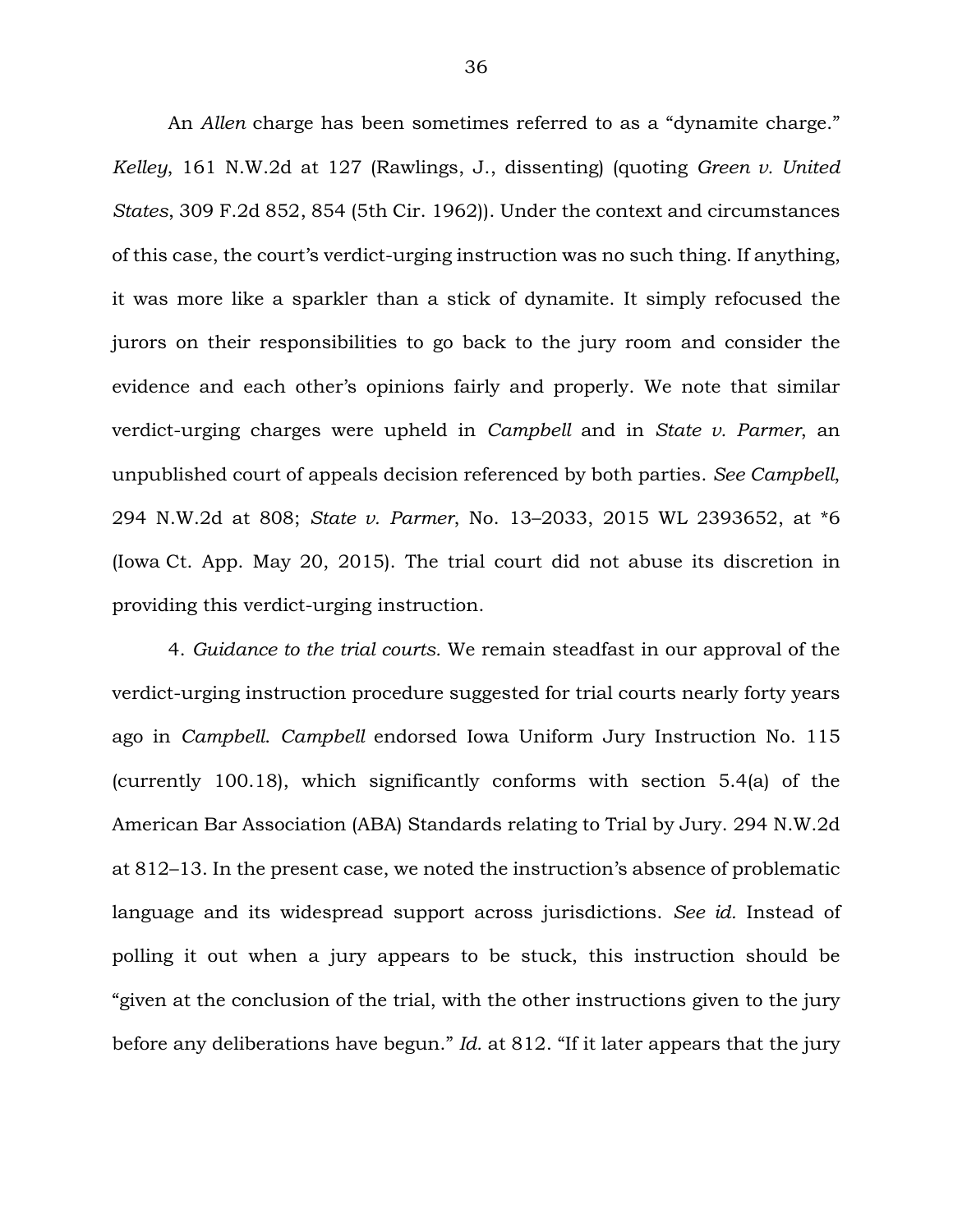cannot reach an agreement, the trial court may repeat the instruction before requiring continued deliberations." *Id.* at 812–13.

Davis argues in his further review application that *Campbell* prospectively mandated the ABA-approved approach. That is incorrect. *Campbell*'s support of the ABA standard was couched in phrases of "we recommend" or "we advise." *Id. Campbell* did not announce that the ABA approach was mandatory. *See, e.g.*, *State v. Jensen*, 189 N.W.2d 919, 924 (Iowa 1971) ("We realize that the present decision changes a rule of evidence for criminal trials. The new rule will not be applied retrospectively."); *accord Weidul,* 628 A.2d at 136 ("Accordingly, we announce that departures from the ABA standard, if the subject of a proper objection, will be met by this court with summary reversal."); *People v. Sullivan*, 220 N.W.2d 441, 450 (Mich. 1974) ("Therefore, prospectively from the date of this opinion, the ABA standard jury instruction 5.4 as set forth herein is adopted by this Court. Any substantial departure therefrom shall be grounds for reversible error." $)$ .<sup>11</sup>

Regardless, *Campbell*'s endorsement of the ABA/ISBA instruction is best illustrated in *State v. Piper*. 663 N.W.2d at 910–13. In *Piper*, the jury told the district court that it was unable to reach a verdict after four days of deliberation.

<sup>11</sup>This court cited the American Law Report (ALR) extensively in deciding *Campbell*. 294 N.W.2d at 808–13. The ALR explained: "Associated with the determination of prejudicial effect is the question of prospective application. In many of the cases in which the Allen charge has been abandoned or modified, the courts have announced the new rule prospectively, without reversing the conviction under challenge." Wayne F. Foster, Annotation, *Instructions Urging Dissenting Jurors in State Criminal Case to Give Due Consideration to Opinion of Majority (*Allen *Charge)—Modern Cases*, 97 A.L.R.3d 96, 104 (1980). *Campbell*'s lack of an explicit mandatory language prospectively adopting the ABA standards appears purposeful in light of the ALR and several cases cited therein.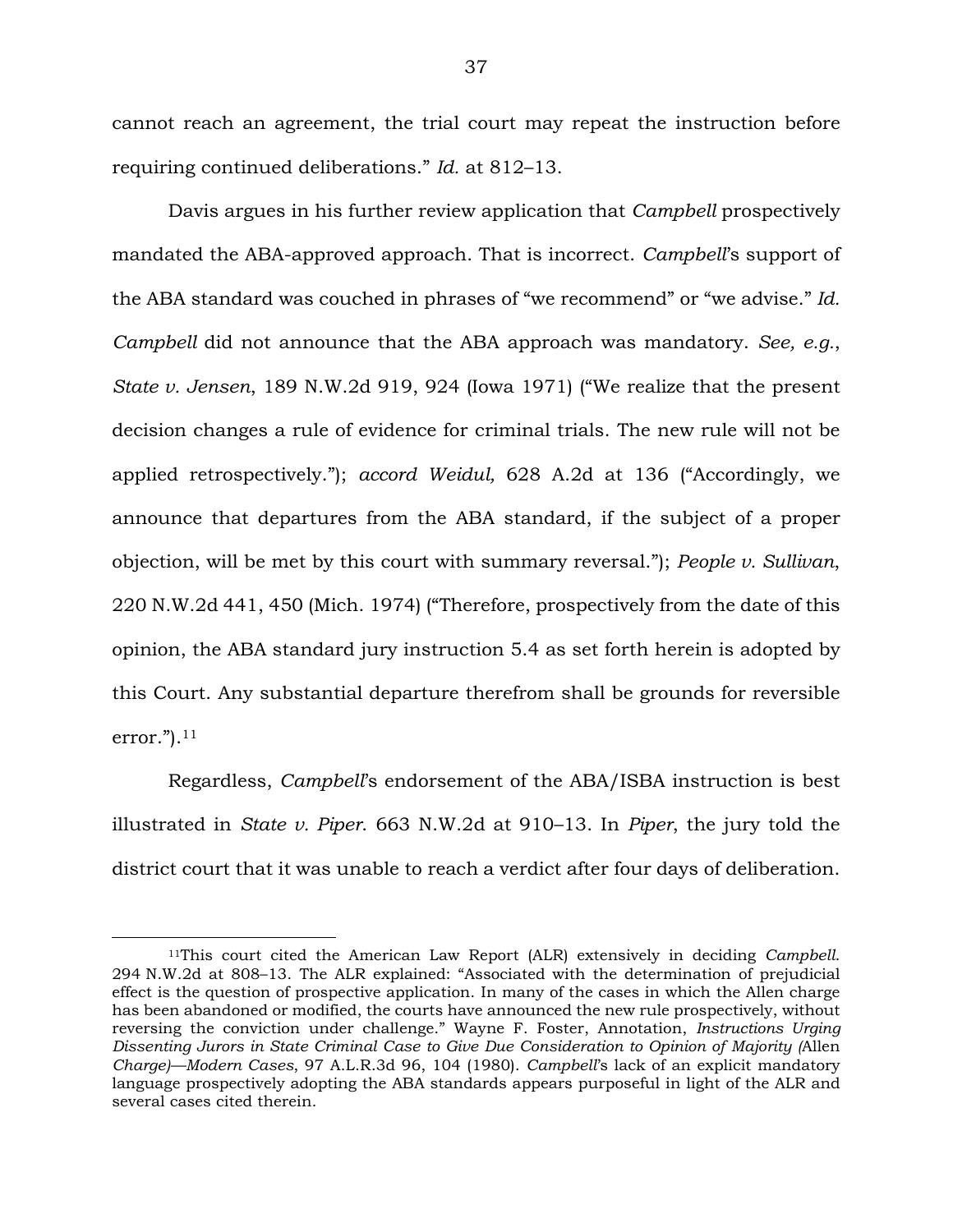*Id.* at 910–11. In response, the district court "referred the jury to" a verdicturging instruction, modeled substantially after the ABA instruction that was approved in *Campbell*, provided in the original instructions. *Id.* at 911 (citing *Campbell*, 294 N.W.2d at 812). The *Piper* court found no objectionable language in this instruction and concluded that ten to eleven hours of deliberation after the postverdict-urging instruction was enough time for the jury to adequately reconsider the evidence and their opinions. *Id.* at 912. We believe the best option is to closely follow the process set out in *Piper* and utilize the approved ABA/ISBA instruction described in *Campbell* in the initial instructions and remind the jury of this initial instruction if the jury is deadlocked:

When you begin your deliberations, you should select a foreperson. He or she shall see that your deliberations are carried on in an orderly manner, that the issues are fully and freely discussed, and that every juror is given an opportunity to express his or her views.

In order to return a verdict, each juror must agree to it. Your verdict must be unanimous.

It is your duty as jurors to consult with one another and reach an agreement, if you can do so without compromising your individual judgment. Each of you must decide the case for yourself, but do so only after an impartial consideration of the evidence with the other jurors.

During your deliberations, do not hesitate to re-examine your view and change your opinion if convinced it is wrong. But do not change your opinion as to the weight or effect of the evidence just because it is the opinion of the other jurors or for the mere purpose of returning a verdict.

Your attitude at the beginning of your deliberations is important. It is not a good idea for you to take a position before thoroughly discussing this case with the other jurors. If you do this, individual pride may become involved and you may later hesitate to change an announced position even if shown it may be incorrect.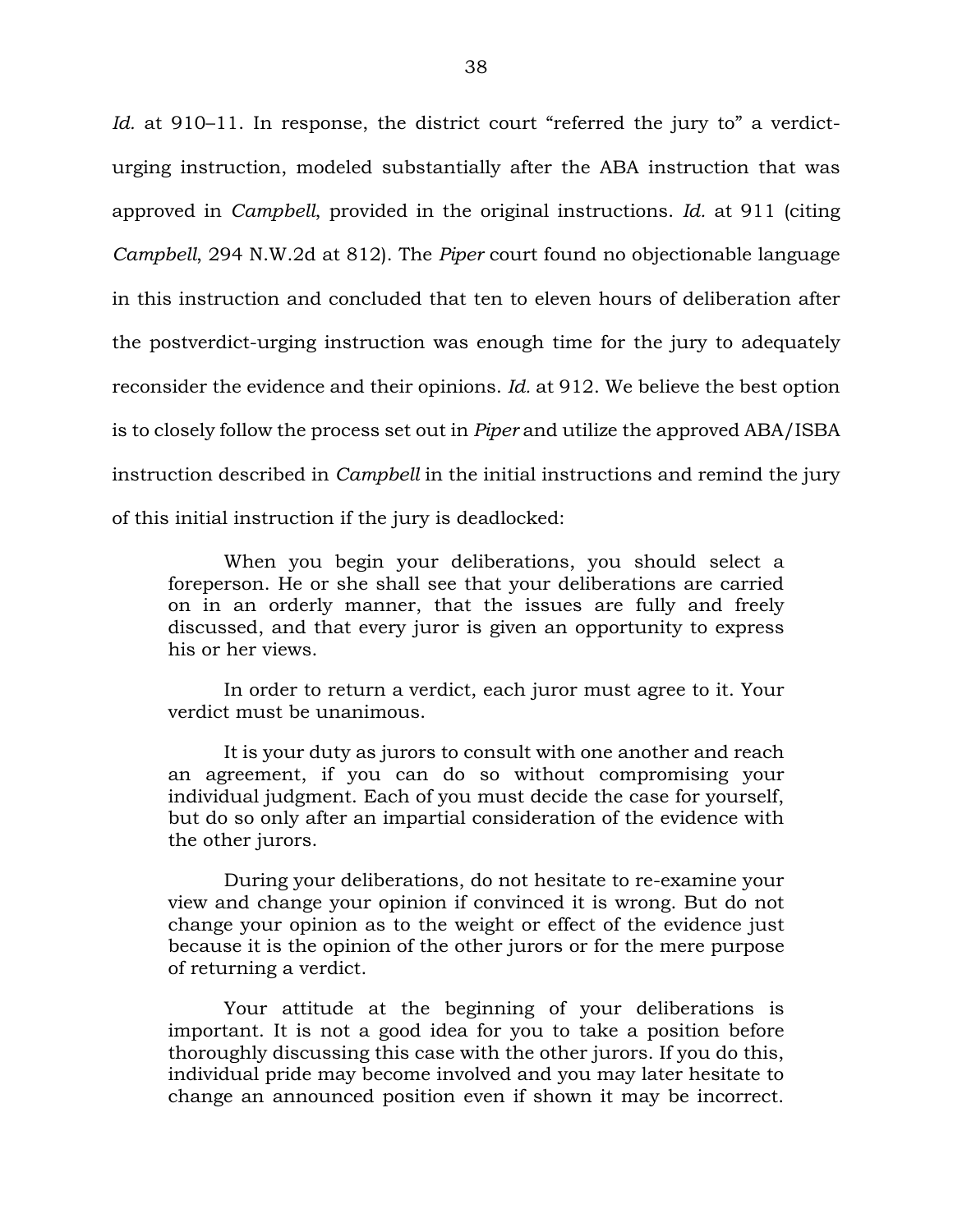Remember, you are not partisans or advocates but are judges judges of the facts. Your sole interest is to find the truth and do justice.

*Id.* at 911 n.3.

## **IV. Conclusion.**

For these reasons, we affirm the decision of the court of appeals and the district court judgment, and we remand the case for entry of the nunc pro tunc order.

# **DECISION OF COURT OF APPEALS AFFIRMED; DISTRICT COURT JUDGMENT AFFIRMED AND CASE REMANDED WITH INSTRUCTIONS.**

Christensen, C.J., and Waterman, Mansfield, McDonald, Oxley, and McDermott, JJ., join this opinion. Appel, J., files a concurrence in part and dissent in part.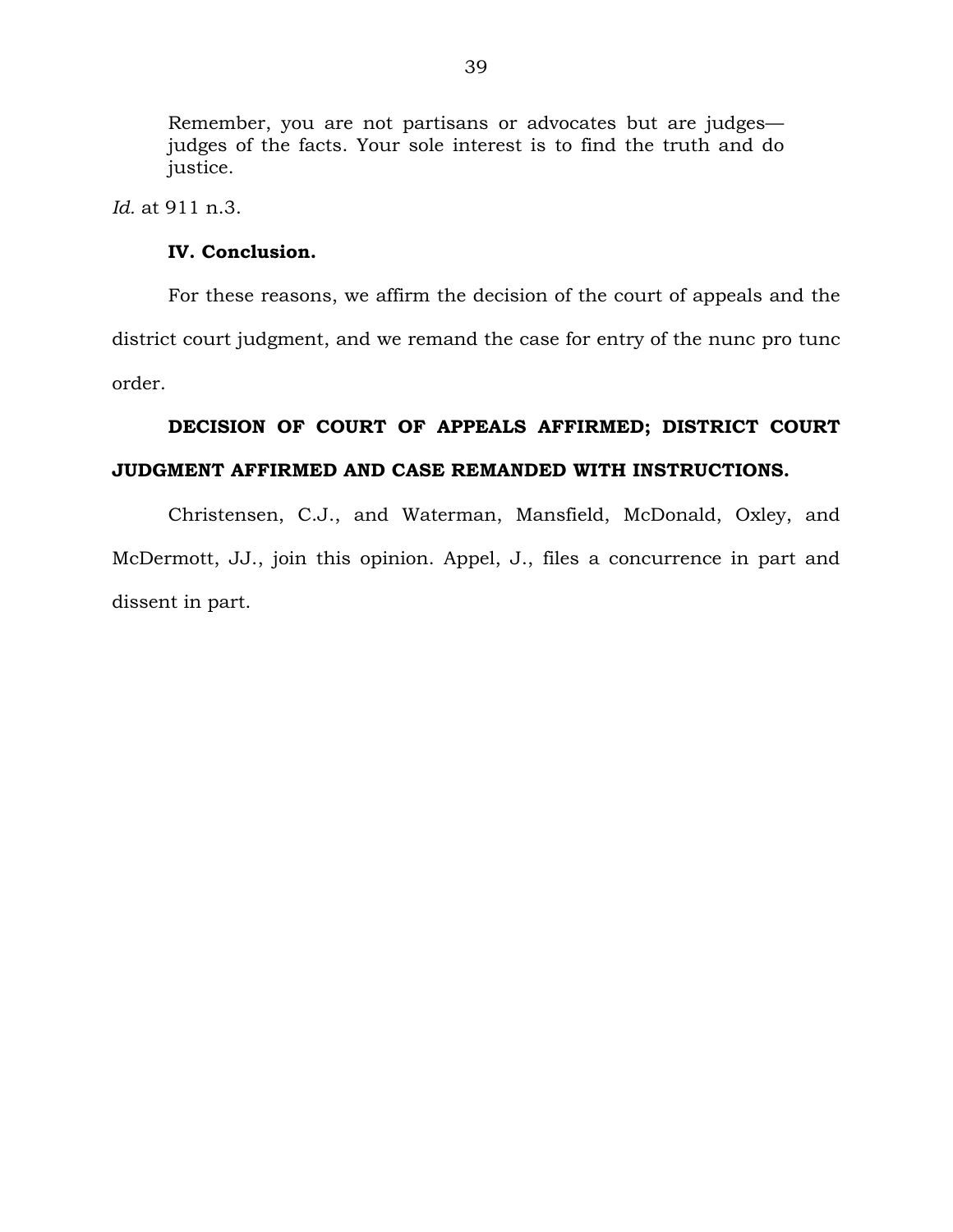#19–0453, *State v. Ethan Davis* 

## **APPEL, Justice (concurring in part and dissenting in part).**

#### **I. Introduction.**

I respectfully concur in part and dissent in part. I agree with the court's thorough reasoning on instructional issues related to deadlocked juries. I would not, however, provide muscular dicta declaring that while both the "firmly convinced" instruction offered by the State and the "firmly convinced" and "hesitate to act" instruction offered by the defendant are constitutionally acceptable, district courts should "solely" use the State's "firmly convinced" formulation.

I cannot agree for several reasons. First, the majority's straightjacket on the acceptable formulation of a reasonable doubt instruction by the district court is unnecessary to resolve the case. We are not, of course, an Article III court, and thus our constitution does not expressly limit our power to "cases" and "controversies," but we should exercise caution in deciding complicated jury instruction issues in advisory opinions not essential to the judgment. U.S. Const. art. III, § 2. As will be seen below, this case is a poor vehicle to reach out to engage in a rulemaking-type proceeding as a number of instructional alternatives have not been thoroughly explored or illuminated.

Second, we have repeatedly not engaged in prescriptive wordsmithing on jury instructions. The well-established law is that the district court "is not required to give any particular form of an instruction; rather, the court must merely give instructions that fairly state the law as applied to the facts of the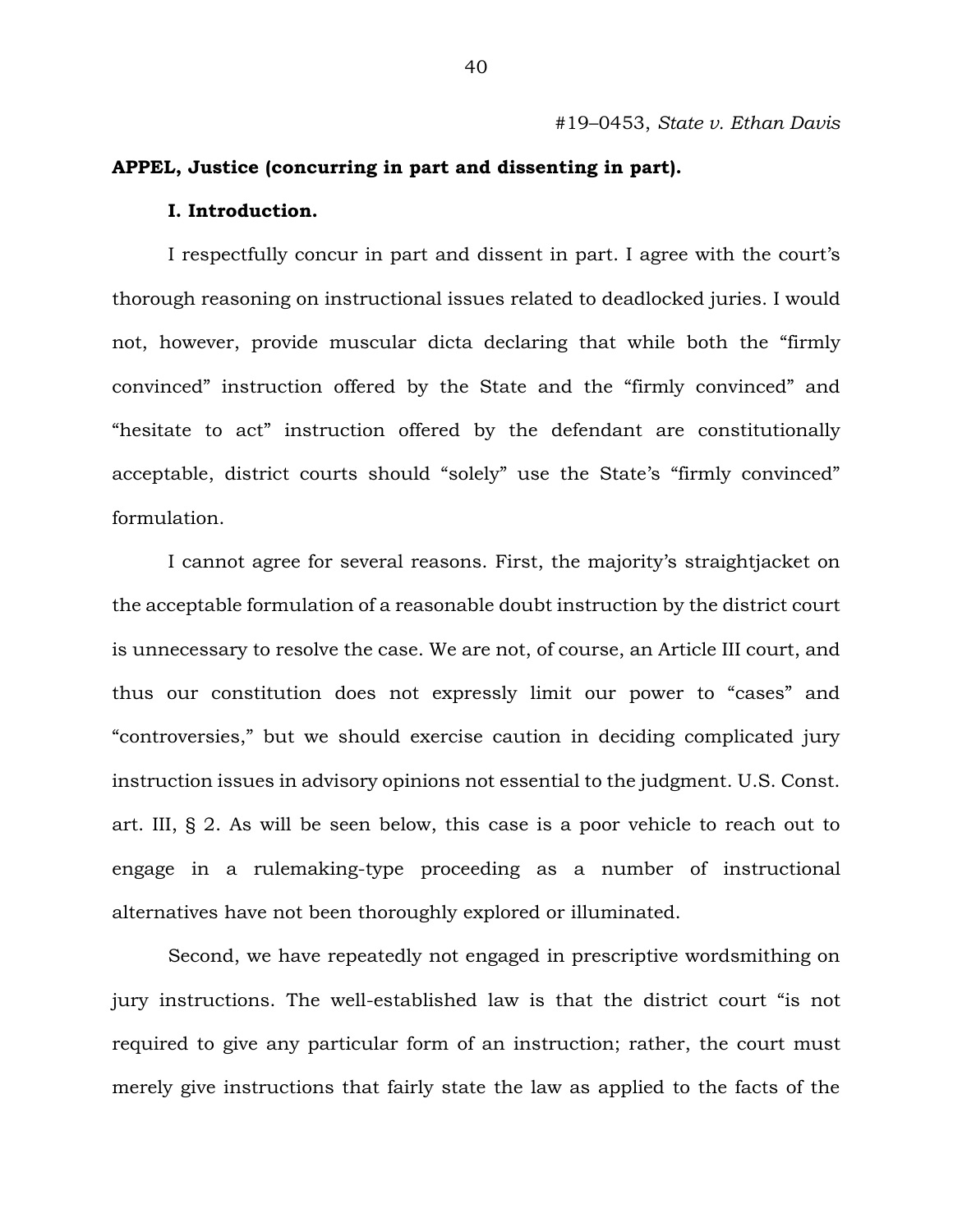case." *State v. Marin*, 788 N.W.2d 833, 838 (Iowa 2010), *overruled on other grounds by Alcala v. Marriott Int'l, Inc.*, 880 N.W.2d 699, 708 n.3 (Iowa 2016).

But today, the majority concludes that the district court may not decide to use a constitutionally acceptable alternative jury instruction on reasonable doubt. Although not stated in the majority opinion, there can be little doubt that it overrules a long and well-established line of our caselaw providing discretion to district court judges relating to the formulation of appropriate jury instructions. *See State v. Hibdon*, 505 N.W.2d 502, 506 (Iowa Ct. App. 1993). Whatever is at work in the majority's advisory opinion, it is not stare decisis.

Third, the majority does not recognize that the "firmly convinced" instruction that the State urges us to approve, and which the majority so warmly embraces, is *not* the "firmly convinced" instruction approved by the Federal Judicial Center (FJC) in 1987. As will be seen below, the language in the State's proposed instruction varies materially from the FJC's version.

Finally, if we are now in the business of fashioning a mandatory reasonable doubt jury instruction for all Iowa judges to use through the end of time, we should at least broaden our horizons to select the best reasonable doubt instruction available. Before putting judicial concrete around our reasonable doubt instruction, we should engage in a thorough analysis of all available alternatives. We do not want to entomb an instruction in our law when we've limited our choices to two alternatives even though many others are available.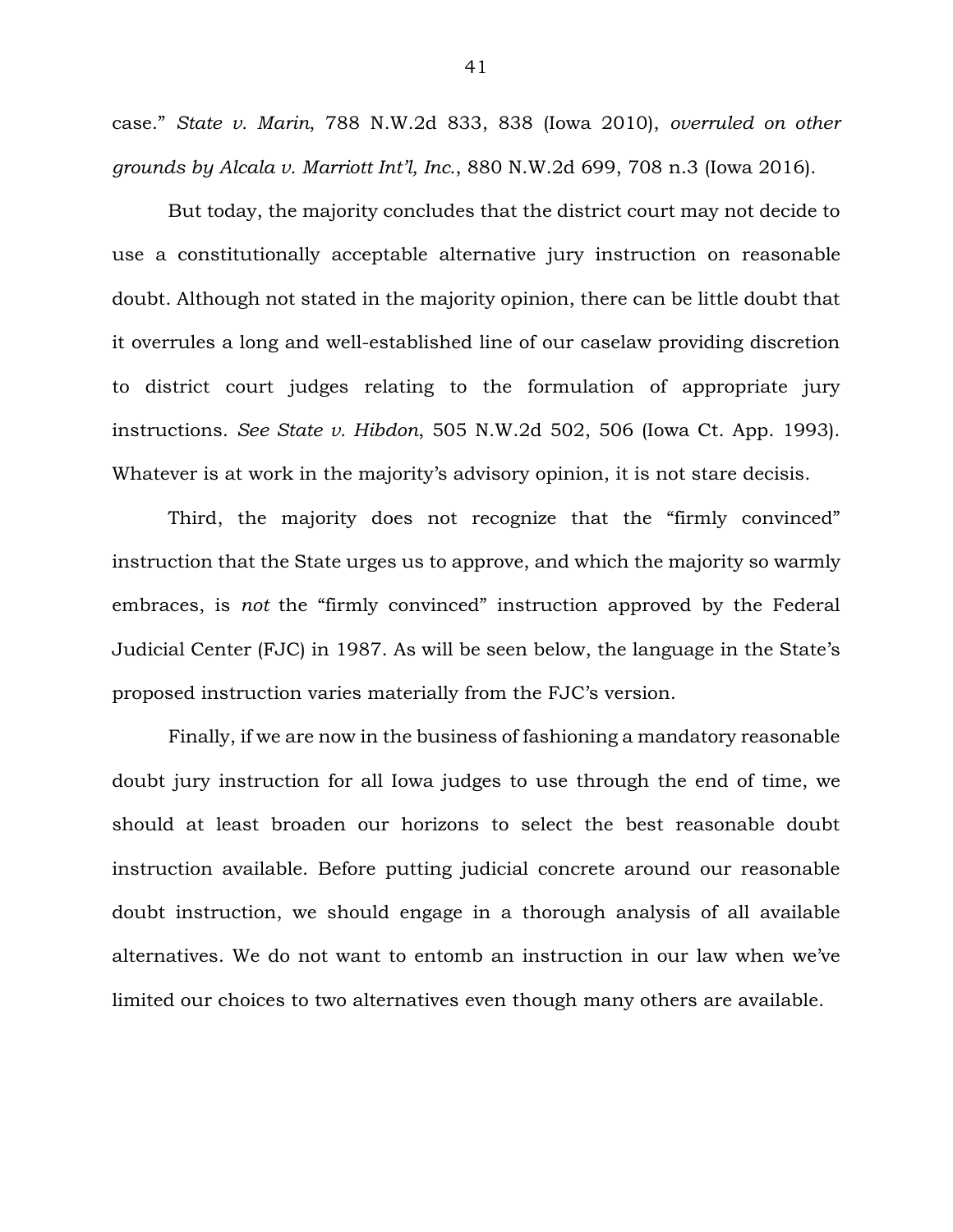# **II. The Majority Does Not Address the Question of Whether "Reasonable Doubt" Should Be Further Defined or Why the Phrase "Firmly Convinced" is Helpful.**

The majority is confident that reasonable doubt needs to be further defined with its proposed brief "firmly convinced" language. Note the word "reasonable" is replaced with "firmly" and the word "doubt" is replaced with the word "convinced." On the surface, the majority's preferred reformulation looks to me like a ratcheting up of language rather than an effort to clarify it.

As a result of similar concerns, many courts have been more cautious than the majority in providing alternative words for "reasonable doubt." There is authority for the proposition that the term "reasonable doubt" should not be further defined because to do so introduces more trouble than benefit. *See, e.g.*, *United States v. Walton*, 207 F.3d 694, 697–99 (4th Cir. 2000) (en banc) (per curiam) (noting that any attempts to define reasonable doubt do not usually result in making it clearer and that only a jury can truly define reasonable doubt); *United States v. Cassiere*, 4 F.3d 1006, 1024 (1st Cir. 1993) (concluding that an instruction that requires a reasonable doubt standard "without [a] definition adequately apprises the jury of the proper burden of proof" (quoting *United States v. Olmstead*, 832 F.2d 642, 646 (1st Cir. 1987))); *United States v. Taylor*, 997 F.2d 1551, 1558 (D.C. Cir. 1993) (pointing out that ordinarily, a judge may be best advised to attempt no definition of reasonable doubt unless the jury requests it because experience has shown that doing so "add[s] little in the way of clarity and often add[s] much in the way of confusion and controversy"); *People v. Johnson*, 171 N.E.3d 936, 940 (Ill. App. Ct. 2020) (noting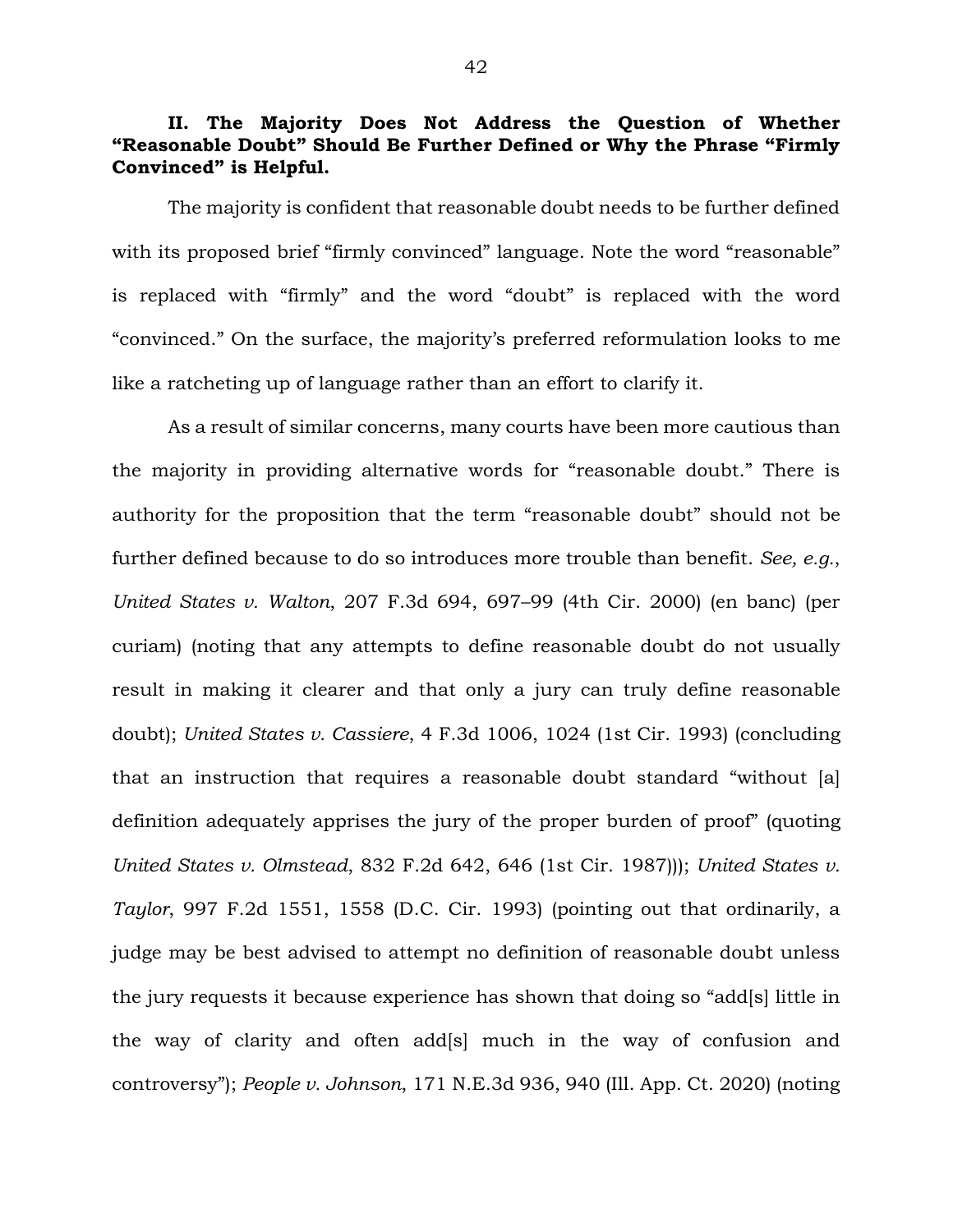that Illinois law is clear that neither the court nor the attorneys should attempt to define reasonable doubt because the term should be self-defining and needs no elaboration); *State v. Levitt*, 148 A.3d 204, 211 (Vt. 2016) (recognizing that "attempting to define reasonable doubt is a 'hazardous undertaking,' " and thus the court "continue[s] to discourage trial judges from trying such an explanation" (quoting *State v. Francis*, 561 A.2d 392, 396 (Vt. 1989))); *Paulson v. State*, 28 S.W.3d 570, 573 (Tex. Crim. App. 2000) (holding that "the better practice is to give no definition of reasonable doubt at all to the jury"); The Comm. on Federal Criminal Jury Instructions of the Seventh Cir., *The William J. Bauer Pattern Criminal Jury Instructions of the Seventh Circuit* § 1.04 & comm. cmt. (2020) [hereinafter *7th Circuit's Criminal Jury Instructions*] (providing no model instruction on reasonable doubt and noting that it would be "inappropriate" for the trial judge to attempt to do so). As noted in one United States Court of Appeals for the First Circuit case, "[m]ost efforts at clarification result in further obfuscation of the concept." *United States v. Campbell*, 874 F.2d 838, 843 (1st Cir. 1989) (quoting *Olmstead*, 832 F.2d at 645). I am not ready to embrace the nihilistic view that no adequate reasonable doubt construction may be developed, but I regard the above line of cases as waiving a yellow flag as this court roars past on its racecar docket. We need to be very careful to analyze any proposed instruction and carefully weigh its virtues and vices against those that inhere in other alternatives.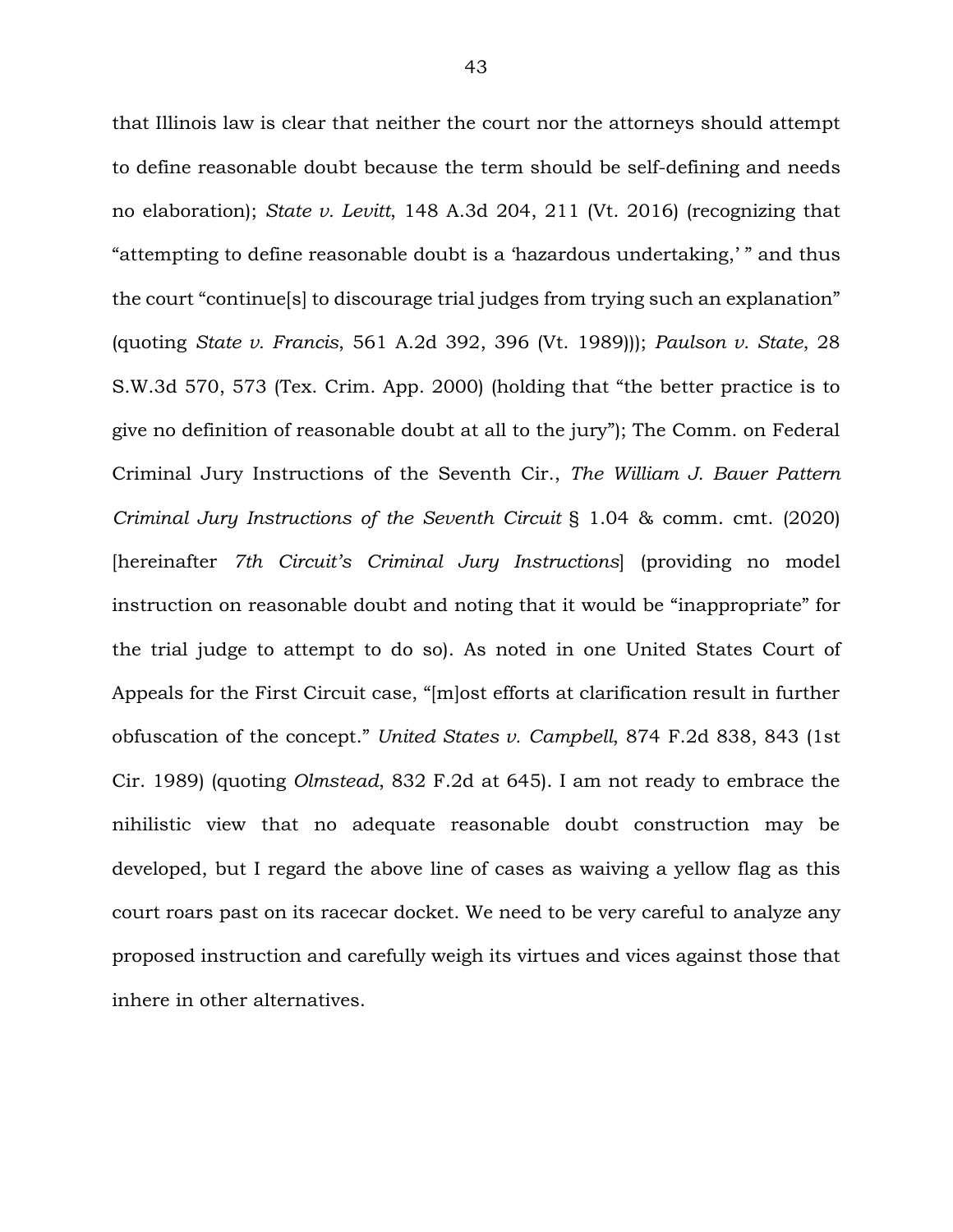## **III. The Majority's Proposed Mandatory Reasonable Doubt Instruction Omits Critical Language in the Federal Judicial Center Model Instruction.**

The majority apparently believes that the "firmly convinced" instruction as used in this case best captures reasonable doubt. The majority defends its endorsement by pointing out that some jurists, academics, and litigants seem to embrace a version of a reasonable doubt instruction approved by the FJC about fifty years ago. *See* Fed. Jud. Ctr., *Pattern Criminal Jury Instructions* § 21, at 28– 29 (1987) [hereinafter Fed. Jud. Ctr., *Pattern Instructions*]; *see also State v. Frei*, 831 N.W.2d 70, 78–79 (Iowa 2013), *overruled on other grounds by Alcala*, 880 N.W.2d at 708 n.3.

But the clipped "firmly convinced" version endorsed by the majority in this case lacks critical language contained in the FJC model. The materially different FJC model instruction on reasonable doubt is as follows:

Proof beyond a reasonable doubt is proof that leaves you firmly convinced of the defendant's guilt. There are very few things in this world that we know with absolute certainty, and in criminal cases the law does not require proof that overcomes every possible doubt. If, based on your consideration of the evidence, you are firmly convinced that the defendant is guilty of the crime charged, you must find him guilty. *If, on the other hand, you think there is a real possibility that he is not guilty, you must give him the benefit of the doubt and find him not guilty*.

Fed. Jud. Ctr., *Pattern Instructions* § 21, at 28–29 (emphasis added).

Now, compare that FJC language to the district court instruction issued

in this case endorsed by the majority:

The burden is on the State to prove Ethan Landon Davis guilty beyond a reasonable doubt.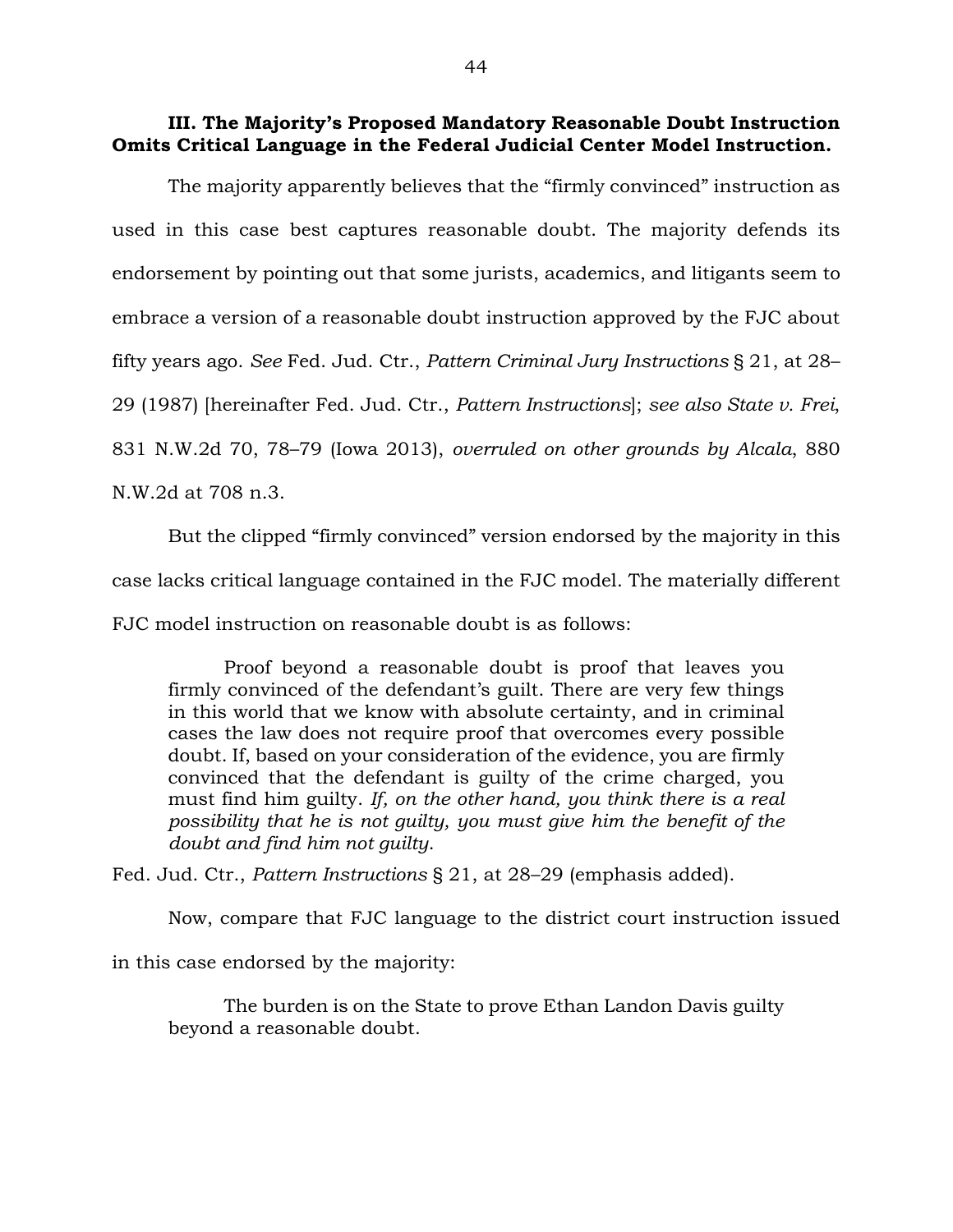A reasonable doubt is one that fairly and naturally arises from the evidence in the case, or from the lack or failure of evidence produced by the State.

If, after a full and fair consideration of all the evidence, you are firmly convinced of the defendant's guilt, then you have no reasonable doubt and you should find the defendant guilty.

But if, after a full and fair consideration of all the evidence in the case, or from the lack or failure of evidence produced by the State, you are not firmly convinced of the defendant's guilt, then you have a reasonable doubt and you should find the defendant not guilty*.*

These two instructions, of course, are quite different. The last paragraph from the State's version in this case is merely a repetition of the previous language expressed but put in a negative voice. It adds nothing to help the jurors understand the concept of reasonable doubt—and perhaps even makes it more confusing. *See Paulson*, 28 S.W.3d at 573 (cautioning that it would be ill advised for the court to provide the jury with a redundant and confusing definition). And, strikingly and inexplicably, the majority's proposed instruction lacks the critical last sentence of the FJC version, namely: "If on the other hand, you think there is a real possibility that he is not guilty, you must give him the benefit of the doubt and find him not guilty." Fed. Jud. Ctr., *Pattern Instructions* § 21, at 28. The majority does not explain why it approves an instruction that omits this important language from the FJC model instruction.

In fact, none of the cases cited in *Frei*—*United States v. Rodriguez*, 162 F.3d 135, 145–46 (1st Cir. 1998) (including the "real possibility" language in the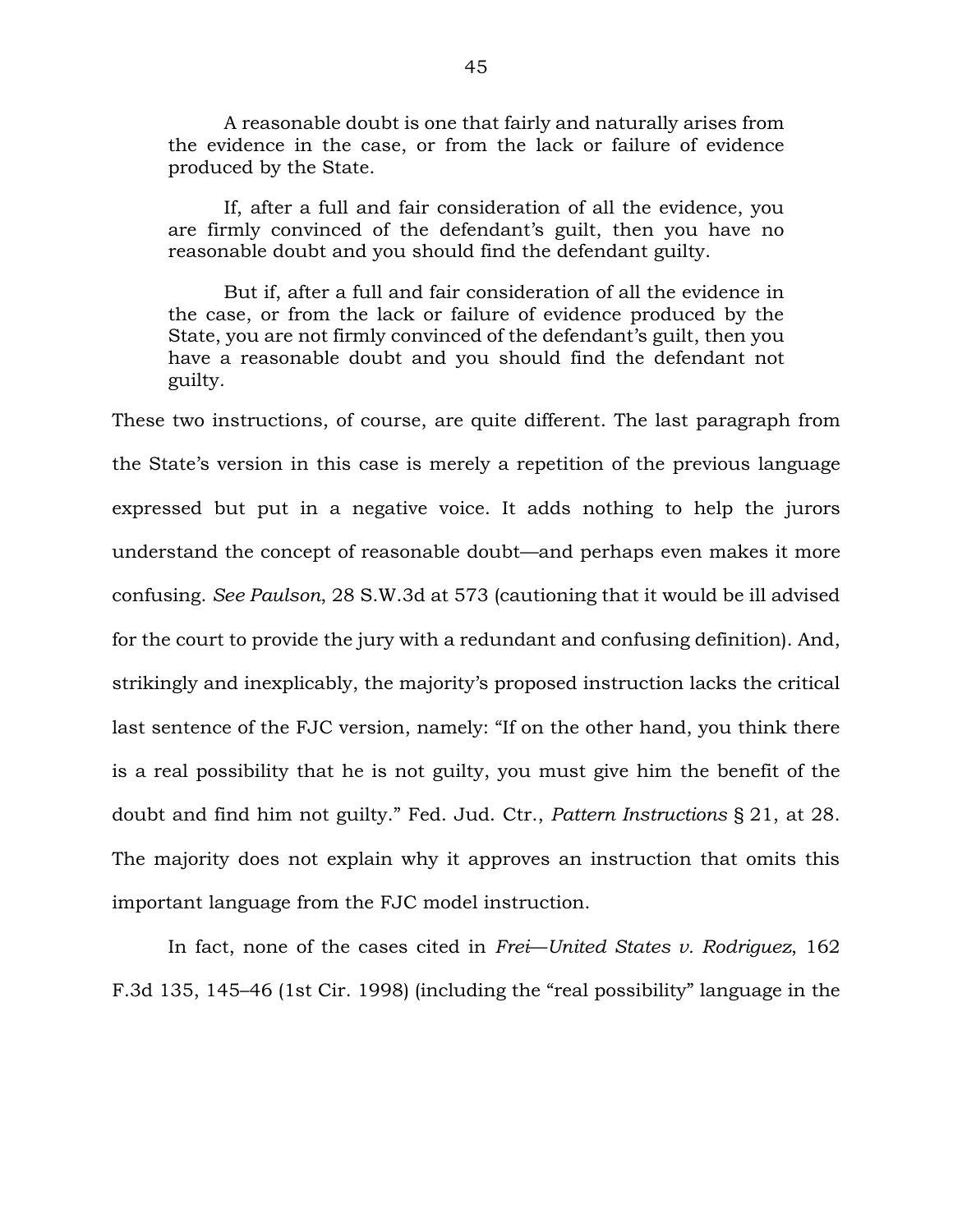FJC model instruction)12, *United States v. Reese*, 33 F.3d 166, 170 (2d Cir. 1994) (adopting the FJC model instruction verbatim), *United States v. Williams*, 20 F.3d 125, 127–28 (5th Cir. 1994) (same), and *United States v. Conway*, 73 F.3d 975, 980 (10th Cir. 1995) (same)—resemble the language we have here. *See Frei*, 831 N.W.2d at 78–79. Notably, there is no model jury instruction in the federal circuits that resembles the instruction endorsed in this case.<sup>13</sup>

The majority cites Irwin Horowitz's study to show that the "firmly convinced" formation is more likely to enhance jury performance. *See* Irwin A.

It is not enough for the government to establish a probability, even a strong probability, that a defendant is more likely guilty than not. That is not enough. Proof beyond a reasonable doubt must be proof of such a convincing character that you can, consistent with your oath as jurors, conscientiously base your verdict upon it. If you so find as to a defendant, you will return a verdict of guilty. *On the other hand, if you think there is a real possibility that the defendant is not guilty* of the charges, you must give the defendant the benefit of *that doubt* and find him not guilty.

162 F.3d at 145.

 $\overline{a}$ 

<sup>13</sup>Among all the circuit courts' pattern jury instructions, five have adopted the "hesitate to act" language. *See* Comm. on Model Criminal Jury Instructions: Third Cir., *Model Criminal Jury Instructions* § 3.06 (2018); Comm. on Pattern Jury Instructions, *Pattern Jury Instructions (Criminal Cases)* § 1.05 (2019) (Fifth Circuit); Sixth Cir. Comm. on Pattern Criminal Jury Instructions, *Pattern Criminal Jury Instructions* § 1.03 (2021); Jud. Comm. on Model Jury Instructions for the Eighth Cir., *Manual of Model Jury Instructions for the District Courts of the Eighth Circuit* § 3.11 (2021); Jud. Council of the United States Eleventh Judicial Cir., *Pattern Jury Instructions for Criminal Cases* § B3 (2022). Only the First Circuit, the Ninth Circuit, and the Tenth Circuit have chosen the FJC's "firmly convinced" formulation. *See* United States District Court: District of Maine, *2022 Revisions to Pattern Criminal Jury Instructions for the District Courts of the First Circuit* § 3.02 & cmt. 4 (2022); Ninth Circuit Jury Instructions Comm., *Manual of Model Criminal Jury Instructions for the District Courts of the Ninth Circuit* § 6.5 (2021); Criminal Pattern Jury Instruction Comm. of the United States Court of Appeals for the Tenth Cir., *Criminal Pattern Jury Instructions* § 1.05 (2021). The Seventh Circuit refuses to provide any definition of reasonable doubt. *See 7th Circuit's Criminal Jury Instructions* § 1.04. Notice that even the circuit courts that have adopted the "firmly convinced" instruction follow the FJC formulation, which little resembles the one in this case.

<sup>12</sup>In *Rodriquez*, the instruction at issue read, in part:

A reasonable doubt may arise not only from the evidence produced but also from the lack of such evidence. A reasonable doubt exists when, after weighing and considering all the evidence in the case, using your reason and common sense, you cannot say that you have a firm and settled conviction that the charge is true.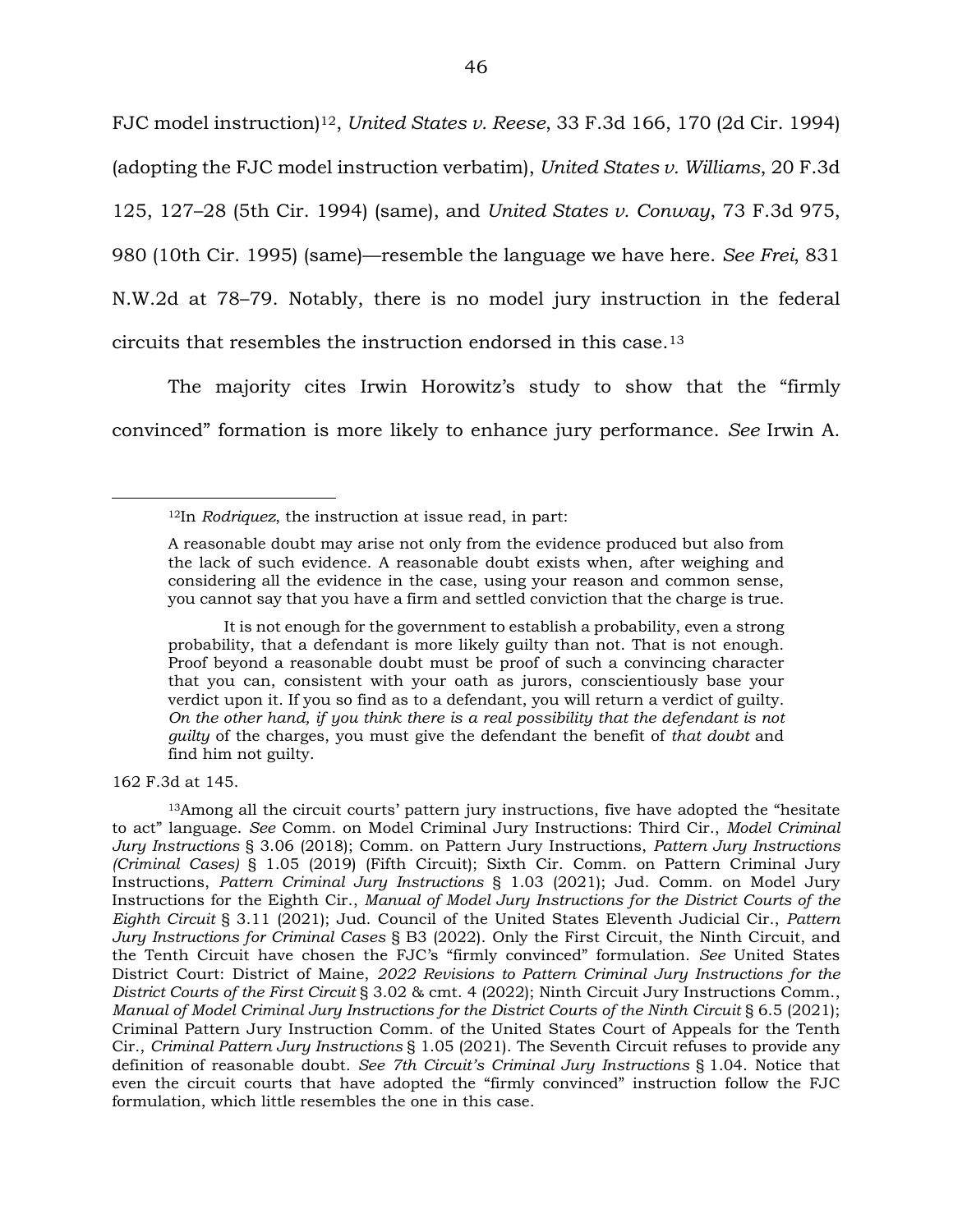Horowitz, *Reasonable Doubt Instructions: Commonsense Justice and Standard of Proof*, 3 Psychol. Pub. Pol'y & L. 285, 296–97, 300 (1997) [hereinafter Horowitz]. Yet, Horowitz's study actually used the FJC model instruction, which, as established earlier, was nothing like the one favored by the majority. *Id.* at 294– 98. The majority cites to no empirical study establishing that the clipped "firmly convinced" formulation used here would yield the same result. Additionally, the "hesitation" formulation Horowitz used in his research was also materially different from the "hesitate to act" language in The Iowa State Bar Association's (ISBA) model instruction. *Compare id.* at 294 ("Proof beyond a reasonable doubt means that you are not left with a *real doubt* that the defendant is not guilty; real doubt means a hesitation[.]"), *with* Iowa State Bar Ass'n, Iowa Criminal Jury Instruction 100.10 (2020) ("A reasonable doubt is a doubt based upon reason and common sense, and not the mere possibility of innocence. A reasonable doubt is the kind of doubt that would make a reasonable person hesitate to act.").

The bottom line is that the clipped "firmly convinced" instruction in this case is materially different from the one proposed by the FJC. To adopt the majority's instruction is to reject the work of the FJC in favor of a repetitive and potentially unbalanced instruction.

## **IV. Mixed Judicial Responses to the "Firmly Convinced" Approach to the Reasonable Doubt Instruction of the Federal Judicial Center.**

**A. Federal Courts.** The federal courts are not uniform on the issue of the reasonable doubt instruction. As noted above, the Seventh Circuit has declined to provide further elaboration on the ground of causing confusion. And, some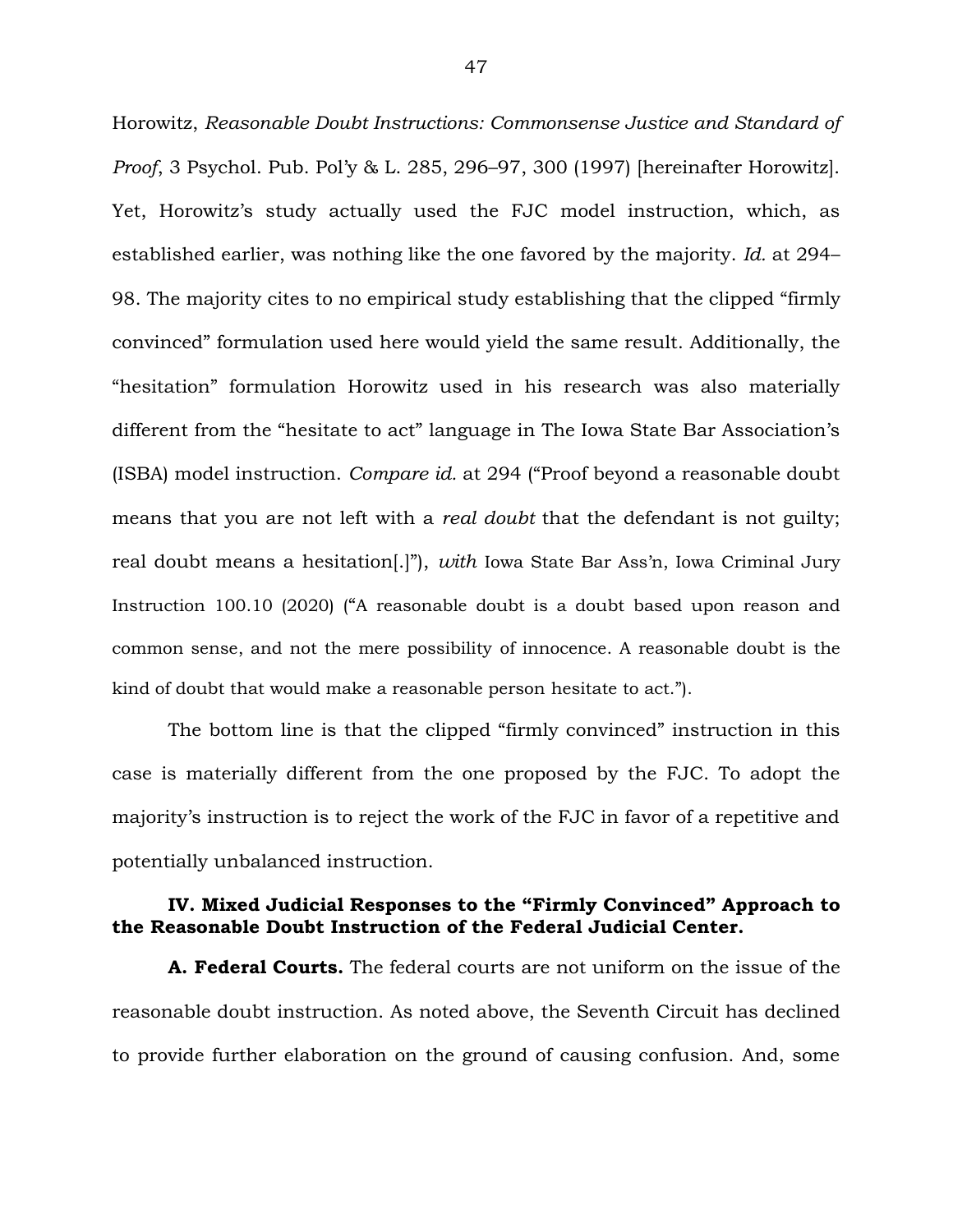courts have been critical of the "firmly convinced" formulation. For instance, in *United States v. Woodward*, the First Circuit stated:

[W]e have previously joined other circuits in criticizing the Federal Judicial Center Instruction from which the district court's "firmly convinced" language is drawn. . . . We have expressed particular concern that "many definitions reduce the burden of proof on the government by expanding the degree of doubt permissible . . . ."

149 F.3d 46, 69 n.15 (1st Cir. 1998) (citations omitted). The First Circuit subsequently endorsed a reasonable doubt instruction given by the district court in *United States v. Cleveland* that avoided the firmly convinced language. 106 F.3d 1056 (1st Cir. 1997), *abrogated on other grounds by Brache v. United States*, 165 F.3d 99 (1st Cir. 1999).

In 1994, the Fifth Circuit considered the "firmly convinced" language in *United States v. Williams*, 20 F.3d at 131. The *Williams* court concluded that the "firmly convinced" formulation was satisfactory in light of the instructions as a whole, which included the "real possibility" language contained in the FJC model but excised in the State's proposed instruction in this case. *Id.*

The great majority of the federal circuit courts have also not gone along with the recommendations of the FJC and instead include in their model instructions the "hesitate to act"-type approach in the ISBA's model instruction. *See* Comm. on Model Criminal Jury Instructions: Third Cir., *Model Criminal Jury Instructions* § 3.06 (2018) ("A reasonable doubt is a fair doubt based on reason, logic, common sense, or experience. It is a doubt that an ordinary reasonable person has after carefully weighing all of the evidence, and is a doubt of the sort that would cause him or her to hesitate to act in matters of importance in his or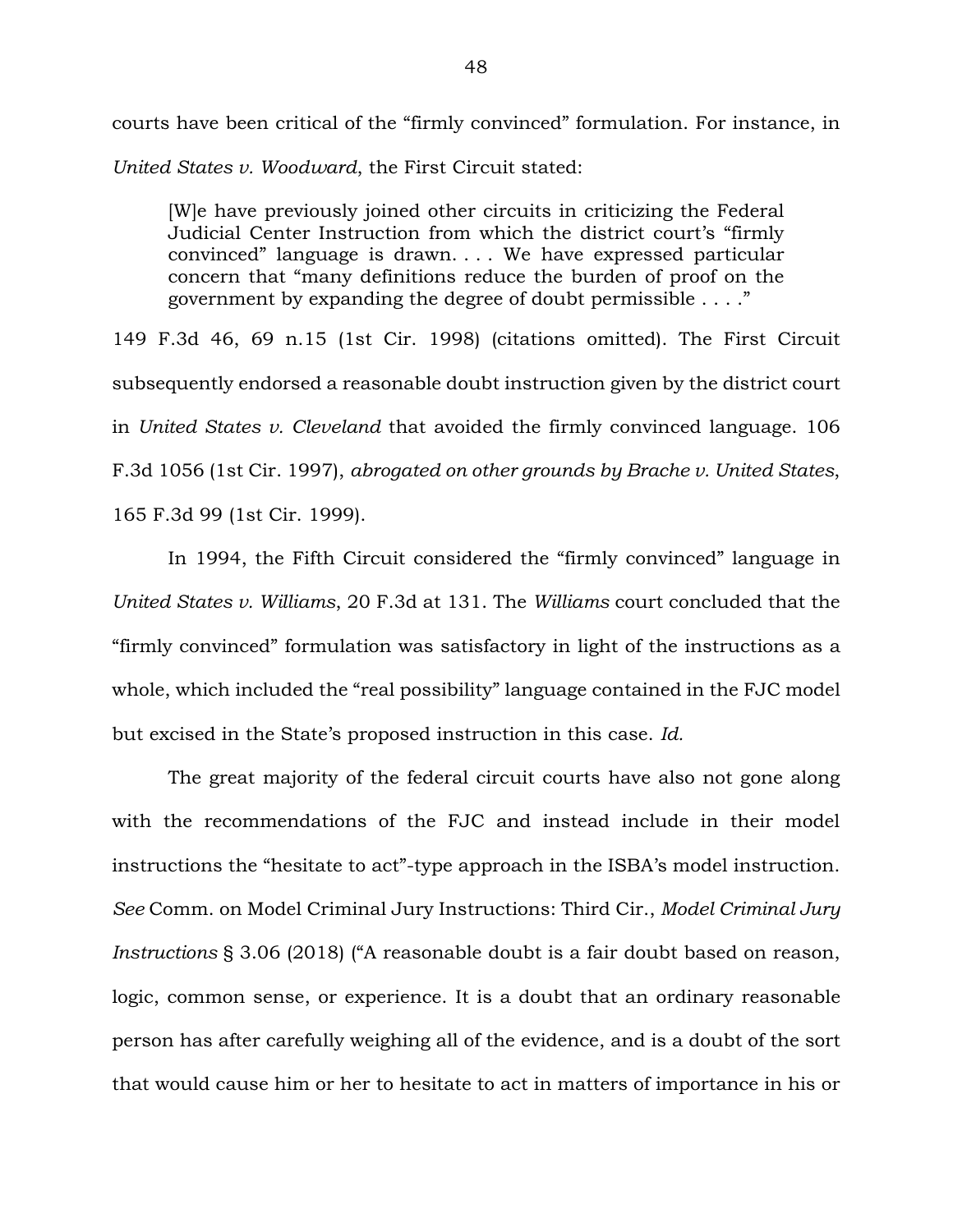her own life."); Comm. on Pattern Jury Instructions, *Pattern Jury Instructions (Criminal Cases)* § 1.05 (2019) (Fifth Circuit instruction stating: "Proof beyond a reasonable doubt, therefore, is proof of such a convincing character that you would be willing to rely and act upon it without hesitation in making the most important decisions of your own affairs"); Sixth Cir. Comm. on Pattern Criminal Jury Instructions, *Pattern Criminal Jury Instructions* § 1.03 (2021) ("Proof beyond a reasonable doubt means proof which is so convincing that you would not hesitate to rely and act on it in making the most important decisions in your own lives."); Jud. Comm. on Model Jury Instructions for the Eighth Cir., *Manual of Model Jury Instructions for the District Courts of the Eighth Circuit* § 3.11 (2021) ("Proof beyond a reasonable doubt is proof of such a convincing character that a reasonable person, after careful consideration, would not hesitate to rely and act upon that proof in life's most important decisions."); Judicial Council of the United States Eleventh Judicial Cir., *Pattern Jury Instructions for Criminal Cases* § B3 (2022) (" 'Proof beyond a reasonable doubt' is proof so convincing that you would be willing to rely and act on it without hesitation in the most important of your own affairs.").

The Tenth Circuit in one case even noted that the "hesitate to act" instruction is the better language to describe reasonable doubt. *United States v. Barrera-Gonzales*, 952 F.2d 1269, 1273 (10th Cir. 1992) ("[I]t should be emphasized that the 'hesitate to act' language in our opinion more effectively conveys to a jury the meaning of reasonable doubt than most other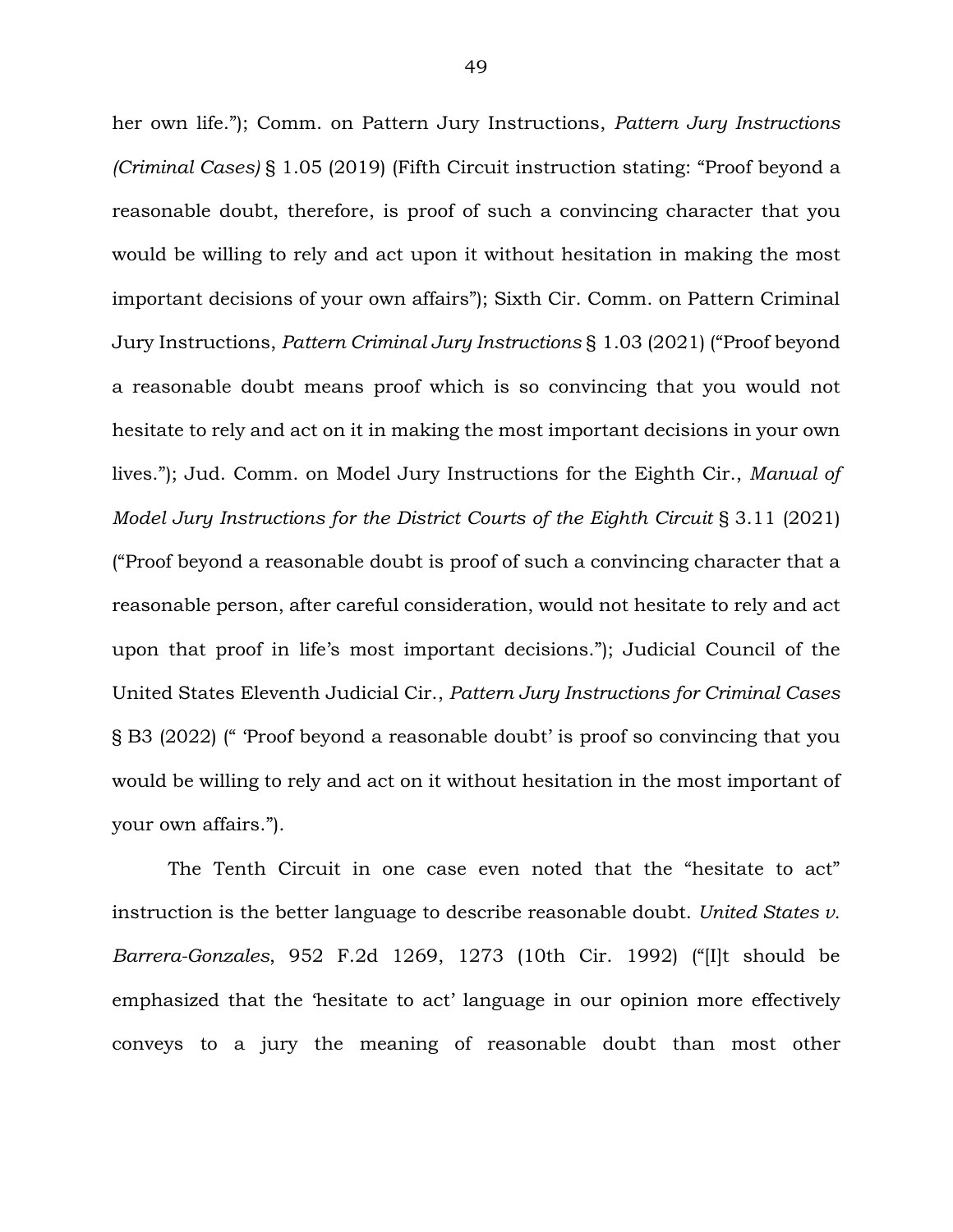formulations." (alteration in original) (quoting *United States v. Hart*, 407 F.2d 1087, 1091 (2d Cir. 1969))).

The bottom line is that in the federal courts, there is a somewhat mixed view of the FJC model instruction on reasonable doubt. There is some authority, however, for the proposition that the inclusion of the "real possibility" language might help save the instruction from understating the State's burden when using the term "firmly convinced."

The majority pointed out that the "real possibility" language could lead to the burden shifting to the defendant. That argument was, of course, repeatedly rejected by courts. *Victor v. Nebraska*, 511 U.S. 1, 26 (1994) (Ginsburg, J., concurring in part and concurring in the judgment) (describing the FJC instruction containing the "real possibility" language as "clear, straightforward, and accurate"); *United States v. Gibson*, 726 F.2d 869, 874 (1st Cir. 1984) (holding that when the charge is read as a whole, the "real possibility" language would not cause burden shifting because other parts of the instruction were sufficient to dispel any possible confusion); *Reese*, 33 F.3d at 172 (rejecting argument that "real possibility" language burdens the defendant and holding that "[j]ury instructions must be viewed as a whole and in the context of the entire trial").

**B. State Courts.** The approach to reasonable doubt instructions in the state courts is mixed. For instance, in *State v. Perez*, the Intermediate Court of Appeals of Hawaii rejected the "firmly convinced" formulation as "so like the term 'firm belief of conviction' that is associated in law with . . . clear and convincing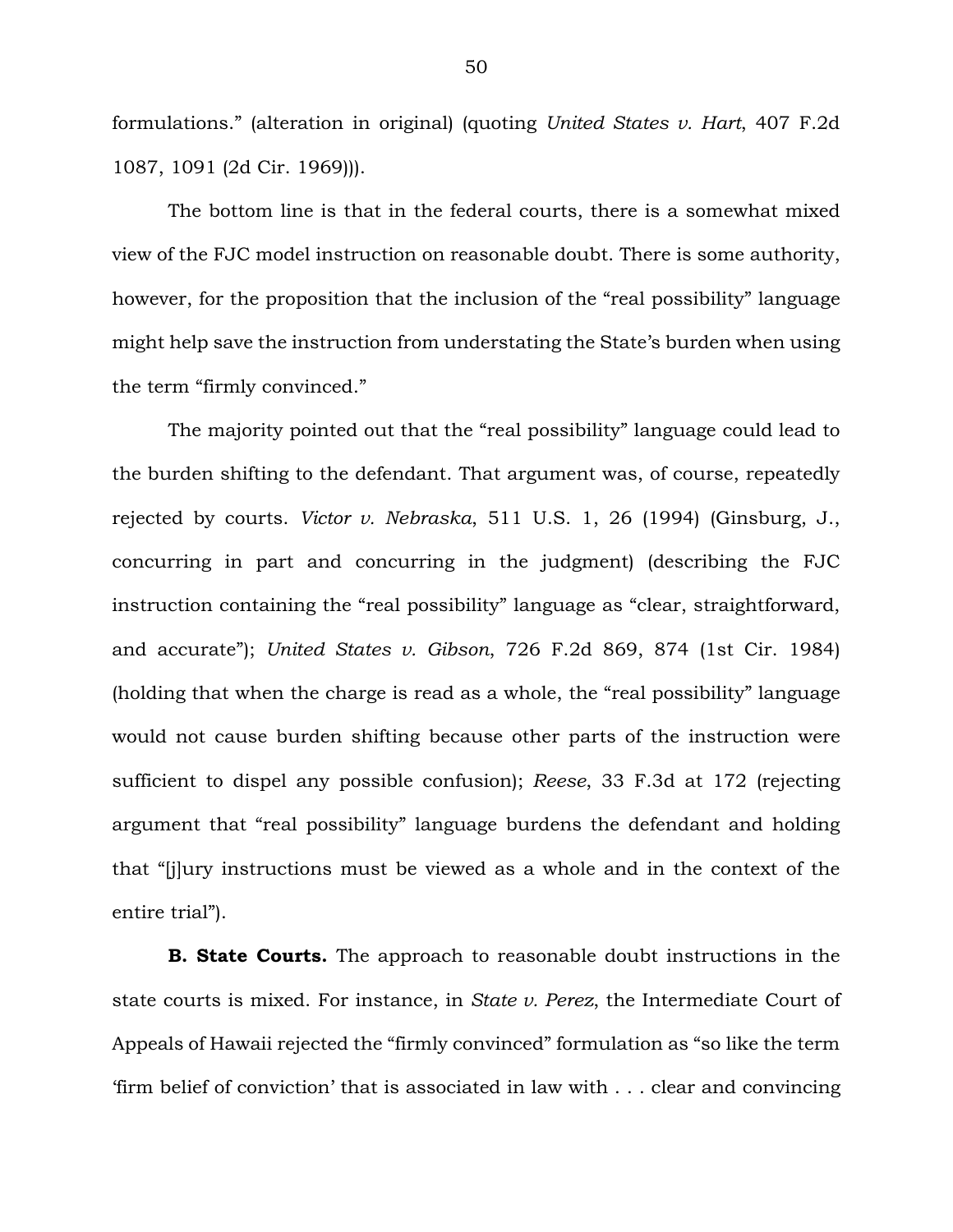evidence" to be beyond a reasonable doubt. 976 P.2d 427, 443 (Haw. Ct. App. 1998), *aff'd in part, rev'd in part on other grounds*, 976 P.2d 379 (Haw. 1999). The Hawaii court declared that the "firmly convinced" language of the instruction "diminished the very high standard by which the jury must abide in order to convict." *Id.* at 443.

Hawaii is not alone in rejecting the "firmly convinced" language. Although representing a minority of jurisdictions, several other states have latched onto the notion of reasonable doubt as "having a 'convincing character' which a reasonable person 'would not hesitate to rely and act upon.' " *See* Richard E. Welch III, *"Give Me That Old Time Religion": The Persistence of the* Webster *Reasonable Doubt Instruction and the Need to Abandon It*, 48 New Eng. L. Rev. 31, 45 n.73 (2013) (citing state jury instructions using the "convincing character" language).

In *State v. Putz*, the Nebraska Supreme Court considered a "firmly convinced" instruction. 662 N.W.2d 606, 611–15 (Neb. 2003) (per curiam). Like the Fifth Circuit in *United States v. Williams*, the Nebraska Supreme Court acknowledged the critique of the "firmly convinced" language. *Putz*, 662 N.W.2d at 613–14 (noting that the Hawaii court's criticism of the "firmly convinced" formula was "valid"). Yet, it found the instruction's overall language acceptable in large part due to the other amplifications within the instructions. *Id.* at 614– 15; *see also Winegeart v. State*, 665 N.E.2d 893, 904–05 (Ind. 1996) (DeBruler, J., concurring in result) ("I do not believe that 'firmly convinced' equates to 'beyond a reasonable doubt.' Both objectively and subjectively, 'firmly convinced'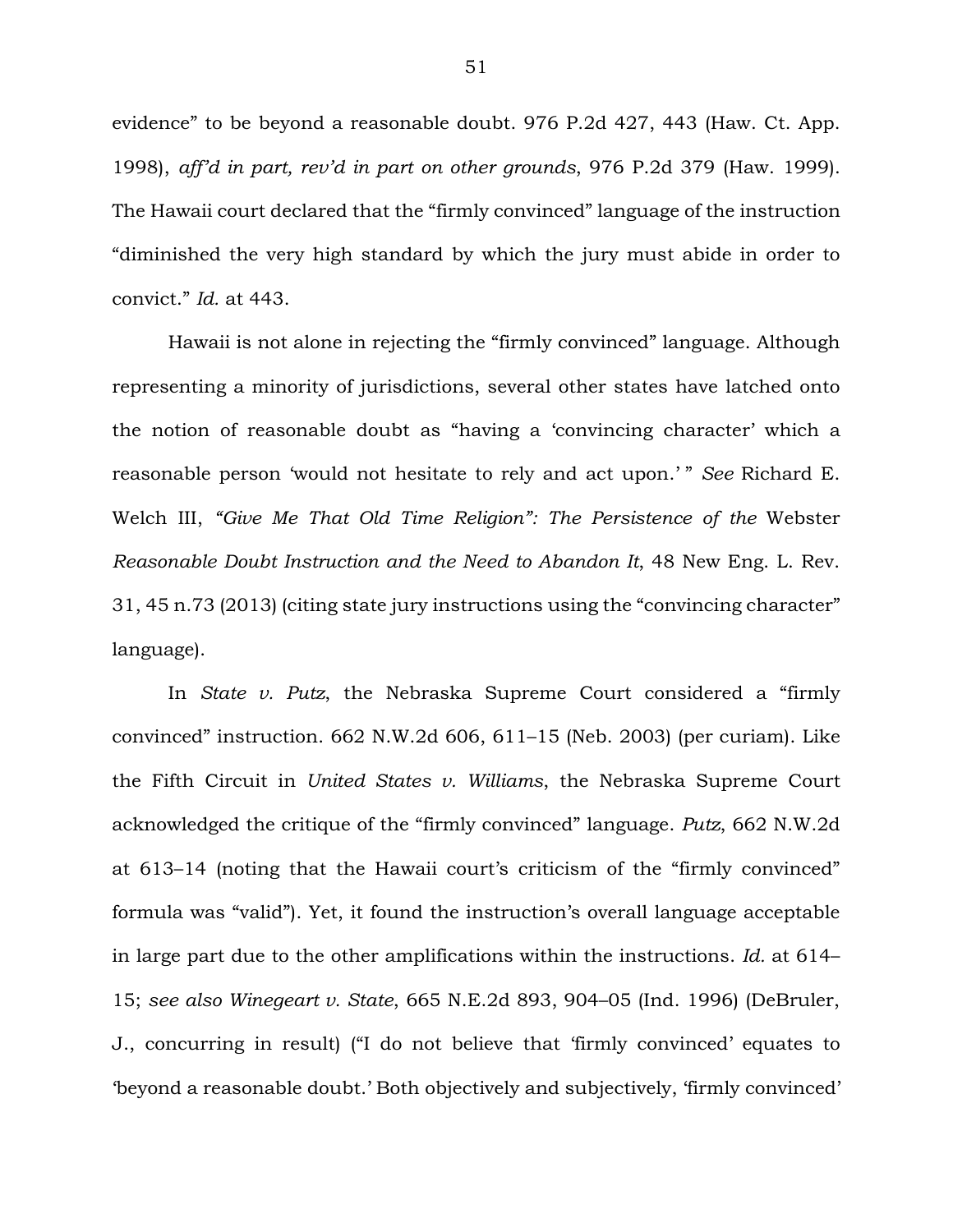seems more similar to 'clear and convincing' than to beyond a 'reasonable doubt.' "); *State v. Crenshaw*, 366 N.E.2d 84, 85 (Ohio Ct. App. 1977) (stating that the "firmly convinced" language represents an appropriate but lesser standard of proof than the former "moral certainty" language).

**C. Scholarly Commentary.** The "firmly convinced" language of the FJC has been the subject of scholarly criticism. As noted by one commentator, "[a]t least at a common sense level, it would seem possible to be 'firmly convinced' of something about which we may not have 'proof beyond a reasonable doubt.' " Miller W. Shealy, Jr., *A Reasonable Doubt About "Reasonable Doubt"*, 65 Okla. L. Rev. 251, 253 n.155 (2013). And another commentator observed: "I do not think it a semantic quibble to say that while 'firmly convinced' is a phrase less sententious and archaic than 'abiding conviction,' it does not connote the emphasis and specificity of 'subjective state of certitude' or 'subjective state of near certitude.' " Stephen J. Fortunato, Jr., *Instructing on Reasonable Doubt after*  Victor v. Nebraska*: A Trial Judge's Certain Thoughts on Certainty*, 41 Vill. L. Rev. 365, 390 n.105 (1996).

Although the meaning of "firmly convinced" is quickly grasped, the standard of proof suggested by the phrase is vague. A juror satisfied by the less rigorous "clear and convincing evidence" standard might also be described as "firmly convinced" of a fact. Determining whether proof has been established beyond a reasonable doubt requires a unique thought process. Simply stating that a juror must be "firmly convinced of the defendant's guilt" undermines this process.

Paul C. Smith, Note, *The Process of Reasonable Doubt: A Proposed Instruction in Response to* Victor v. Nebraska, 41 Wayne L. Rev. 1811, 1839 (1995).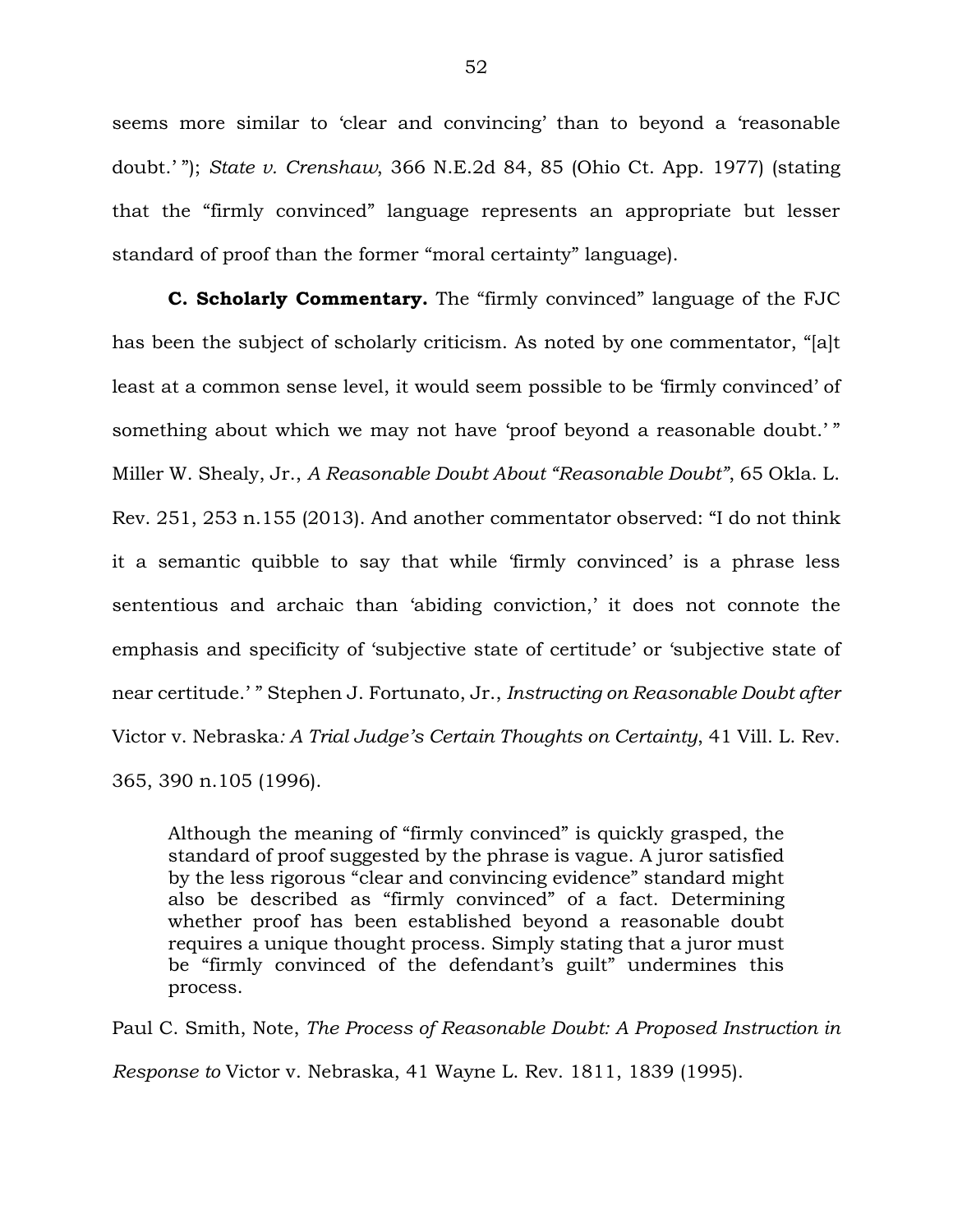# **V. The Controversial "Hesitate to Act" Language is Not Included in ISBA's Model Instruction.**

The majority emphasizes Justice Ginsburg's offhand comment in *Victor*  seemingly to approve of the "firmly convinced" approach. But, the United States Supreme Court in *Holland v. United States* declared that a reasonable doubt instruction "should have been in terms of the kind of doubt that would make a person hesitate to act." 348 U.S. 121, 140 (1954).

Of course, as the majority correctly points out, the "hesitate to act" language in a reasonable doubt instruction has been subject to criticism. *See, e.g.*, *Gilday v. Callahan*, 59 F.3d 257, 264 (1st Cir. 1995) (noting that "hesitate to act" language is arguably unhelpful); *United States v. O'Brien*, 972 F.2d 12, 15–16 (1st Cir. 1992) (per curiam) (asserting that "hesitate to act" instruction undermines the constitutionally required burden of proof). But so has the "firmly convinced" language. And, the criticism of "hesitate to act" instruction often focuses on the comparison of "conviction" in a criminal trial to important private decisions, a comparison notably not made in the ISBA's model instruction.<sup>14</sup>

<sup>14</sup>The Iowa State Bar Association's model instruction provides, in part:

The burden is on the State to prove (name of defendant) guilty beyond a reasonable doubt.

A reasonable doubt is one that fairly and naturally arises from the evidence in the case, or from the lack or failure of evidence produced by the State.

A reasonable doubt is a doubt based upon reason and common sense, and not the mere possibility of innocence. A reasonable doubt is the kind of doubt that would make a reasonable person hesitate to act. Proof beyond a reasonable doubt, therefore, must be proof of such a convincing character that a reasonable person would not hesitate to rely and act upon it. However, proof beyond a reasonable doubt does not mean proof beyond all possible doubt.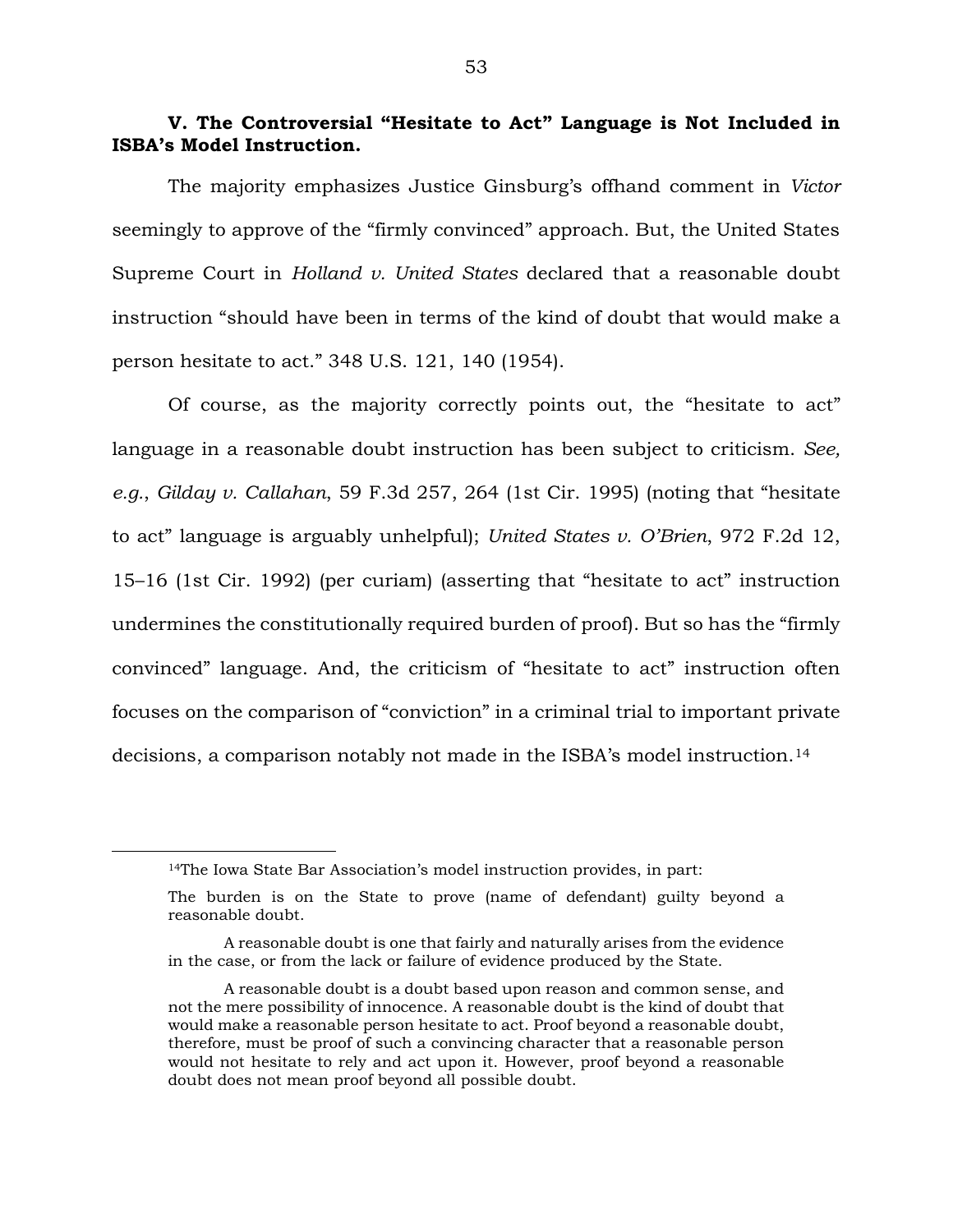## **VI. Overview of Choices.**

I am concerned that there has been a general erosion of the concept of reasonable doubt. In the past, instructions were often based upon the concept of moral certainty but now tend to embrace secular language in an effort to update the language. But any substituted "firmly convinced" language may imply a lesser burden. *See Crenshaw*, 366 N.E.2d at 85 (characterizing "firmly convinced" as providing less of a burden than the old definition of "moral certainty" and thus giving an advantage to the state).

I would hesitate to act in this case to endorse the clipped version of the "firmly convinced" language given the advisory posture of the case, the limited briefing, and the wide variety of considerations that might be brought to bear on the question. If there is a need to address a reasonable doubt instruction yet again, I would instead engage in a rulemaking-type process on the question that can consider the issue more broadly. Empirical research showed that what definition is used makes a "significant difference" in the outcome of a case. Horowitz, 3 Psychol. Pub. Pol'y & L. at 292. Any rush decision on this important matter would be ill advised.

If, after a full and fair consideration of all the evidence, you are firmly convinced of the defendant's guilt, then you have no reasonable doubt and you should find the defendant guilty.

But if, after a full and fair consideration of all the evidence in the case, or from the lack or failure of evidence produced by the State, you are not firmly convinced of the defendant's guilt, then you have a reasonable doubt and you should find the defendant not guilty.

Iowa State Bar Ass'n, Iowa Criminal Jury Instruction 100.10 (2020).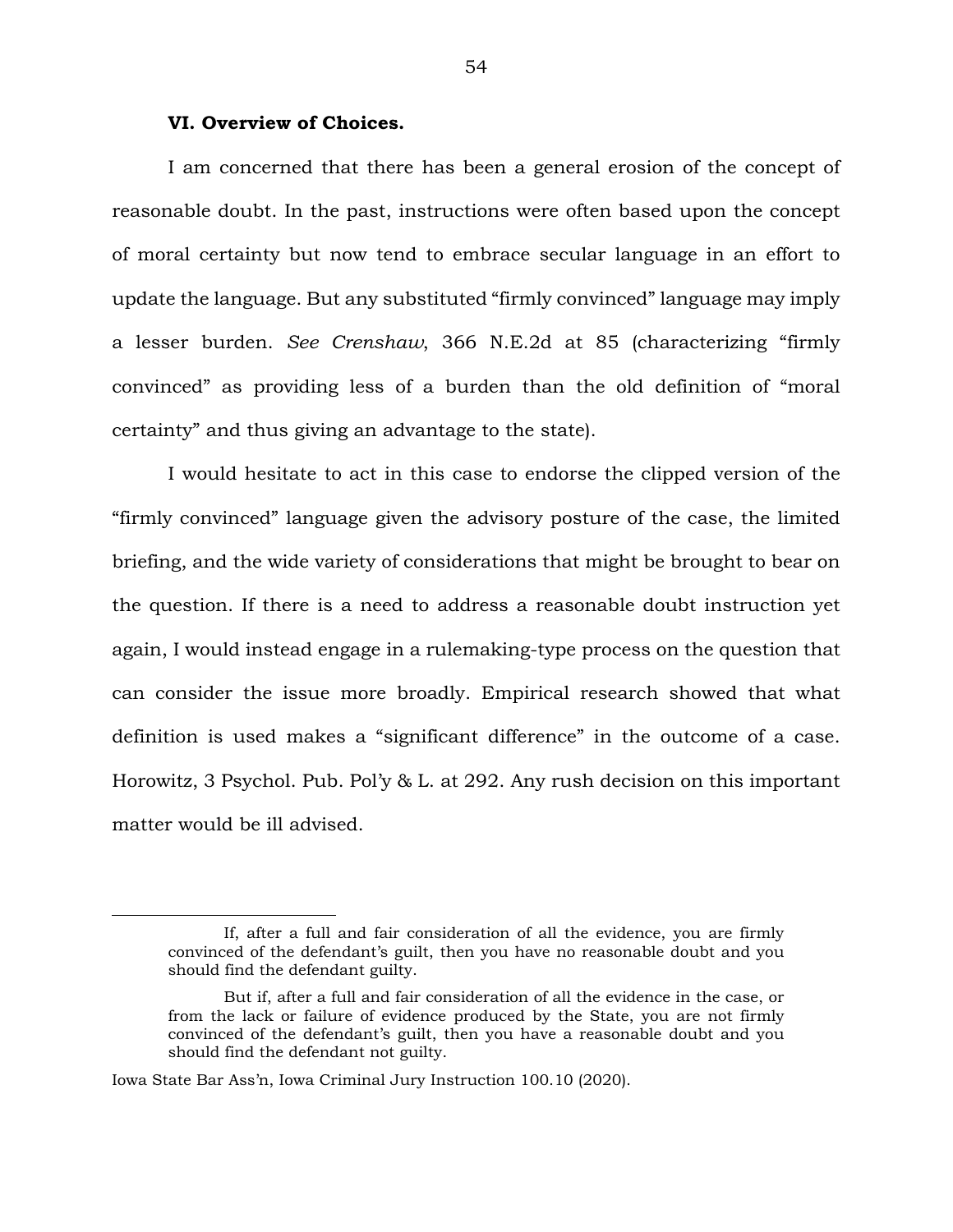If forced to choose today, however, I would not warmly embrace the old *Frei* language but would likely follow the ISBA's model instruction until we come up with something better. In the alternative, I'd give strong consideration to the formulation of reasonable doubt in the trial court's instruction approved by the First Circuit in *Cleveland*, 106 F.3d at 1062–63,<sup>15</sup> and to the Eighth Circuit's model instruction. But the majority makes its choice with a truncated analysis that gives insufficient attention to the crosscurrents implicated by the

<sup>15</sup>In *Cleveland*, the instruction read:

A reasonable doubt may arise not only from the evidence produced but also from a lack of evidence. Reasonable doubt exists when, after weighing and considering all the evidence, using reason and common sense, jurors cannot say that they have a settled conviction of the truth of the charge.

Of course, a defendant is never to be convicted on suspicion or conjecture. If, for example, you view the evidence in the case as reasonably permitting either of two conclusions—one that a defendant is guilty as charged, the other that the defendant is not guilty—you will find the defendant not guilty.

It is not sufficient for the Government to establish a probability, though a strong one, that a fact charged is more likely to be true than not true. That is not enough to meet the burden of proof beyond reasonable doubt. On the other hand, there are very few things in this world that we know with absolute certainty, and in criminal cases, the law does not require proof that overcomes every possible doubt.

Concluding my instructions on the burden, then, I instruct you that what the Government must do to meet its heavy burden is to establish the truth of each part of each offense charged by proof that convinces you and leaves you with no reasonable doubt, and thus satisfies you that you can, consistently with your oath as jurors, base your verdict upon it. If you so find as to a particular charge against a defendant, you will return a verdict of guilty on that charge. If, on the other hand, you think there is a reasonable doubt about whether the defendant is guilty of a particular offense, you must give the defendant the benefit of the doubt and find the defendant not guilty of that offense.

106 F.3d at 1062–63.

As I have said, the burden is upon the Government to prove beyond a reasonable doubt that a defendant is guilty of the charge made against the defendant. It is a strict and heavy burden, but it does not mean that a defendant's guilt must be proved beyond all possible doubt. It does require that the evidence exclude any reasonable doubt concerning a defendant's guilt.